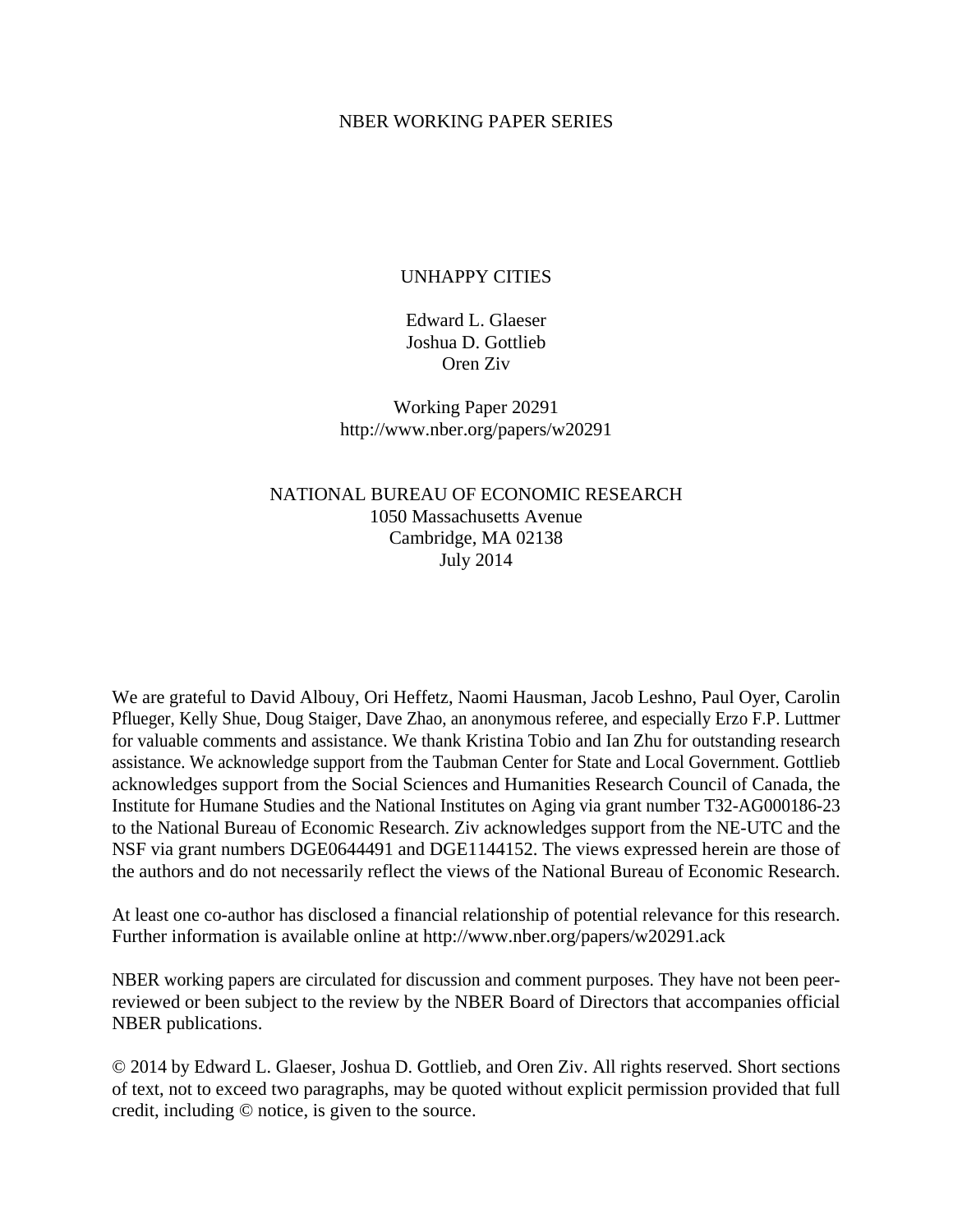Unhappy Cities Edward L. Glaeser, Joshua D. Gottlieb, and Oren Ziv NBER Working Paper No. 20291 July 2014 JEL No. D00,I00,J00,R00

#### **ABSTRACT**

There are persistent differences in self-reported subjective well-being across U.S. metropolitan areas, and residents of declining cities appear less happy than other Americans. Newer residents of these cities appear to be as unhappy as longer term residents, and yet some people continue to move to these areas. While the historical data on happiness are limited, the available facts suggest that cities that are now declining were also unhappy in their more prosperous past. One interpretation of these facts is that individuals do not aim to maximize self-reported well-being, or happiness, as measured in surveys, and they willingly endure less happiness in exchange for higher incomes or lower housing costs. In this view, subjective well-being is better viewed as one of many arguments of the utility function, rather than the utility function itself, and individuals make trade-offs among competing objectives, including but not limited to happiness.

Edward L. Glaeser Department of Economics 315A Littauer Center Harvard University Cambridge, MA 02138 and NBER eglaeser@harvard.edu

Oren Ziv Harvard University oziv@nber.org

Joshua D. Gottlieb Vancouver School of Economics University of British Columbia #997 - 1873 East Mall Vancouver, BC V6T 1Z1 Canada and NBER joshua.gottlieb@ubc.ca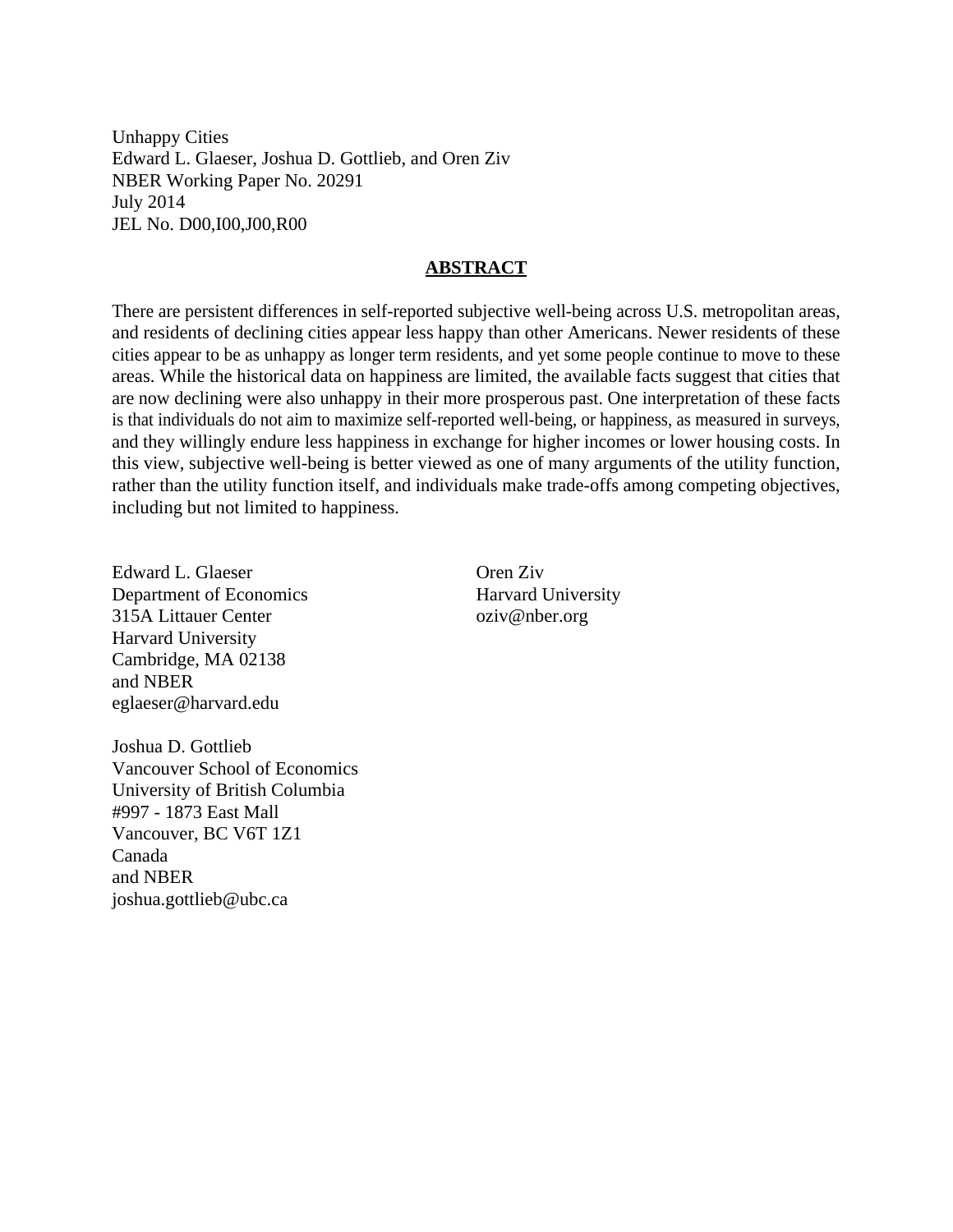According to the Behavioral Risk Factor Surveillance System (BRFSS), only 35.9 percent of the residents of the Gary, Indiana metropolitan area report themselves as very satisfied with their lives, as opposed to 45.7 percent across the United States as a whole. Self-reported unhappiness is high in other declining cities, and this tendency persists even when we control for income, race and other personal characteristics. Why are the residents of some cities persistently less happy? Given that they are, why do people choose to live in unhappy places?

The presence of significant differences in self-reported well-being across places within the United States poses something of a challenge for the reigning paradigm of urban economics—the concept of a spatial equilibrium. This central idea—proposed by Alonso (1962), Muth (1964), Rosen (1976) and Roback (1982)—assumes that wages and prices adjust so that in equilibrium there are no arbitrage opportunities across space. In equilibrium, individuals cannot improve their overall utility levels by migrating within the U.S.

There are two ways to reconcile differences in self-reported well-being with the notion of a spatial equilibrium. First, subjective well-being (SWB) may not be equivalent to the economist's concept of utility. Under this view, agents make decisions in order to jointly maximize expected future happiness and other objectives. Compensating differences in other dimensions offset persistent spatial differences in happiness. Second, the observed differences in subjective wellbeing may not reflect the permanent life-long well-being for otherwise identical people. The unhappiness might be transitory or explained by unobserved individual heterogeneity, especially if some areas attract people who are disproportionately prone to be more or less happy.

In Section I of this paper, we follow the work of Oswald and Wu (2011) and use BRFSS to measure subjective well-being across the United States. We extend their work by calculating SWB at finer geographic levels, adjusting for observable individual differences, and correcting for sampling error. We find significant, although not huge, differences across metropolitan areas both with and without controlling for state fixed effects. After correcting for sampling noise, we find that the cross-city standard deviation of happiness is about 6 percent of a standard deviation of individual happiness. This is approximately the difference in subjective well-being between the sexes, or between high school graduates and those with some college. This difference is roughly the order of magnitude caused by a one standard deviation decline in neighborhood poverty (Ludwig et al., 2012). We also find that this variation persists when we control for a rich battery of individual controls, including employment status and income.

One primary concern is whether these differences are caused by unobserved heterogeneity, either in human capital or in propensity towards happiness. To address this worry, we turn to the panel data in the National Survey of Families and Households (NSFH). Using this panel, we can estimate area-level happiness by looking at individuals who move across metropolitan areas between the survey's first wave (1987-1988) and second wave (1992-1994). Differences in happiness persist, even when we control for individual fixed effects. The correlation between area level estimates with and without individual level fixed effects is 0.69. This leads us to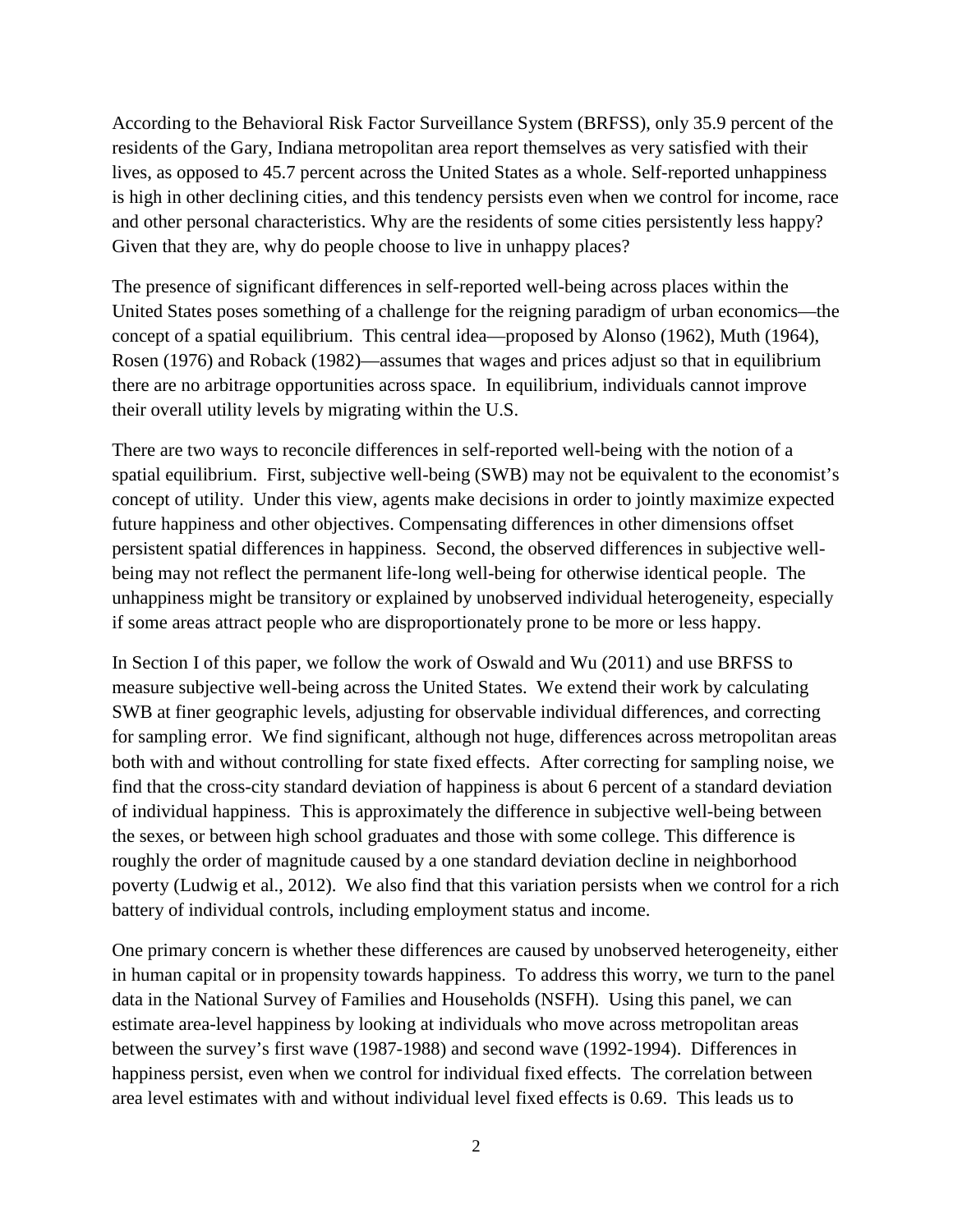believe that much of the difference in happiness across space reflects more than the selection of unhappy people into unhappy places.

We next document that area-level happiness is essentially uncorrelated with many area attributes. For example, metropolitan area population and housing values are orthogonal to subjective wellbeing in the BRFSS. Like Florida et al. (2013), we find that area-level education is positively associated with subjective well-being, but we find that this effect vanishes when we control for individual-level education. If more educated individuals only became educated because of the education level of the area, then it can be fairly said that these places have made them happier. But if they would have been educated regardless of place, then the happiness of more educated areas should be interpreted as differential selection.

In Section II, we document the one robust fact that emerges clearly from multiple data sets: places with lower levels of population and income growth are less happy (Glaeser and Redlick, 2009). Lucas (2013) also finds higher rates of migration to counties with higher subjective wellbeing in the BRFSS, arguing that the migration patterns are consistent with a spatial equilibrium with happiness as a measure of utility. We find the relationship persists for quite long periods (from 1950 to 2000). Moreover, we find the strongest effect at the left tail of SWB. It is not that high-growth places are particularly happy, but rather that very low-growth areas are particularly unhappy. It is possible that people flee areas that produce unhappiness, but the long time periods involved make it hard to believe that these well-being differences are transitory.

We show that the connection between low well-being and decline persists when we control for a bevy of individual controls, including education and income, and even when we control for state fixed effects. This fact appears in the NSFH and General Social Survey (GSS) as well as the BRFSS. In the NSFH, the effect does not persist in the general individual fixed effects estimation, but it re-emerges when we limit our sample to cities with more than 250 respondents across both waves. None of these results speak to whether unhappiness is causing decline or whether decline is causing unhappiness.

Section II also notes three other facts about urban decline and unhappiness. First, while Oswald and Wu (2010) document the relationship between state-level happiness and amenities, we find that the connection between unhappiness and decline in the BRFSS does not reflect the role of urban disamenities associated with decline, such as crime, coldness and inequality. Second, both the GSS and the NSFH allow us to examine movers, and we find that the connection between urban decline and low levels of SWB is just as strong among recent migrants as among longer term residents. This latter fact leans against the interpretation that happiness was *ex ante* identical across areas, but that some areas experienced negative shocks, people were stuck in those areas and their happiness fell accordingly.

Third, we ask whether the unhappiness of declining cities is a new phenomenon, perhaps caused by decline, or represents a more historic tendency. The General Social Survey enables us to look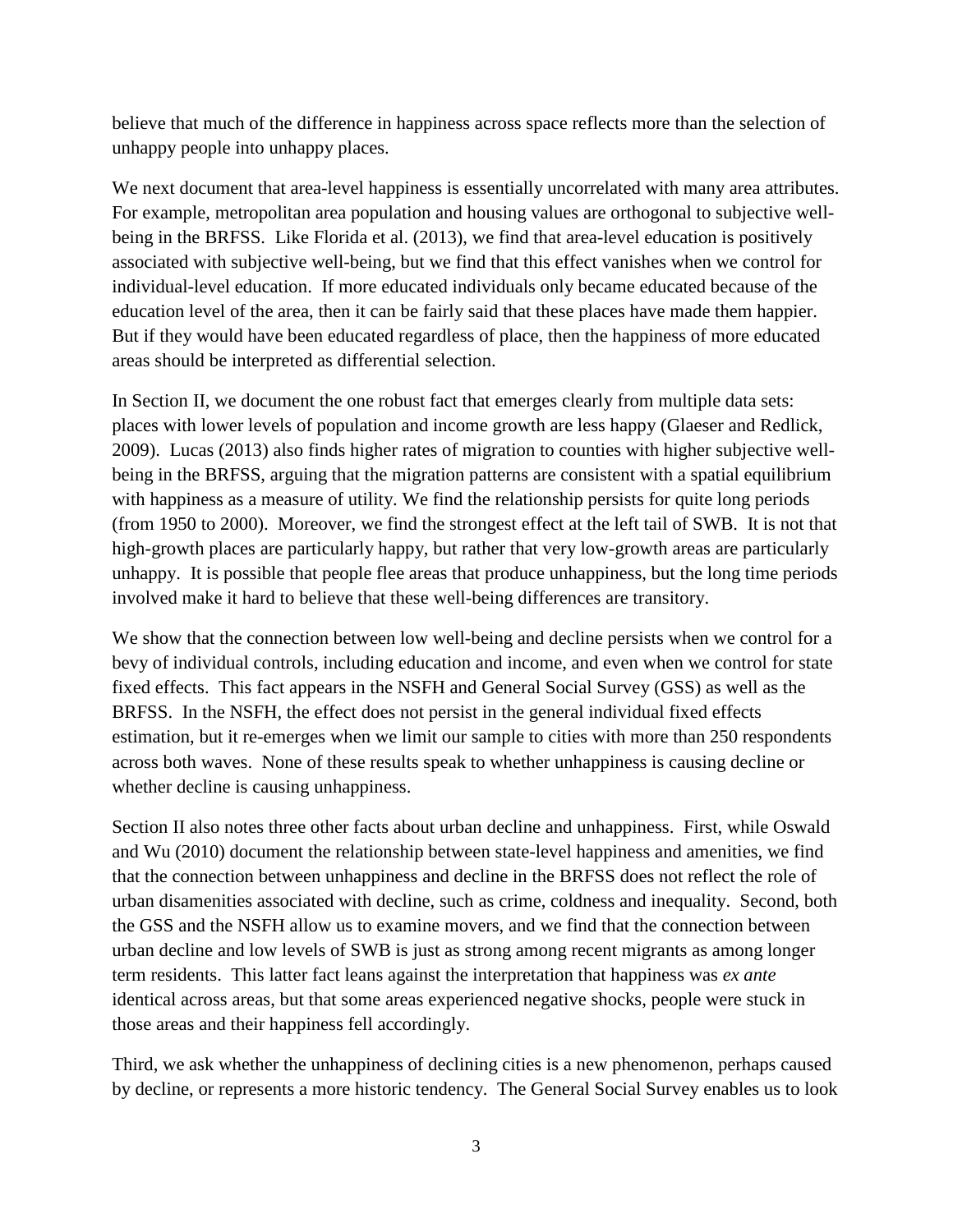back as far as the early 1970s, and these data suggest that the connection between decline and unhappiness was stronger in the past than it is today. We also have Gallup surveys from the 1940s that show a significant connection between unhappiness and city population during those years, although that connection is not stronger in states that experienced more urban decline. These facts lead us to suspect that the connection with unhappiness and urban decline more likely reflects long-standing attributes of these cities rather than a causal effect of the decline itself.

In Section III, we propose a framework that incorporates spatial differences in SWB into the spatial equilibrium framework. Following writers as diverse as Epictetus, de Mandeville, Irving Fisher and Gary Becker, we assume that happiness, or life satisfaction, is desirable—but far from equivalent to utility. We have objectives in life other than being satisfied, and we may knowingly make choices that reduce happiness, such as exposing ourselves to a more competitive environment, if those choices further other aims (Luttmer, 2007; Benjamin et al., 2011). According to the spatial equilibrium logic, urban unhappiness must be offset by some other urban amenity, such as higher real incomes.

In our model, happiness is generated through experiences, which can be improved by spending money, and happiness is but one ingredient in the utility function. Individuals have other objectives, which we refer to as achievements, such as raising a family. These are also produced with a combination of money and time. The model suggests that the connection between money and happiness may significantly understate the connection between money and utility, because a higher opportunity cost of time causes individuals to engage in less happiness-generating leisure. In a spatial equilibrium, higher wages are compensated shifts, typically offset by higher real estate prices, so higher area wages could easily be associated with lower happiness levels even if utility levels are equalized across space.

In Section IV, we examine whether individuals in declining or otherwise unhappy places are being compensated for their unhappiness. In the 1940 Census, residents of declining cities were receiving significantly higher incomes. A one standard deviation drop in population growth post 1950 was associated with \$222 more in income (\$3,655 in current dollars), which is more than ten percent of average income. Presumably, high labor costs were one reason why businesses left these areas. One interpretation of these results is that the industrial cities were less happy in 1940, but their residents were being compensated with earnings that could achieve other ends, such as nurturing a family.

The data also shows that housing prices in 1940 were higher in areas that subsequently declined, yet there are essentially no housing quality controls in that early data. As such, while it is possible that some of the high earnings in declining cities were eaten away by higher housing rents, it is also possible that these rents were actually compensation for better housing quality.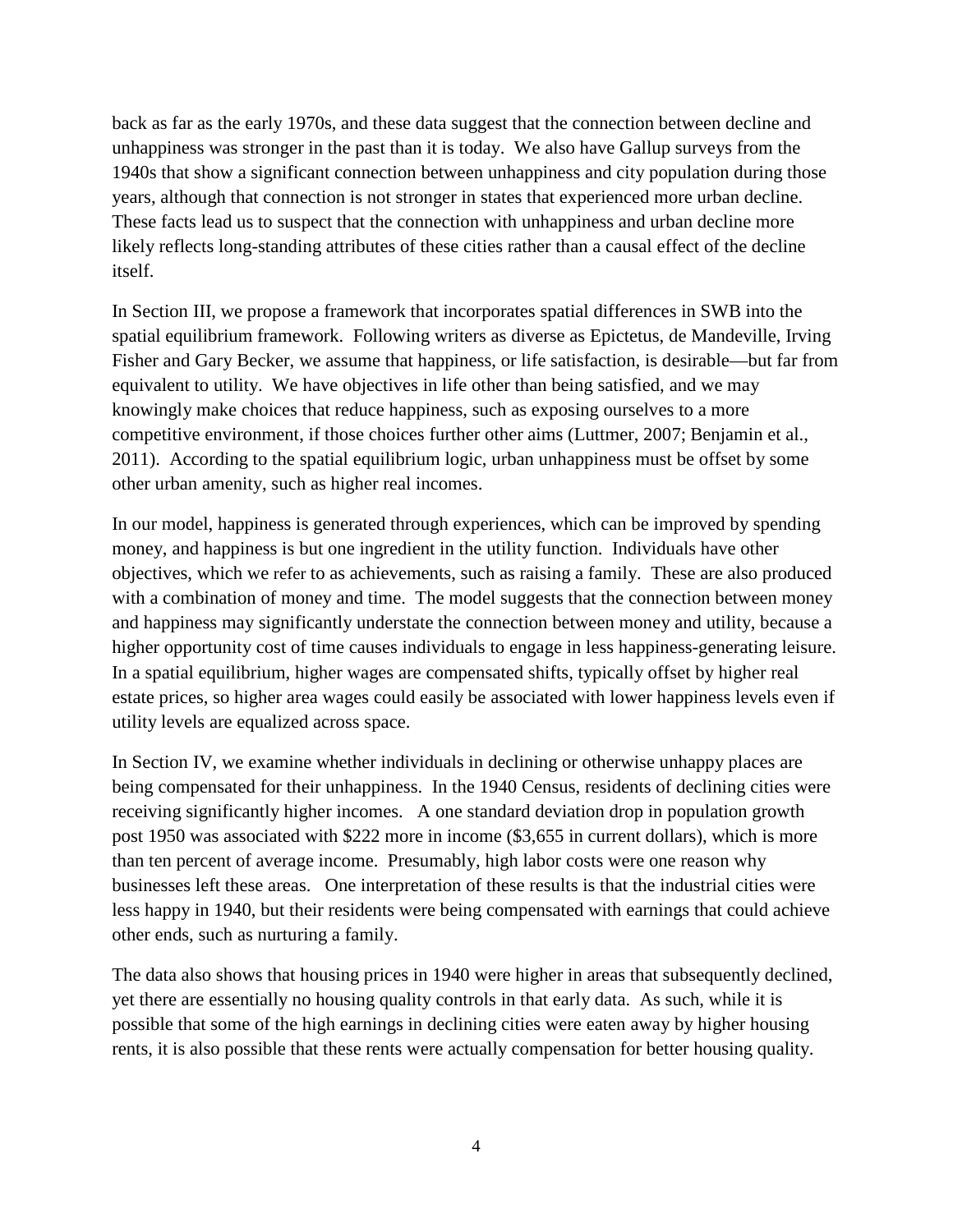When we turn to 2000 Census data, we find that the unhappy, declining cities are no longer receiving higher wages. Wages are essentially uncorrelated with our growth variable in the more modern data. But decline is correlated with house prices and rents. In 1940, the residents of unhappy, declining places seem to have been compensated with higher incomes. In 2000, the residents of those same cities seem to have been compensated with lower housing costs.

We have also examined the direct correlation between our area level happiness measure and area-level rents and incomes, as in Oswald and Wu (2011). We do find some evidence that residents of happy cities pay higher rents, suggesting some form of offset for the added level of happiness. The results are certainly compatible with the view that individuals trade other objectives against happiness when they are choosing where to live. Section V concludes.

# **I. Unhappiness Across Cities**

In this section, we briefly document five stylized facts about urban happiness, primarily in the U.S., but also abroad. We then discuss the connection between unhappiness and decline in Section II.

Throughout this paper, we follow the literature in measuring happiness using self-reported survey data on subjective well-being (SWB). Our primary data source is a large national survey, the Behavioral Risk Factor Surveillance System (BRFSS) conducted by the Centers for Disease Control and Prevention (CDC), which asks individuals to report on their own life satisfaction using a discrete response scale.

Since 2005, CDC has asked all respondents "In general, how satisfied are you with your life?" Respondents were given four possible categories: very satisfied, satisfied, dissatisfied, and very dissatisfied. In each year between 2005 and 2010, around 300,000 subjects answer this question, along with all of the demographic variables listed below. We recognize that satisfaction may strictly differ from happiness, but we will use the terms interchangeably.

The distribution of answers in this sample is shown in Panel A of Table 1. Across these five years, 45.6% of individuals responded that they were "very satisfied" with their life, while 48.7% responded that they were "satisfied", 4.6% responded that they were "unsatisfied" with their life and slightly over 1.1% reported being "very dissatisfied". These numbers are very consistent between years. This question has been the focus of much of the previous literature on the economics of happiness.

In all of the work that follows, we recode these answers so that 4 indicates "very satisfied" and 1 indicates "very dissatisfied." We then rescale the answers linearly so that they have a mean of 0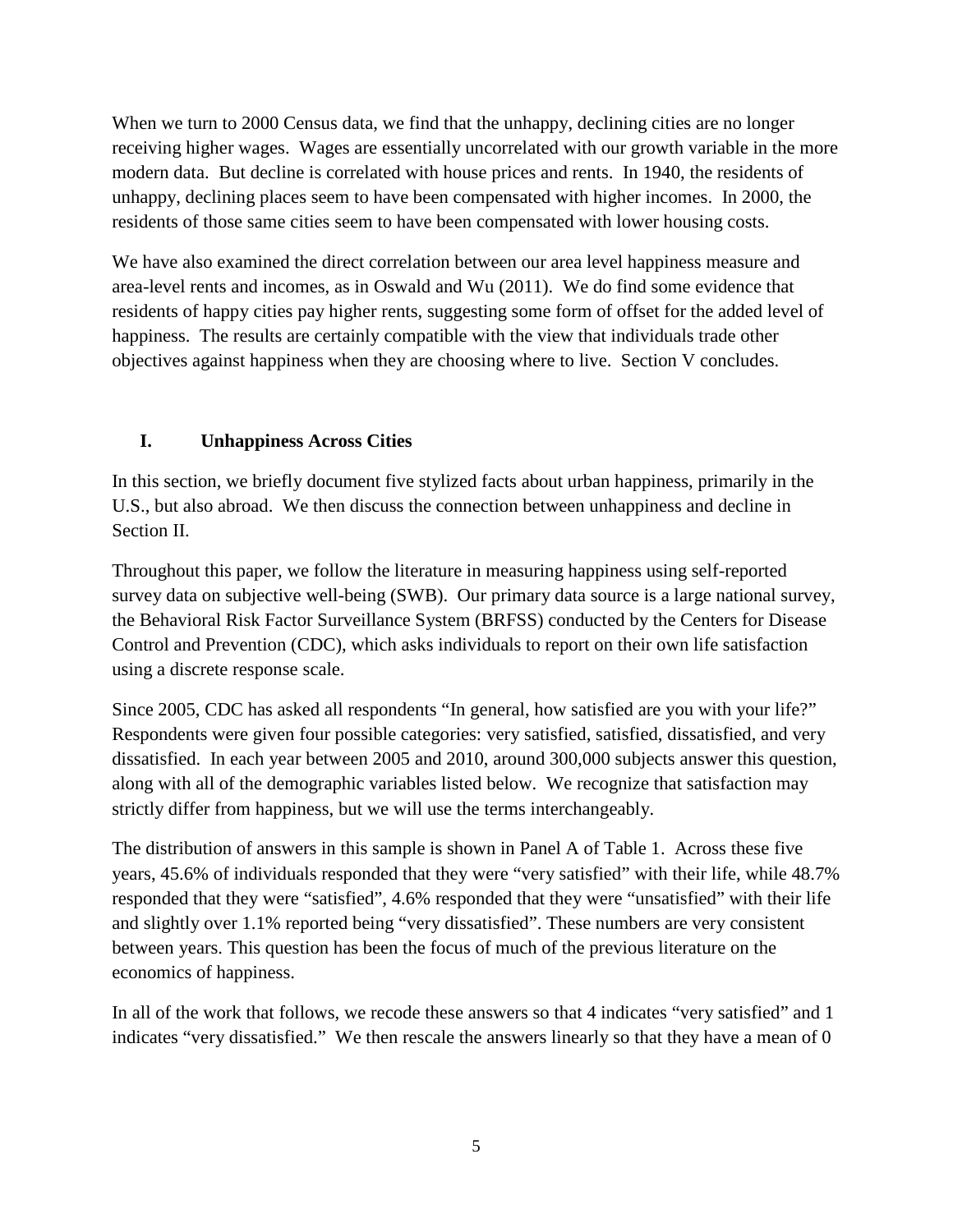and standard deviation of  $1<sup>1</sup>$  $1<sup>1</sup>$  Because BRFSS data report the county in which the respondent lives, we are able to link respondents to metropolitan areas.

This measure has several problems, even before considering whether this corresponds to the economic concept of "utility." First, respondents may have different interpretations of the scale used to code responses, or different reference points for life satisfaction. A life situation that one person may consider to be very satisfactory, may be merely satisfactory to another. To the extent that this leads to systematically different responses across respondents, it could confound this variable's interpretation.

To address this issue, we estimate metropolitan area  $j$  happiness as the MSA  $j$  fixed effect in the following model:

$$
(1) \t y_{ijt} = \alpha + X_{ijt}\beta + \gamma_t + u_j + \epsilon_{ij}
$$

We estimate equation  $(1)$  at the individual level, so *i* indexes individual respondents, *j* indexes areas, and  $t$  indexes the survey wave. In this regression,  $y_{ijt}$  represents individual subjective well-being (or SWB),  $X_{ijt}$  is a matrix of individual controls,  $u_j$  is a metropolitan area fixed effect,  $\gamma_t$  is a year fixed effect, and  $\epsilon_{ij}$  is an uncorrelated error term. The individual controls include survey month, sex, a polynomial in age, eight race dummies, six marital status dummies, four educational attainment dummies, and variables representing various information about the children in the household. $2$ 

Second, respondents undoubtedly have a large degree of variability in their happiness at the moment they answer the survey. Because we only have responses from a small fraction of residents in each area (around 0.1%), this variability is likely to cause noisy estimates of arealevel SWB. To account for this, we next measure area-level happiness using random effects instead of fixed effects. We estimate the following model, in which coefficients in bold type are considered to be fixed, while the others are random effects:<sup>[3](#page-6-2)</sup>

$$
(2) \t y_{ijt} = \boldsymbol{\alpha} + X_{ijt}\boldsymbol{\beta} + \boldsymbol{\gamma_t} + u_j + \epsilon_{ij}
$$

We consider the demographic characteristics to have a fixed relationship with individual happiness, and allow for random metropolitan area effects as well as an individual error term.

l

<span id="page-6-0"></span> $1$  The Data Appendix discusses the issues that arise from the discrete nature of the answers and why we do not think they are a problem, as well as other details of our estimation.

<span id="page-6-1"></span> $2$  See the Data Appendix for more details.

<span id="page-6-2"></span><sup>&</sup>lt;sup>3</sup> So one might prefer to call this a "mixed effects" model as opposed to a pure "random effects" model.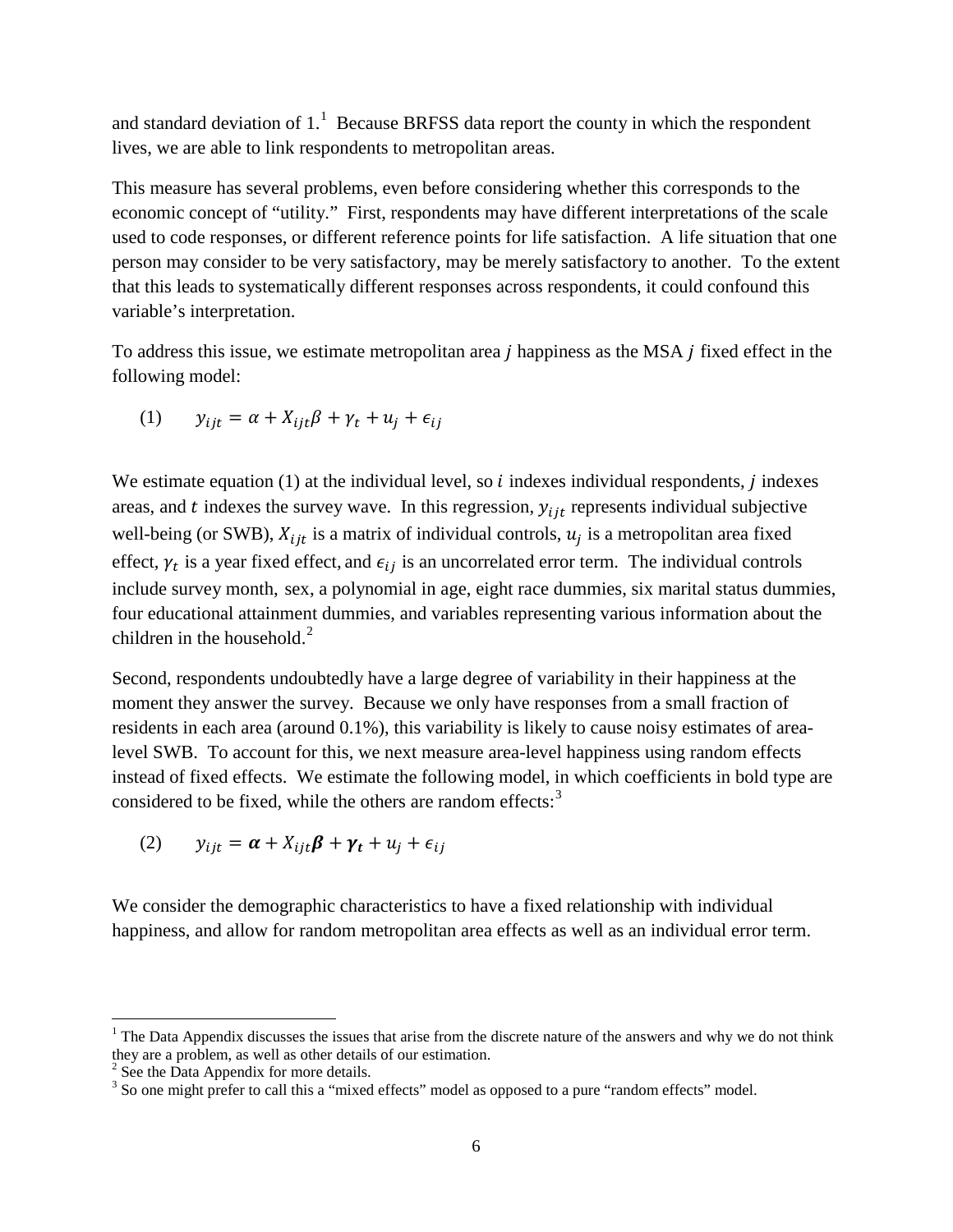This model enables us to compute a number of useful quantities. It allows us to calculate an estimate of the underlying variance of metropolitan area effects  $(\sigma_u^2)$ . For each area, we can also determine the best estimate  $\hat{u}_j$  of that area's  $u_j$ . We refer to these estimates as the metropolitan area's *adjusted life satisfaction*. We use them extensively in subsequent analysis as our estimate of the area's contribution to individual happiness.<sup>[4](#page-7-0)</sup>

Finally, since BRFSS has only asked about life satisfaction since 2005, we have a very limited ability to address time-series variation in happiness. We will thus augment it with other data sources introduced below. We first turn to five sets of facts about life satisfaction across space.

## *1. Are There Significant Differences in Life Satisfaction across Space?*

We first address whether there is a meaningful difference in happiness levels across geographic areas, both before controlling for individual demographic characteristics and after including these controls. We answer this question in multiple ways. First, we run the fixed effects regression (1) and perform an *F*-test of the joint significance of the metropolitan area fixed effects. Second, we determine whether the estimated variance of metropolitan area random effects in regression (2),  $\sigma_u^2$ , is significantly different from zero. Third, we perform a likelihood ratio test of the fixed effects model (2) against a constrained model in which the random effects are removed (we force  $u_i = 0$  for all j).

We run each of these tests on a model with no demographic controls, and with the full set of demographic controls shown in Appendix Table 1. In both cases, all three tests strongly reject the null hypothesis that metropolitan area effects are irrelevant, and all with  $p < 0.0001$ .

Our next task is to quantify the differences across regions. We do so using two different measures from the random effects estimates in (2). First,  $\sigma_u^2$  provides an estimate of the variance across the full population of metropolitan and non-metropolitan areas. Second, the empirical variance of the adjusted life satisfaction values,  $Var(\hat{u}_i)$ , quantifies the dispersion of estimates in the sample of areas where we are able to compute happiness.

In the unadjusted random effects model (where  $X_{i}$  is empty so we have no demographic estimates  $\beta$ ), we find  $\sigma_u = 0.063 \pm 0.004$  and  $sd(\hat{u}_i) = 0.058$ . Since all of our analyses use measures of SWB rescaled to have zero mean and unit variance across individuals, the variation across geographic regions is around 6% of the individual-level variation in happiness.

 $\overline{\phantom{a}}$ 

<span id="page-7-0"></span><sup>&</sup>lt;sup>4</sup> Our calculation of these adjusted life satisfaction measures  $\hat{u}_i$  recognizes the problem of potentially large sampling variation when measuring SWB in a survey. We therefore calculate the best linear unbiased predictor (BLUP) based on our MSA-level random effects from (2), following the method of Bates and Pinheiro (1998) as implemented in Stata.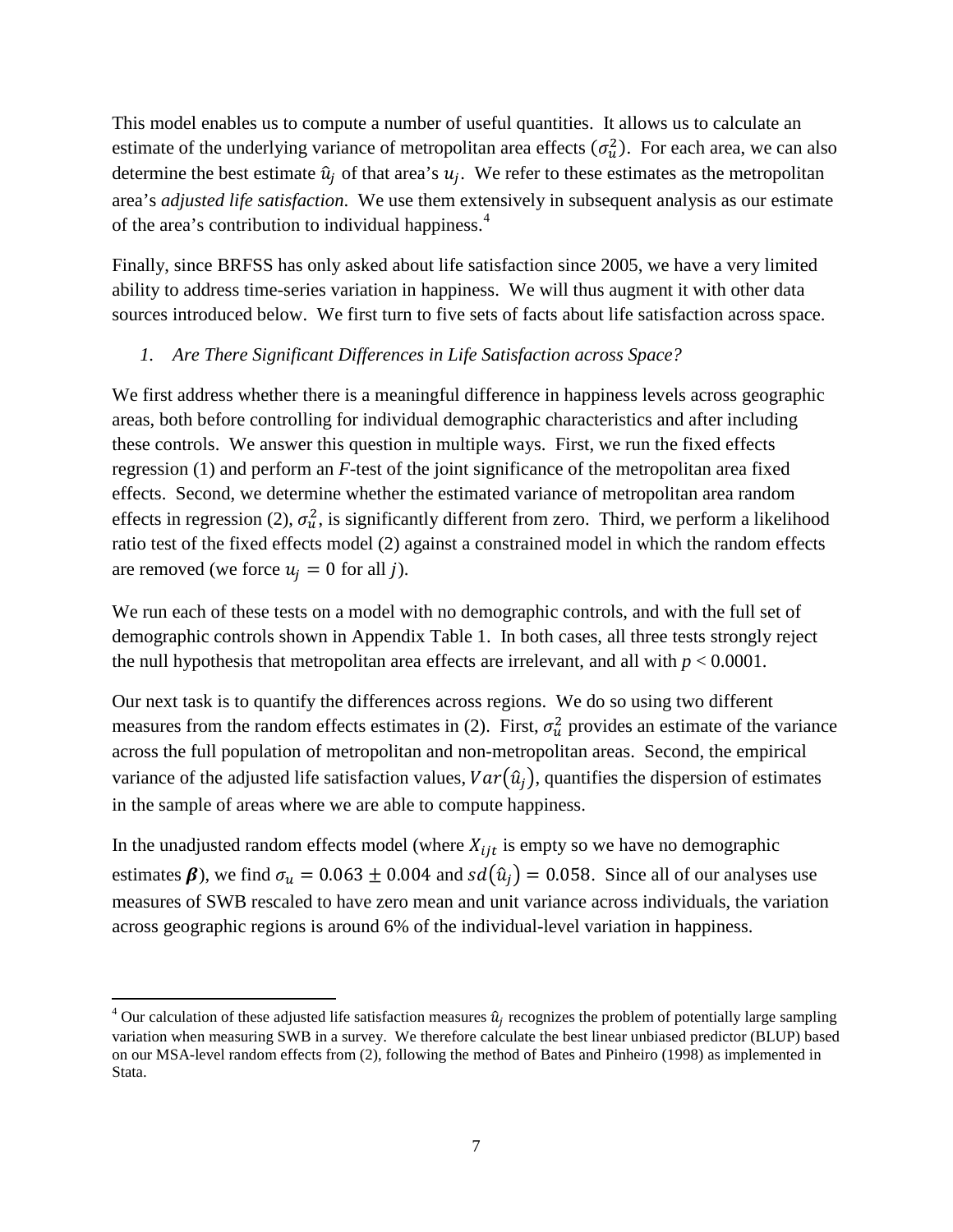These numbers shrink by about one-quarter, to  $\sigma_u = 0.047 \pm 0.003$  and  $sd(\hat{u}_i) = 0.042$ , when we include the demographic controls in model (2). The distribution of these adjusted life satisfaction estimates is shown in Figure 1.

To get a better sense of what this means quantitatively, we can compare it to the estimates of the impact of other characteristics on individual SWB. Moving across one standard deviation in geographic areas has an impact one-third as large as the difference between being a high school graduate or not graduating, or 1.8 times the estimated male-female gap. Based on column 3 in Appendix Table 1, which includes 8 income bins in addition to the basic demographic covariates, the difference between earning \$35,000-\$50,000 (category 6) and \$50,000-\$75,000 (category 7) is around 0.11, or roughly two metropolitan area standard deviations,  $2\sigma_u$ .

The values of our local happiness estimates themselves are shown visually in Figure 2. This map shows adjusted life satisfaction estimated at the MSA and rural area level after controlling for individual demographics. The map shows a band of less happy areas in parts of the Midwest and the Appalachian states, stretching from Missouri in the west and Alabama in the south well into Pennsylvania and even New Jersey in the east. New York City, Detroit, and much of California also have lower SWB than the happiest areas, which are concentrated in the West, Upper Midwest, and rural areas in the South. Appendix Table 2 shows specific values for a handful of metropolitan and non-metropolitan regions, including the highest and lowest values that we estimate.

In Figure 3, we adjust for employment status and income. Income depends on numerous individual choices, including where to live and possibly including one's happiness level. So we have to interpret area-level happiness estimates that result from this estimation much more cautiously, and as measures only of that part of area-level happiness that is orthogonal to productivity. Keeping this in mind, we show these estimates in Figure 3. This map shows unhappiness much more strongly concentrated in wealthier, urban areas along with the Rust Belt. Because we have now eliminated any happiness component coming through the urban areas' higher incomes—by controlling for their effect on the respondents' income—the map does not mean that they are less happy than other locales. Instead, only the part of area-specific happiness that does not come through income appears to be negative in these regions.

A third potential problem with these results is that they may reflect differences in the ways in which states implement the BRFSS. Unlike many surveys, the BRFSS is not centrally administered. Instead, individual state agencies perform the surveys. We cannot be sure of what biases may be created through this decentralized implementation, but it is at least possible that state-level implementation has caused some of the variance that we see in the data.

To address this possibility we re-estimate model (2) controlling for state fixed effects. Since there are a relatively few number of metropolitan areas in many states, we will not use these state-corrected area fixed effects in general. Still, it is important to note the reduction in variance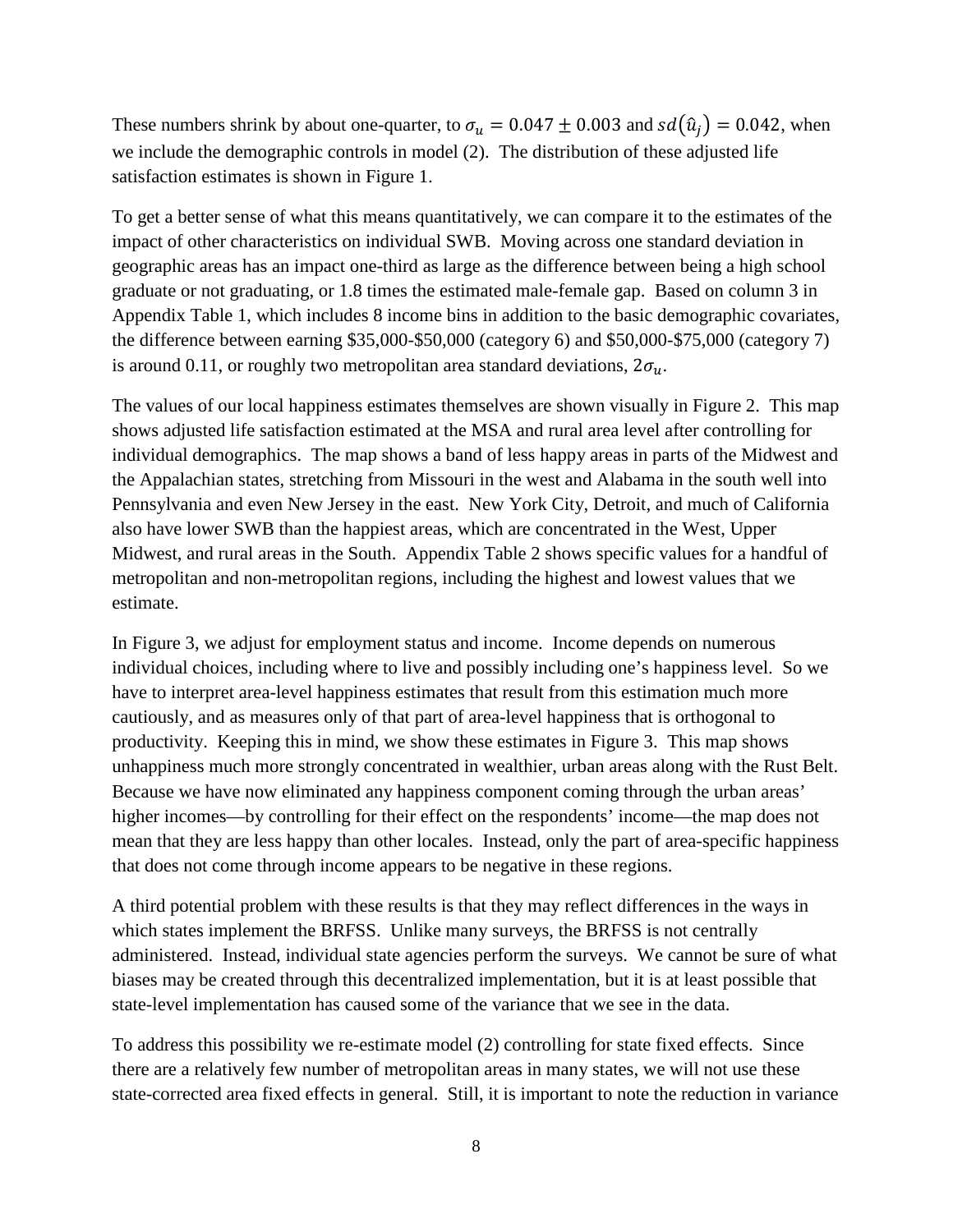that occurs when we look only at the within-state variance. The standard deviation of  $\hat{u}_i$  falls from 0.043 to 0.017 when we control for state fixed effects as well as demographic controls. The variance is significantly reduced, but these effects remain statistically distinct from zero. As such, we conclude that metropolitan differences would persist, even if all the state-level variation reflected only state-level differences in implementing the BRFSS.

This evidence does not rule out the possibility that these differences reflect unobserved individual characteristics. One approach to unobserved heterogeneity is to estimate metropolitan area fixed effects controlling for individual fixed effects. This requires us to use a panel, rather than a repeated cross-section, which forces us to move from the very large BRFSS to the much smaller National Survey of Families and Households (NSFH). The NSFH is a probability sample survey of 13,017 respondents in 9,643 households plus an oversampling of minority and single-family households and households with step-children. The NSFH is a longitudinal study with three waves, the first between 1987 and 1988, the second between 1992 and 1994, and the third wave between 2001 and 2002 (Sweet and Bumpass 1996; Sweet, Bumpass, and Call 1988; Trull and Famularo 1994).

We use data from the first two waves of the NSFH. In both waves, the data contains information on family and personal characteristics of individuals and on individual subjective well-being. In particular, the NSFH asks: "First taking things all together, how would you say things are these days?" Respondents may choose to respond on a 1 to 7 scale, 1 being very unhappy and 7 being very happy. The summary statistics from this survey are shown in Panels B and C of Table  $1<sup>5</sup>$  $1<sup>5</sup>$  $1<sup>5</sup>$ 

We will later use this measure to examine whether the link between area attributes and wellbeing is stronger for recent migrants or long-term residents. Here, we restrict our attention to the heterogeneity in subjective well-being across space.

We first estimate adjusted life satisfaction for the merged sample of NSFH waves 1 and 2. The variance of these estimates is 0.0007, roughly in line with the estimates from the BRFSS. The raw variation of metropolitan area fixed effects is larger in the NSFH, but the variance correction is also much larger because the sample size is so much smaller.

We then estimate a PMSA fixed effect variable using the two waves including individual level fixed effects. The correlation between these estimates and the estimates without the individual fixed effects is 0.69. The variance of the PMSA fixed effect with individual fixed effects is 0.64. We conclude from these results that there appears to be significant variation in subjective wellbeing across space, even when we control for unobservable individual-level heterogeneity by using individual fixed effect estimates.

 $\overline{\phantom{a}}$ 

<span id="page-9-0"></span> $<sup>5</sup>$  See the Data Appendix for further details on our use of the NSFH and some issues that arise with identifying</sup> movers.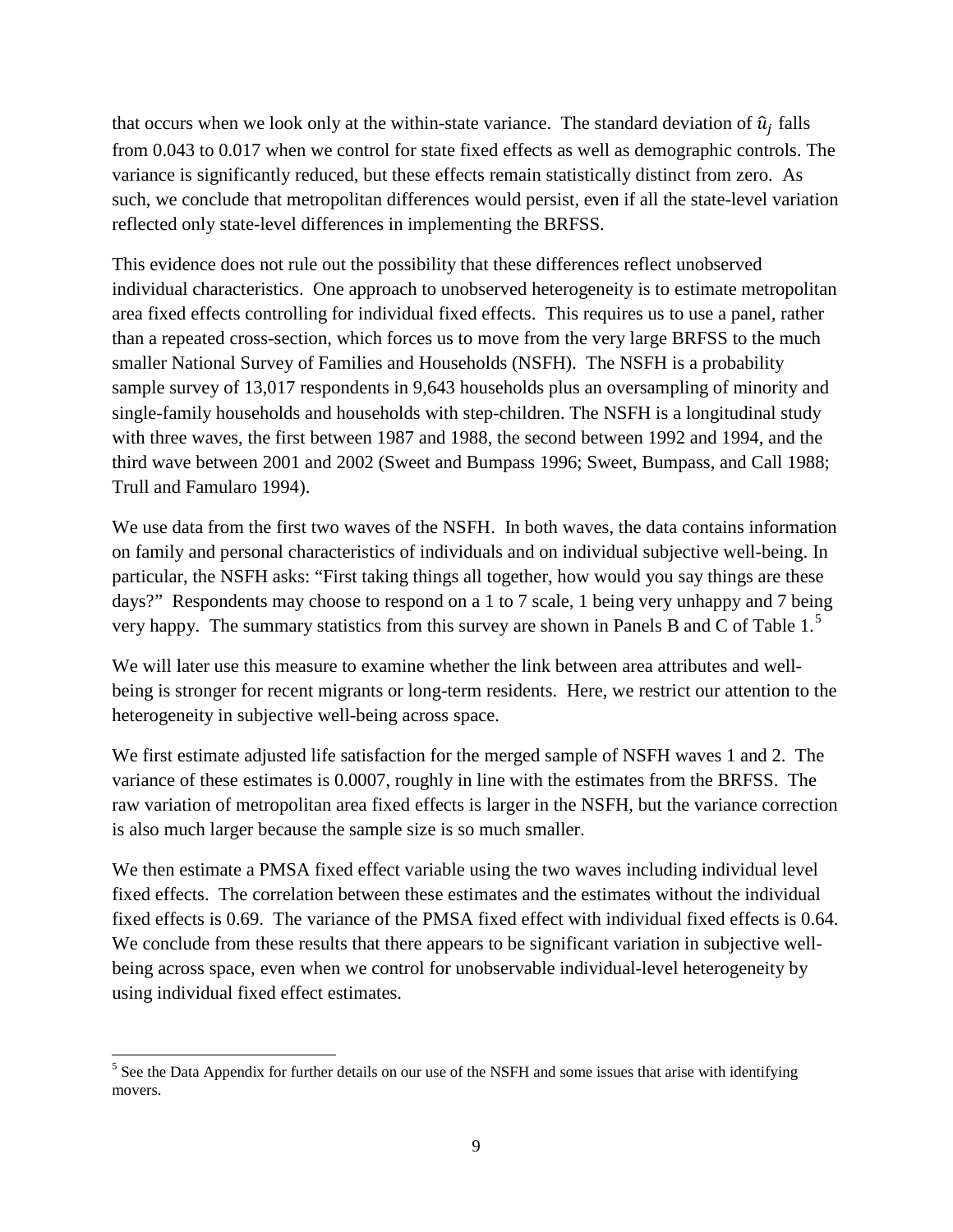#### *2. Do Metropolitan Area Differences in Subjective Well-Being Persist?*

Having established the existence of spatial differences in happiness and estimated their magnitude, we now want to see how they evolve over time. Hypotheses about the temporal pattern of spatial SWB could range from a completely permanent local characteristic (for instance, Honolulu has gorgeous weather and is on the beach, which always makes its residents happy) to a long-term shock common to area-level residents (e.g., the economy in Detroit was poor and declining during our sample period, making its residents unsatisfied), to an extremely transitory common shock caused by the weather or local sports outcomes.

We first test the stability of area effects in two ways. First, we run versions of regression (2) separately for each year, so without year fixed effects:

(3) 
$$
y_{ij} = \alpha^{(t)} + X_{ij}\beta^{(t)} + u_j^{(t)} + \epsilon_{ij}
$$

We then compare the adjusted life satisfaction estimates across different years  $(\hat{u}_j^{(t)})$  versus  $\hat{u}^{(t)}_j$  for  $t' \neq t$ ). Our second method is to augment regression (2) by adding an area-year random effect,  $v_{it}$  to the random effects regression:

(4) 
$$
y_{ijt} = \boldsymbol{\alpha} + X_{ijt}\boldsymbol{\beta} + \boldsymbol{\gamma}_t + u_j + v_{jt} + \epsilon_{ij}
$$

This model estimates the time-invariant area effect,  $u_i$  and the time-varying area effect  $v_{it}$ simultaneously. We can test the statistical impact of each of these effects separately, and quantify the importance of permanent and transitory area effects. For this analysis, we use the sample of respondents in the 177 MSAs with at least 200 respondents in all years of our sample.

These tests reveal very clearly that the permanent effects are far more important than the transitory components. When estimating equation (4) without demographic controls, we find  $\sigma_u = 0.064 \pm 0.004$  while  $\sigma_v = 0.018 \pm 0.002$ . Thus there is a statistically significant transitory component, but it varies by 70% less than the permanent area component, and its standard deviation is around 2% of the individual-level standard deviation.<sup>[6](#page-10-0)</sup>

Another way to see this variation is to relate adjusted life satisfaction from regression (3) in one year to that in another year. Using the measures adjusted for demographic controls from 2005  $\left(\hat{u}_j^{(2005)}\right)$  and from 2009  $\left(\hat{u}_j^{(2009)}\right)$ , we find an extremely strong positive relationship, with a correlation of 0.48. Thus one quarter of the variation in adjusted life satisfaction is driven by permanent metropolitan area level shocks, and the rest by transitory shocks and estimation error.

l

<span id="page-10-0"></span><sup>6</sup> Results are similar when demographic controls are included.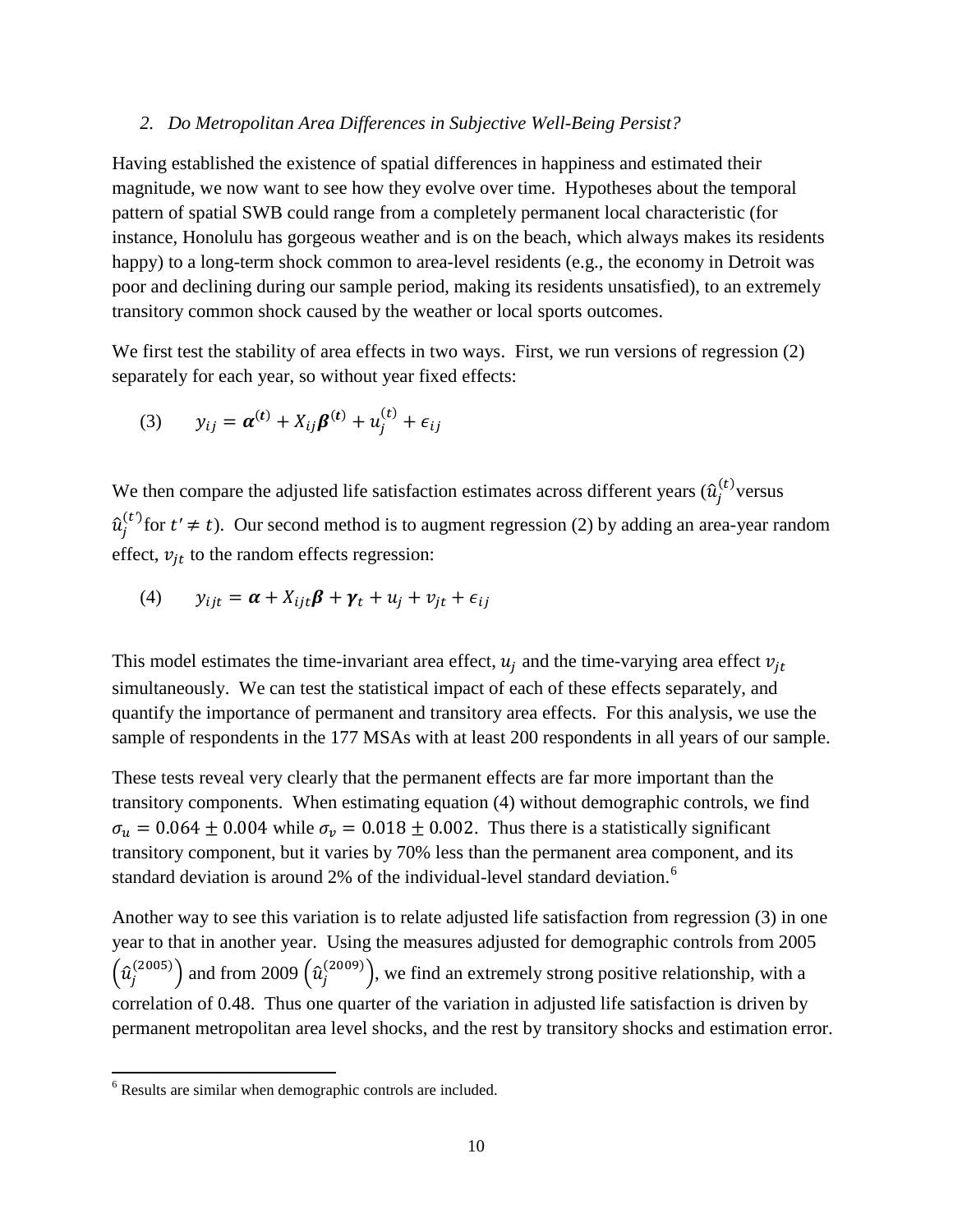Although we have adjusted for the effect of sampling error in computing adjusted life satisfaction, we should expect to see a correlation less than one if our correction is imperfect. Hence the random effects results discussed in the previous paragraph give the more accurate assessment of the relative importance of permanent and transitory components to well-being.

# *3. Is Urbanization Associated with Happiness or Unhappiness?*

One natural question is whether happiness increases or diminishes in large cities. Cities have often been seen as entities that create financial wealth, but diminish other types of well-being. We first test this hypothesis by examining the correlation between adjusted life satisfaction and the logarithm of metropolitan area population. If we use the 2010 population, we find a weak positive correlation of 0.07. As metropolitan area population increases by one log point, SWB increases by 0.003 standard deviations and the effect is quite imprecise. We will later show that in an individual level regression, there is also no significant relationship between area level population and self-reported well-being, holding individual level characteristics constant.

Using past population levels, instead of current population levels, we find a positive correlation with population in 2000 and 1990 and a negative correlation with population levels before that point. The relationship between recent levels of SWB and metropolitan area population before 1960 becomes significantly negative. While larger cities today do not evince significantly lower levels of unhappiness, residents of cities that were large in the past do seem to be less happy. We return to this topic later, when we discuss the connection between SWB and population growth.

Following Stevenson and Wolfers (2008), we now briefly turn to worldwide data. Using the World Values Survey, we estimate subjected well-being in rural and urban areas in 39 countries throughout the world. Across the entire sample, we find that the urban happiness is on average higher than rural happiness. This effect is, however, driven primarily by poorer countries.

Figure 4 shows the correlation between the logarithm of per capita GDP in the country in 2007 and the rural-urban gap in subjective well-being. The coefficient is significantly negative and the  $R^2$  is 0.2. In poorer countries, which often have cities that seem particularly hellish, the residents of cities say that they are significantly happier than the residents of rural areas. It is perhaps unsurprising that the developing world is urbanizing so rapidly, as urban residents appear to be both far better paid and happier.

# *4. Is Unhappiness Related to Suicide?*

While self-reported well-being provides one measure of satisfaction with one's life, suicide provides a second, perhaps more tangible, piece of evidence on human misery. It is well known that unhappiness predicts suicide at the individual level (e.g. Koivumaa-Honkanenet al. 2003), but the relationship at the aggregate level is far less clear (Daly and Wilson, 2007). As Daly and Wilson argue, suicide may provide a revealed preference of life satisfaction. If happiness and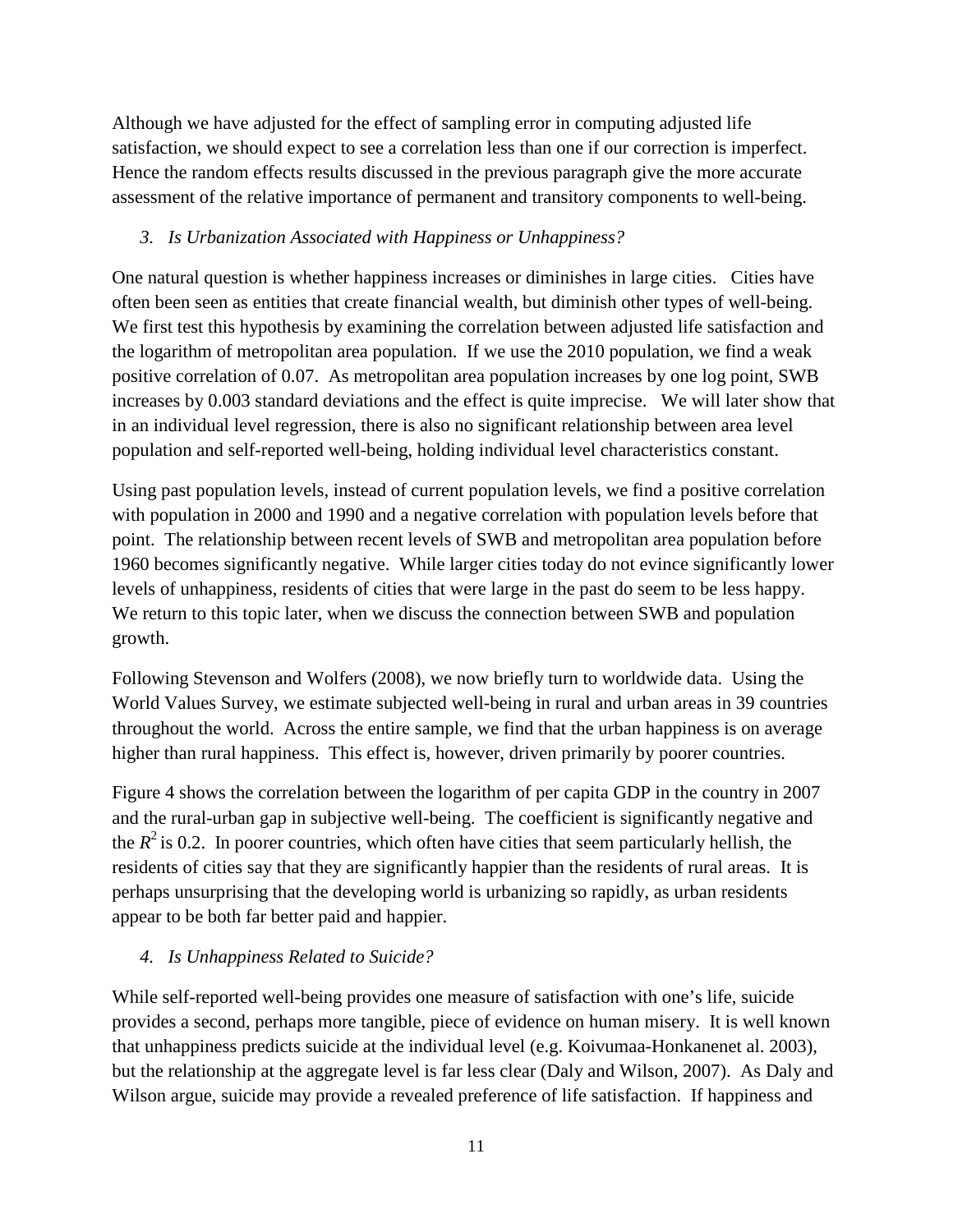utility were synonymous, we might expect to see a tight link between suicide and SWB at the aggregate as well as the individual level.

We have assembled suicide rates across metropolitan areas using the CDC's National Suicide Statistics data. These rates also differ significantly across metropolitan areas, but they do not correlate well with subjective well-being. Indeed, the raw correlation between these measures and the SWB measure is -0.06, meaning the areas with lower levels of subjective well-being also have lower levels of suicide.

One explanation for this weak correlation is that suicide relates to the bottom tail of the life satisfaction distribution, whereas our measures give much weight to middle of the distribution. To address, this issue we measure only the share of respondents who say their life satisfaction is in the bottom category ("Very Unhappy"). The weak correlation between this variable and suicide rates is shown in Figure 5, which corroborates Daly and Wilson's earlier findings in this area.

New York City may be the prime example of the mismatch between SWB and suicide. New York is particularly notable for both its low suicide rates and its low subjective well-being. We do not think that this implies that subjective well-being is without value as a measure, but rather that it is likely an incomplete and imperfect measure of economists' conception of utility. The economic analysis of suicide (e.g. Becker, 1983) almost always suggests that suicide reflects low utility levels, and yet high suicide rates do not appear in metropolitan areas where SWB appears to be low.

There are many reasons why the aggregate relationship between suicide and subjective wellbeing is weak, including measurement error. One interpretation is that these local differences tell us little, because they are shaped by local reporting norms rather than real differences in life satisfaction. A second interpretation is that the link between SWB and the economists' concept of utility is far from perfect.

## *5. Unhappiness and Urban Characteristics*

We now turn to area-level correlates of self-reported well-being. Most area level attributes are relatively uncorrelated with subjective well-being, at least once we control for individual level education.

Table 2 presents these facts using area characteristics as of the year 2000. We use the year 2000 both because it predates our well-being data and because it is the last year with a comprehensive census. Our core specification includes a bevy of individual attributes that have been found to correlate with happiness, including education, age, race and family status. We do not include income or employment controls as these represent outcomes that may be caused by an area's economic success. Education and marital status may themselves be determined by the urban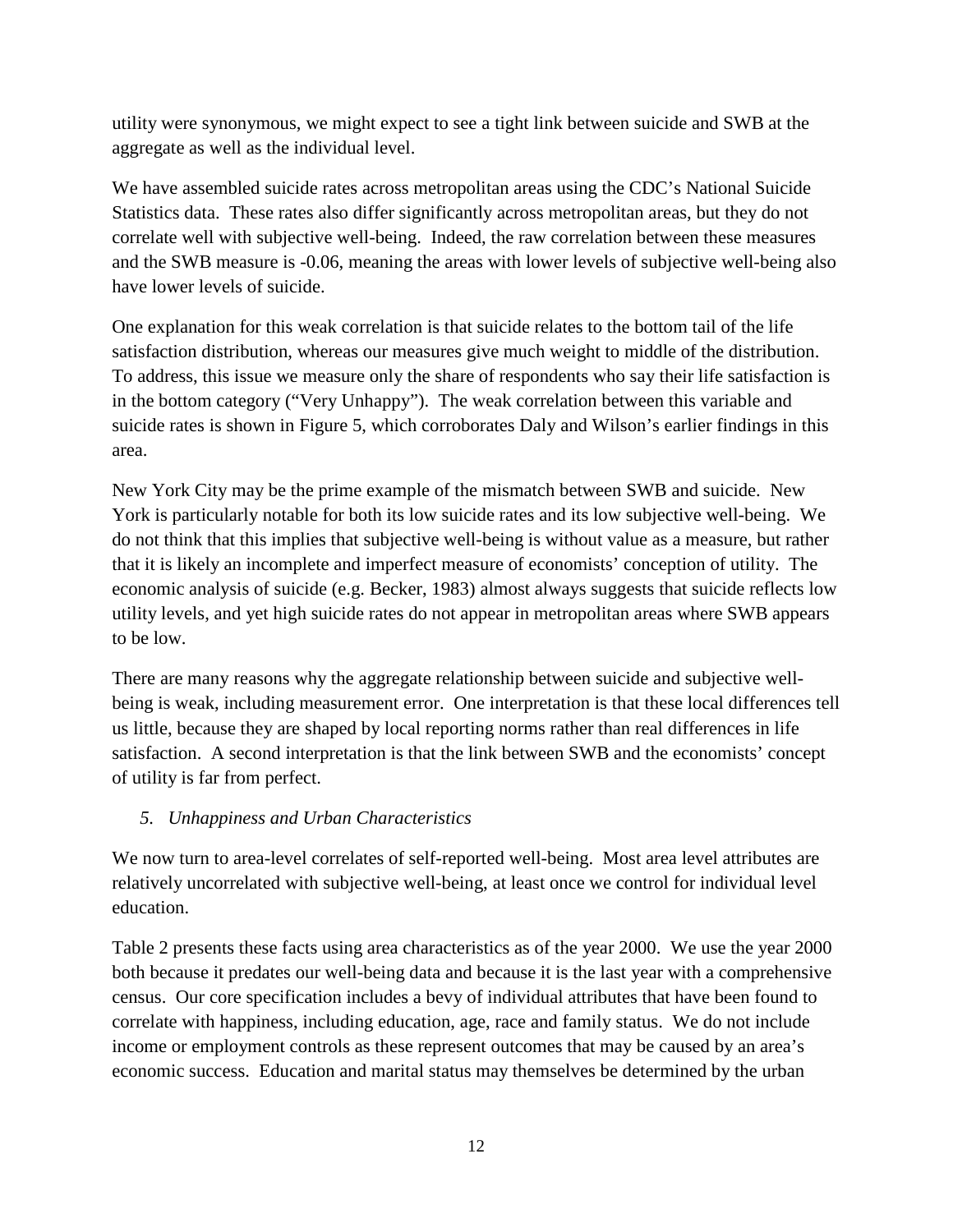environment, and we include regressions both with and without those controls. All regressions cluster the standard errors at the area-year level and include year and month fixed effects.

Our first regression shows the relationship between the population size of the metropolitan area and self-reported well-being. When we do not control for education and marital status, the statistical relationship is small and statistically indistinct from zero. When we include these more endogenous controls, the relationship becomes more negative and statistically significant.

In the third regression, we control for the share of the adult population in the area with a college degree. Using the fixed effects estimated without controlling for individual level education, this variable is strongly positive. Using the fixed effects estimated conditional on these controls, the variable's estimated effect drops by two-thirds and it becomes statistically indistinct from zero. Regressions (5) and (6) examine the share of the adult population with a college degree. The picture is much the same as with the other education variable. The coefficient is large and statistically significant when we control only for area level attributes but not when we control for area-level education. These regressions can be interpreted as suggesting that area level education boosts self-reported well-being by increasing individual educational attainment, or that area level education has no independent effect.

Regressions (7) and (8) examine racial segregation, as measured by a standard dissimilarity index. In this case, we also interact segregation with a dummy variable that takes on a value of one if the individual is black. Both with and without individual controls, segregation is negatively associated with well-being and this effect is approximately twice as large for African-Americas as for whites.

Regressions (9) and (10) are our most fully saturated specifications. In these we control for all of the metropolitan area variables, and the full set of individual level controls. We also interact segregation with all of the race categories. In regression ten, we add state fixed effects.

Regression nine shows results that are similar to the other specifications. Share of the population with a college degree has a positive effect on self-reported happiness, although share of the population with a high school degree has a negative relationship. Segregation continues to have a negative connection to self-reported well-being, and this effect is much stronger for African-Americans. In this specification, housing value has a somewhat surprisingly negative but insignificant effect on subjective well-being.

Column ten includes state fixed effects and is our most complete specification. As many states have only one metropolitan area, this reduces our effective sample and eliminates any variation that represents larger regional trends. In this specification, the positive effect of college education remains, and the effect of high school graduates becomes positive. Housing values now have a negative, significant, relationship with happiness, while segregation is insignificant.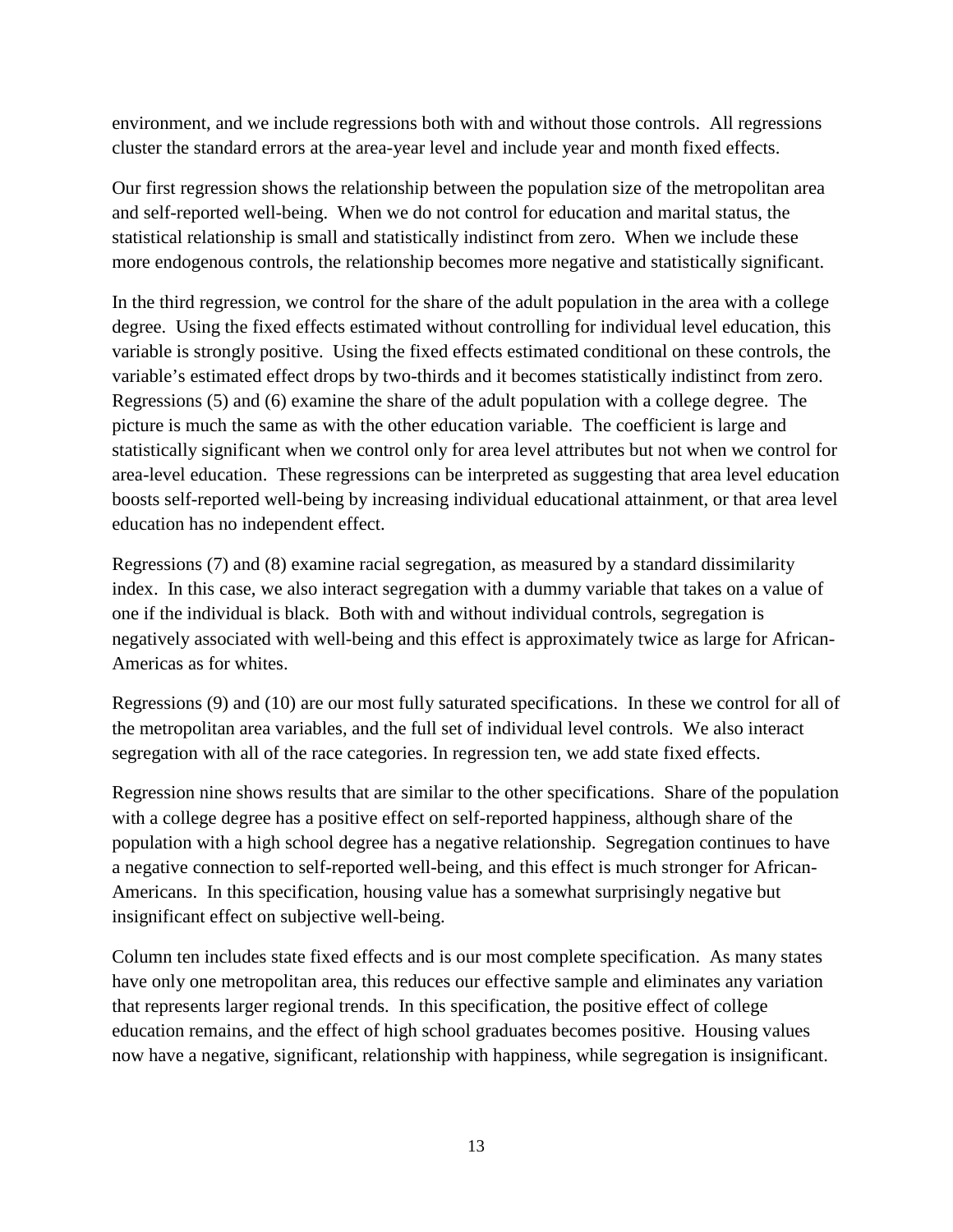Putting together these results, we draw two tentative conclusions. There is some possibility that individuals report higher levels of well-being in more educated areas, although this is true only when we include a full range of area controls, or when we fail to control for individual level education. Segregation is associated with lower levels of subjective well-being, but only when we don't control for state fixed effects. Overall, these results do not suggest a robust series of correlations between urban attributes and SWB.

## **II. Unhappiness and Urban Decline**

We now turn to the particularly striking correlation between urban unhappiness and decline (Glaeser and Redlick, 2009, Lucas, 2013). We first examine linear specifications and then allow the impact of population growth on subjective well-being to have a piecewise linear shape. We will focus on changes in the logarithms of population and median household income between 1950 and 2000. We first focus on the BRFSS and then turn to the NSFH and the GSS, which enable us to look at movers and estimate equations with individual fixed effects.

## *Linear Effects of Population Growth and Income*

Table 3 presents our first set of results on the correlation between SWB and urban change. The first three regressions show results for population change. The next three regressions show results for income change. The final two regressions show results for both variables together and include other area-level controls.

The first regression shows the relationship between population change and self-reported wellbeing controlling for individual attributes. The coefficient of 0.087 implies that a 1 log point increase in population growth is associated with a one-twelfth of a standard deviation increase in self-reported well-being. The second regression controls for the more endogenous individual characteristics. The coefficient on population change remains statistically significant, but it falls in magnitude by about one-third. The third regression controls for state fixed effects. In this case, the coefficient falls to about one-third of its value in the first regression, although it retains statistical significance.

Regressions four through six look at income change instead of population change. In a sense, this is the local version of the classic Easterlin (1974) work on income change and happiness. Regression four shows a strong positive relationship between income growth and self-reported well-being. The coefficient is somewhat larger than that on population growth, but since the variation of income growth is smaller, the impact of a one-standard deviation change in income growth is actually smaller than the impact of a one-standard deviation change in population growth.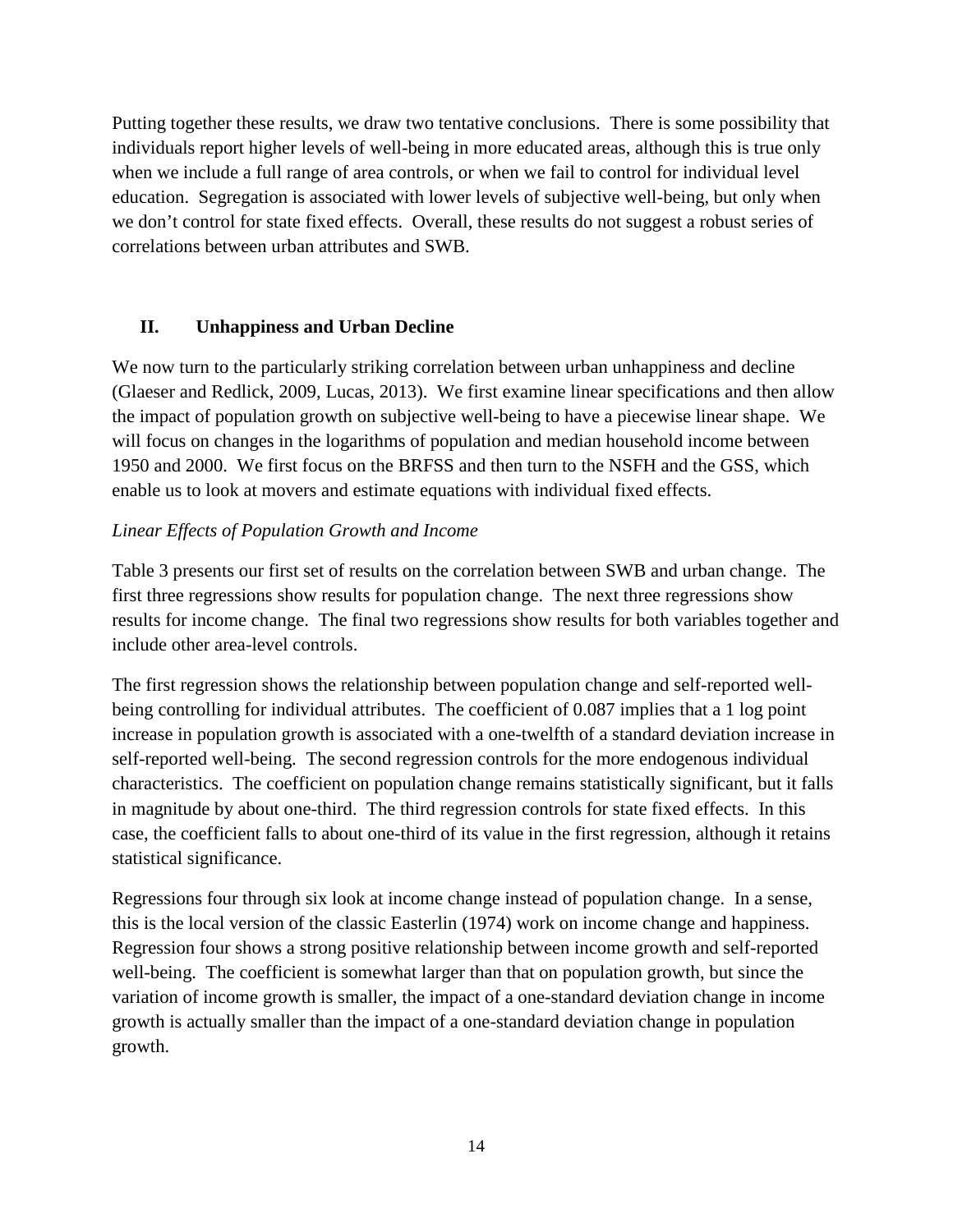In regression 5, we add our controls for more endogenous individual attributes. As in the case of population change, the estimated coefficient falls by about one-third. In regression 6, we add state level controls. As before, the coefficient drops by another fifty percent, but it does remain statistically significant.

Regressions seven and eight include both variables and other area level controls. In regression seven, both change variables remain statistically significant. The coefficients are modest but continue to suggest that growth is associated with positive levels of well-being. The only of the other controls that is statistically distinct from zero is segregation, which remains negative.

In regression eight, we also include state fixed effects. Because BRFSS is administered at the state level and there could be important differences in the survey's implementation, we would like to adjust for any such differences. State fixed effects accomplish that. On the other hand, the fixed effects may be over-controlling in important ways, because they eliminate regional variation from our estimates. Our map of adjusted happiness (Figure 2) shows clear regional patterns, and the state fixed effects partial out that variation and more. With this caveat, column 8 shows the same regression as column 7, but adding state fixed effects. These fixed effects eliminate the otherwise robust relationship between urban growth and subjective well-being. But unfortunately they do not tell us whether this reflects different modes of implementing the BRFSS or is simply because the bulk of geographic differences in subjective well-being are regional in nature.

As we will see in the next sub-section, it turns out that the growth-happiness relationship is driven by the lower end of the city growth distribution. This part of the relationship remains extremely robust to state fixed effects, reducing the importance of distinguishing between columns 7 and 8 of Table 3.

## *The Non-Linear Relationship between Unhappiness and Population Growth*

Figure 6 shows the correlation between population growth and adjusted life satisfaction. As the figure makes clear, the effect is much stronger at the lower end of the population change distribution. Low levels of happiness are particularly common in areas that are declining in population, but higher levels of happiness are not especially prevalent in areas where population is growing rapidly.

There are several hypotheses that could explain this non-linearity. For example, if decline is actually causing unhappiness—rather than merely being correlated with it—it might be that decline itself creates urban stresses, relative to stasis, but that urban growth doesn't particularly alleviate those stresses. Declining cities, such as Detroit, often find it difficult to cover the costs of their historic footprint and infrastructure. Decline may be particularly associated with crumbling social or physical infrastructure. It could also be that happiness is caused by other attributes that cause decline, but that among growing cities, the differences come mainly from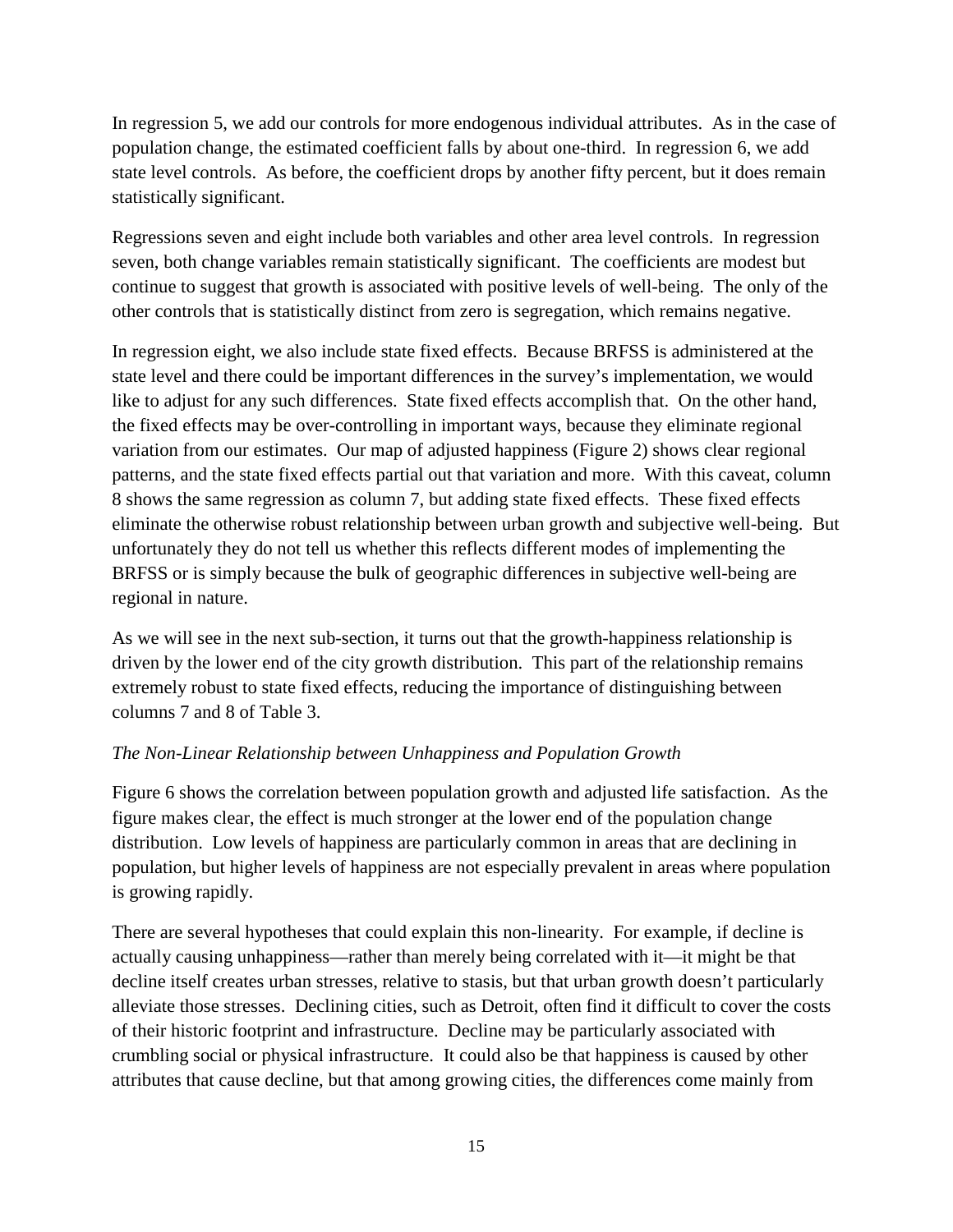differences in housing supply and economic productivity, which perhaps have little impact on happiness.

Whatever the cause, the non-linear relationship is obvious in the data. Table 4 shows the connection between SWB and urban growth in the BRFSS, where we have allowed the break in the slope to occur at a value of 0.75, the median for our sample of metropolitan areas. The first regression shows that controlling for exogenous demographic controls, the coefficient on growth, when growth is below the median is 0.214, meaning that a 0.5 change in log population growth is associated with a 0.1 standard deviation increase in SWB. The result is extremely significant and remains so in the second regression, where we include the endogenous demographic controls. In this second regression, the coefficient drops to 0.134, meaning that a 0.5 change in log population growth is associated with a 0.065 standard deviation increase in SWB. This is roughly equivalent to one standard deviation of the metropolitan area fixed effects, and roughly equivalent to the difference in SWB between high school graduates and individuals who have some college education.

In regression 3, we include controls for income and employment status. While we recognize endogeneity of these outcomes with respect to local labor market conditions, we still think it is worthwhile knowing whether the connection between urban decline and unhappiness disappears when we control for them. In this case, the coefficient falls to 0.101. In regression four, we control for health status (including both a general question about overall health status and a question about days spent ill over the past year). The coefficient falls to 0.097 and remains quite statistically significant. In our last specification, we add state fixed effects, but exclude the health and income questions, and estimate a coefficient of 0.078. Appendix Table 3 demonstrates that the relationship in this final column is robust to numerous other functional forms for the non-linearity.

In all cases, the coefficient is robust statistically and the magnitudes remain quite similar. While it is certainly true that controlling for education and family status significantly reduces the estimate coefficient, other individual controls change the coefficient only slightly. We believe that this suggests that this effect is less likely to reflect unobserved heterogeneity, but to address that issue we turn to the NSFH.

### *Urban Decline and Unhappiness with Movers and Stayers*

We now ask whether the unhappiness of declining cities appears to be limited to longer term residents and whether these results remain when we control for individual fixed effects. Table 5 shows our results using the NSFH.

In its first two waves, the NSFH is a clean panel that can in principle enable us to look at SWB for people who move between areas. Unfortunately, the third wave of the NSFH does not have geographic identifiers and that prevents us from examining movers. We address two issues using these data. First, we examine the impact of decline on SWB using individual fixed effects,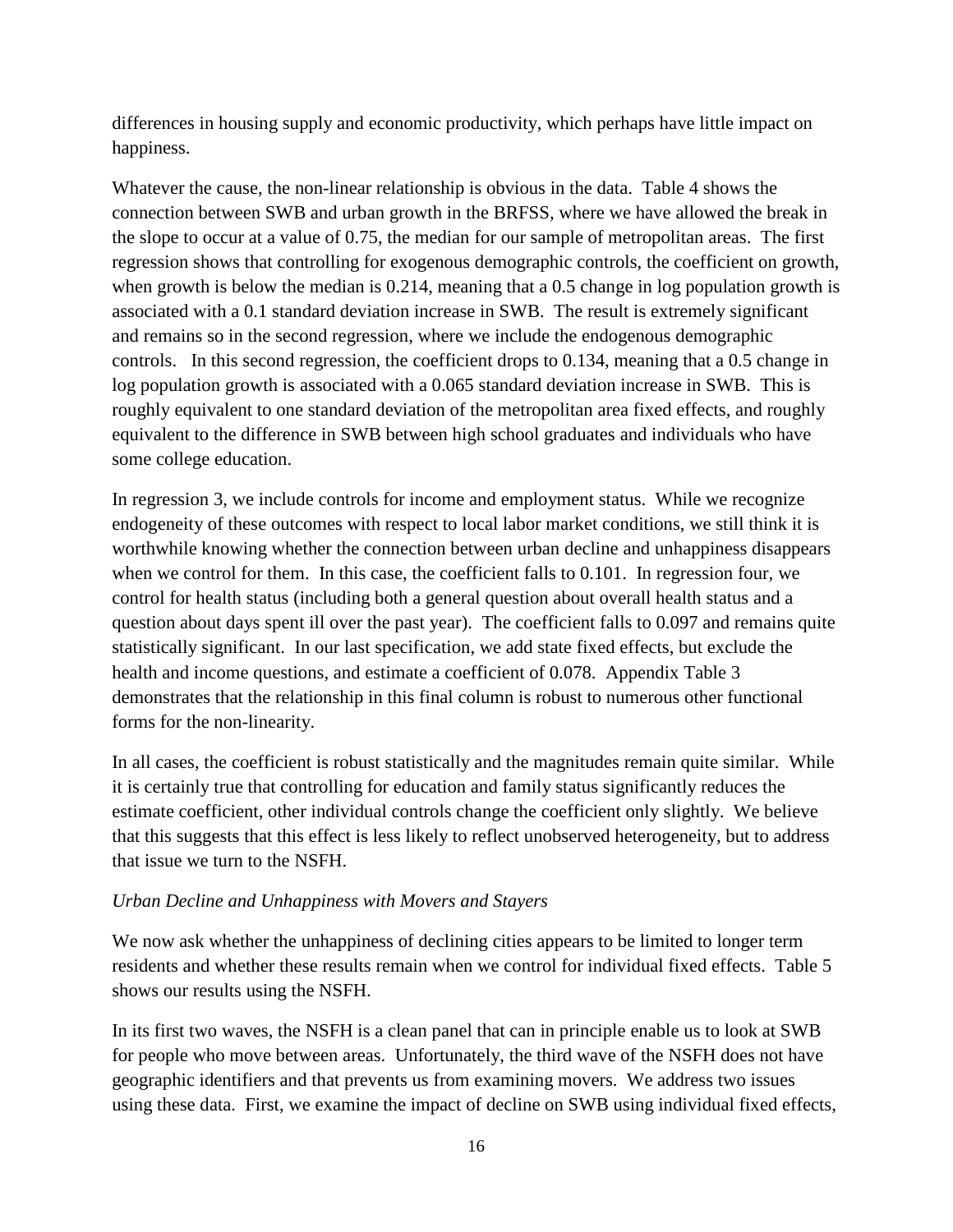so our identification comes from individuals who move across areas. Second, we focus on the second wave and examine whether decline has smaller or larger effects for individuals who have moved since the first wave. Two significant challenges with the NSFH are that the samples are small and the time between the first and second waves is small (under five years). This means that the number of movers is smaller still.

The first regression shows the effect of the population growth spline with exogenous demographic controls. The coefficient is 0.14, somewhat smaller than in the BRFSS, but the question is different and the controls are not identical. In the second regression, we add endogenous demographic controls and find an estimate of 0.108, which is similar in magnitude to the BRFSS. The third regression adds income and employment controls, and the coefficient actually rises to 0.121. In those years, incomes were higher rather than lower in declining cities.

In the fourth regression, we look only at observations in the second wave of the NSFH, so that we can estimate whether the coefficient on decline is different for individuals who moved into the metropolitan area between the first and second wave. The coefficient on decline for stayers is roughly the same as the coefficients in the first three regressions. The interaction between the decline measure and being a mover is negative, meaning that decline is less strongly associated with unhappiness for the movers. However, while the interaction is not small, it is not distinct from zero. It is difficult to conclude much from this regression.

In the fifth regression, we include individual fixed effects and the correlation with urban decline vanishes. After examining a figure looking at the correlation between the area happiness fixed effects and growth, we noticed that there were a number of extremely small cities which had movers with strikingly large changes in subjective well-being.

In the sixth regression, we include only areas that had at least 250 respondents across two NSFH waves, which perhaps increases our confidence that this sample reflects a random sample of the city. In this case, we find the same non-linearity as we did previously, although both the standard error and the coefficients have increased. The fragility of these results leaves us with no certain conclusion, and regression four leaves open the interpretation that unobserved heterogeneity drives the results. But the result from regression five also makes it quite possible to conclude that there are differences between growing and declining cities even after controlling for individual fixed effects.

One possible explanation for the relationship between decline and unhappiness is selective migration. Individuals who leave declining cities may be happier than their neighbors, or growing cities may attract individuals who are happier than the population as a whole. The panel nature of the NSFH allows us to test this hypothesis. In Table 6, we focus on the 1513 individuals in our sample who moved MSAs between waves 1 and 2.

Columns one and two use the entire NSFH sample, in order to test whether individual and PMSA characteristics in wave 1 predict whether an individual moves between waves 1 and 2. Both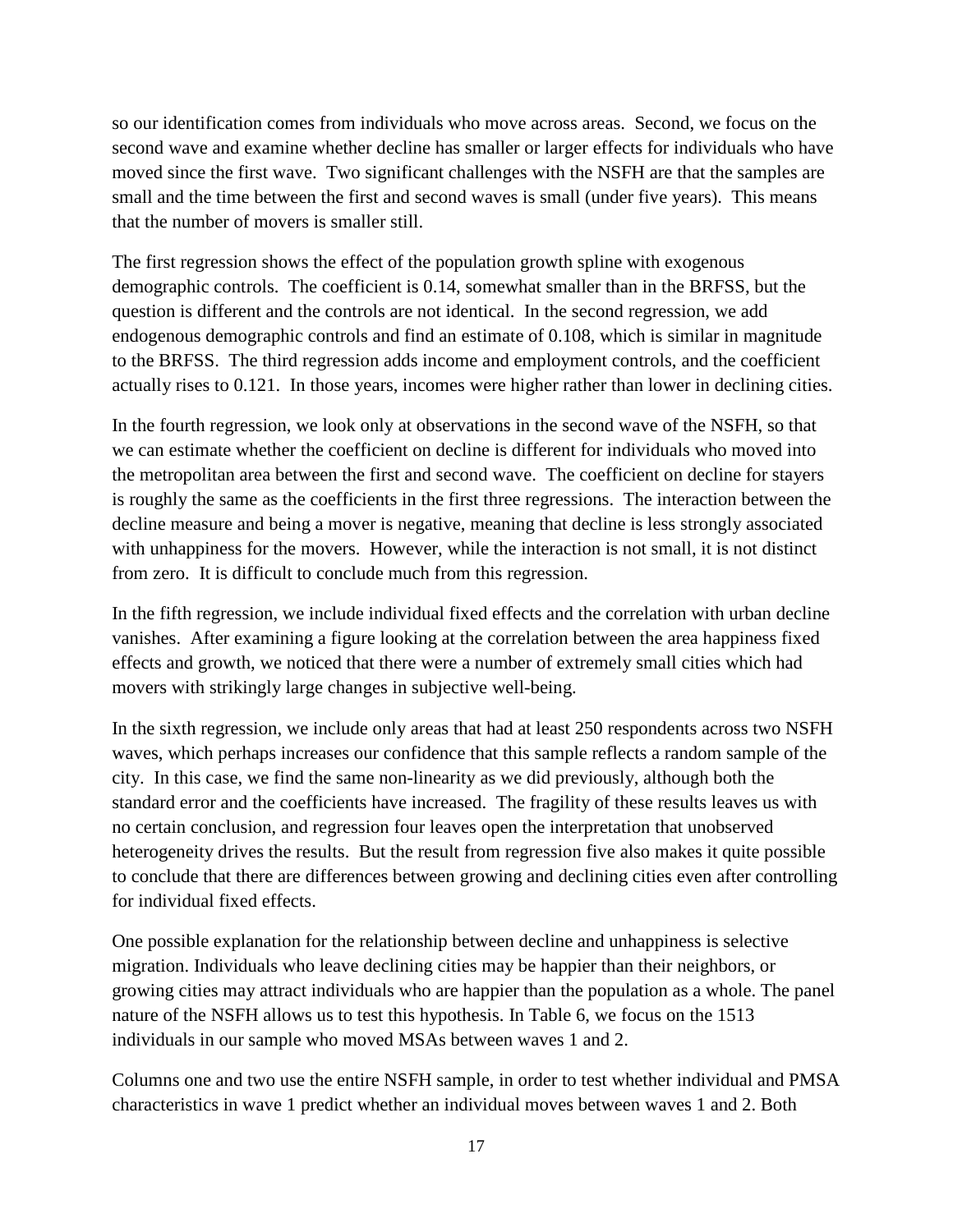columns control for subjective well-being in wave 1, the PSMA population growth spline of an individual's wave 1 PMSA, our standard set of exogenous and endogenous individual controls as well as income in wave 1. In column one, the upper part of the population growth spline is positively predictive of mover status, reflecting the high degree of population churn in the upper tail of growing cities. Subjective well-being in wave 1 is not predictive of whether an individual will move between waves 1 and 2.

Column two adds an interaction between individual wave 1 subjective well-being and the population growth spline. Subjective well-being is now marginally positive and significant. Critically, the interaction between the lower spline and subjective well-being is negative and significant. Happier people are less likely to leave declining cities, relative to rising cities. Put another way, we can reject the hypothesis that the happiest individuals are selectively moving out of declining areas.

In columns three and four, we test for the hypothesis that happier migrants select growing cities. We focus on the 935 movers in our sample for which we have data on PMSA population for waves 1 and 2. In column three, we use our set of exogenous controls, wave 1 individual subjective well-being, and wave 1 PMSA population growth spline. In column four, we add controls for wave 1 endogenous individual characteristics and income. Although we cannot reject a positive relationship between wave 1 subjective well-being and wave 2 PMSA population growth, we find no evidence for selection of individuals with higher subjective wellbeing into growing cities.

Finally, columns five and six analogously assess whether happier migrants select happier cities using data from all 1513 movers in the NSFH. In this specification, we also find little connection between wave 1 "happiness" for movers and choosing, conditional upon moving, to relocate to a happier locale. In Column six, we add controls for endogenous characteristics and income in wave 1. The positive relationship between wave 1 and wage 2 subjective well-being decreases in size and continues to be insignificant. The data does not support the hypothesis that unhappy migrants move to declining or unhappy cities, but the results are not strong enough to reject the possibility of selective migration.

Table 7 now turns to a different data set, the General Social Survey (GSS). The public version of the GSS contains state name and city level population. These two variables enable us to predict the population decline in the area with a fairly high degree of accuracy for the overwhelming majority of data points.

In regression one we again estimate the spline controlling for exogenous individual attributes, this time in the GSS. We continue to find a strong positive relationship between growth and happiness for the areas where growth rates are below the sample median. The second regression adds additional (potential endogenous) controls, such as income and family size, and the coefficient declines only slightly. The third regression interacts these variables with an indicator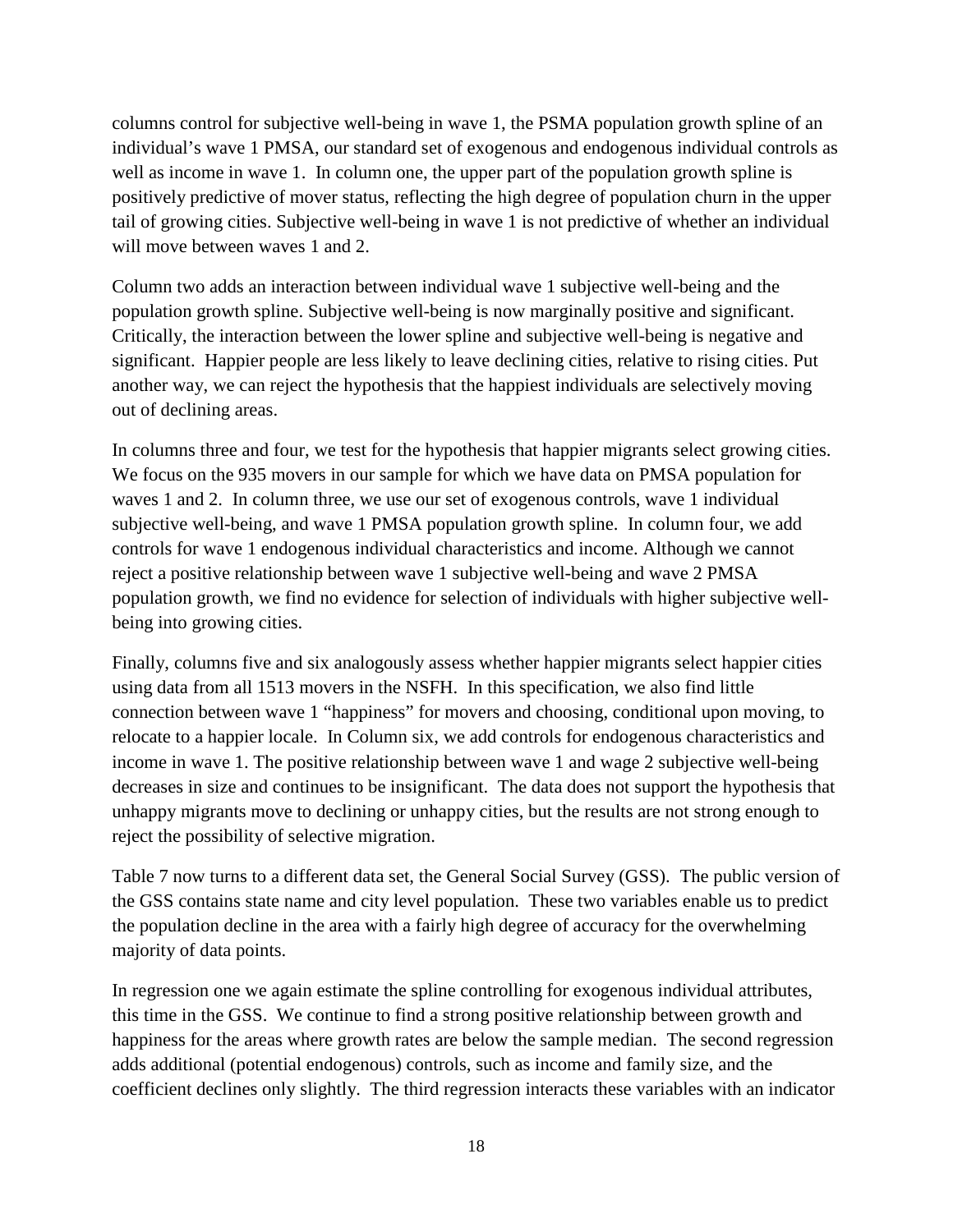variable denoting whether the individual has moved across metropolitan areas since age 16. The interaction between this variable and population decline is negative, but very close to zero. In this larger sample, we see little evidence suggesting that the unhappiness associated with urban decline is limited to longer term residents.

## *Can Urban Disamenities Explain the Correlation between Unhappiness and Urban Decline?*

In Table 8, we ask whether observable urban disamenities can explain the correlation between unhappiness and urban decline. We return to our core BRFSS specification, with exogenous but not endogenous individual controls, and include correlates of decline one at a time to test whether these variables reduce the coefficient on urban decline. While none of these estimates can be taken as being causal, they represent a rough pass at judging whether the correlation between decline and happiness merely represents the correlation between decline and some other more important variable.

Our first control is January temperature. The correlation between warm weather and metropolitan growth is well known (Glaeser and Tobio, 2009), and it is certainly possible that tough winters are depressing. While Oswald and Wu (2010) find that climate has a significant relationship with self-reported happiness, we find no connection in our specification once we have controlled for population growth non-linearly. Moreover, this control does little to the estimated coefficient on population decline.

Our second climate variable is precipitation, measured in annual inches of rain. Again, as the second regression in the table shows, this variable has little correlation with SWB in our data and does little to the coefficient on decline. The third variable we test is the log of the number of serious crimes per capita, and again it has little significance and only moderately reduces the estimated coefficient. Some of this change reflects the slightly smaller sample of metropolitan areas for which we have crime data. While being victimized may certainly make someone unhappy, it seems quite possible that crime is sufficiently concentrated in certain population subgroups that it has little impact on average happiness.

The fourth variable captures pollution, which might well be higher in America's erstwhile industrial heartland. We have tried many difference measures of local pollution levels, but none of them correlate well with happiness. Regression four shows total particulates (mean of 10 micron particulate matter, from 2000) and it has little correlation with happiness and does little to change the connection between SWB and urban decline.

Our fifth variable is the Gini coefficient, which measures income inequality as of the year 2000. While Alesina, Di Tella and MacCulloch (2004) find that happiness decreases with inequality, especially in Europe, we find a slight positive relationship between happiness and inequality across U.S. metropolitan areas. Moreover, controlling for inequality does little to change the estimated impact of population decline on unhappiness. The weak connection between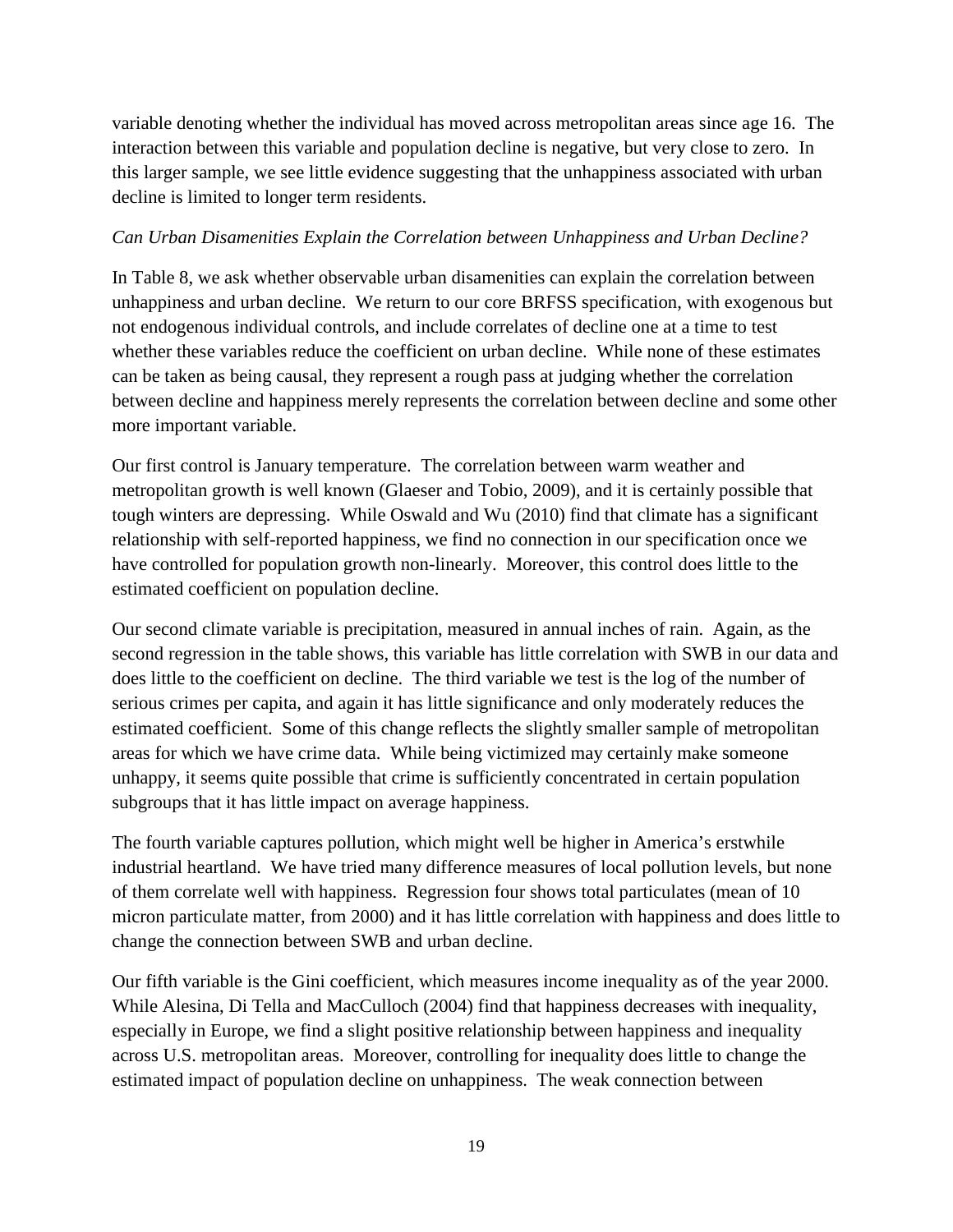inequality and SWB in the BRFSS is somewhat odd, because it is quite strong in the General Social Survey (Glaeser, Resseger and Tobio, 2010).

In the sixth regression, we see that including all of the variables reduces the coefficient on the decline from 0.21 to 0.156. Adding the endogenous demographic controls causes the coefficient to drop further to 0.08. This coefficient should be compared with the Table 3 coefficient of 0.134, which is the effect of decline on happiness without these other amenity controls, but with endogenous demographics. Finally, in the last regression, we include state fixed effects, which changes the coefficients on some of the area amenity controls but have little impact on population growth coefficients.

## *Is the Unhappiness of Declining Cities New or Old?*

Historical data can help us assess whether the relationship between unhappiness and decline reflects the impact of decline itself, or whether these now declining cities were historically defined more by productivity than by pleasure. According to the first view, Detroit was once a place of happiness as well as prosperity, but as the prosperity declined, and the social problems increased, unhappiness spread. According to the second view, Detroit was unhappy even during its heyday, but historically, its residents were well compensated for their joylessness. Capital and labor were historically located in the city because it had natural advantages, such as access to waterways that made up for the loss in happiness.

The era of comprehensive urban happiness measures really only began ten years ago with the BRFSS. The NSFH goes back twenty years, but even that is a relatively short historical window. To investigate the more distant past, we turn to two data sets the General Social Survey (or GSS) and Gallup polls from the 1940s. The GSS has the advantage of allowing relatively comprehensive personal controls, but it dates only back to the early 1970s. The Gallup samples are small, do not include metropolitan area identifiers, and contain only limited number of personal controls.

Our approach is to estimate the impact of area-level population change and then to examine how this effect changes over the decades. We do this using the General Social Survey in the last three regressions of Table 7. We again estimate a spline for population growth, but we interact the coefficients on that spline with indicator variables that represent each decade. The population growth is defined over the entire 1950-2000 period, but the interactions allow the connection between decline and happiness to differ across the decades.

In Regression 4, we control for standard demographic variables and a year trend variable. As the regression shows, the interaction is strongly negative after the 1970s, meaning that the correlation between unhappiness and decline has decreased over time. Indeed, by the 2000s, the connection has disappeared entirely, which is of course, not what we observed in the BRFSS.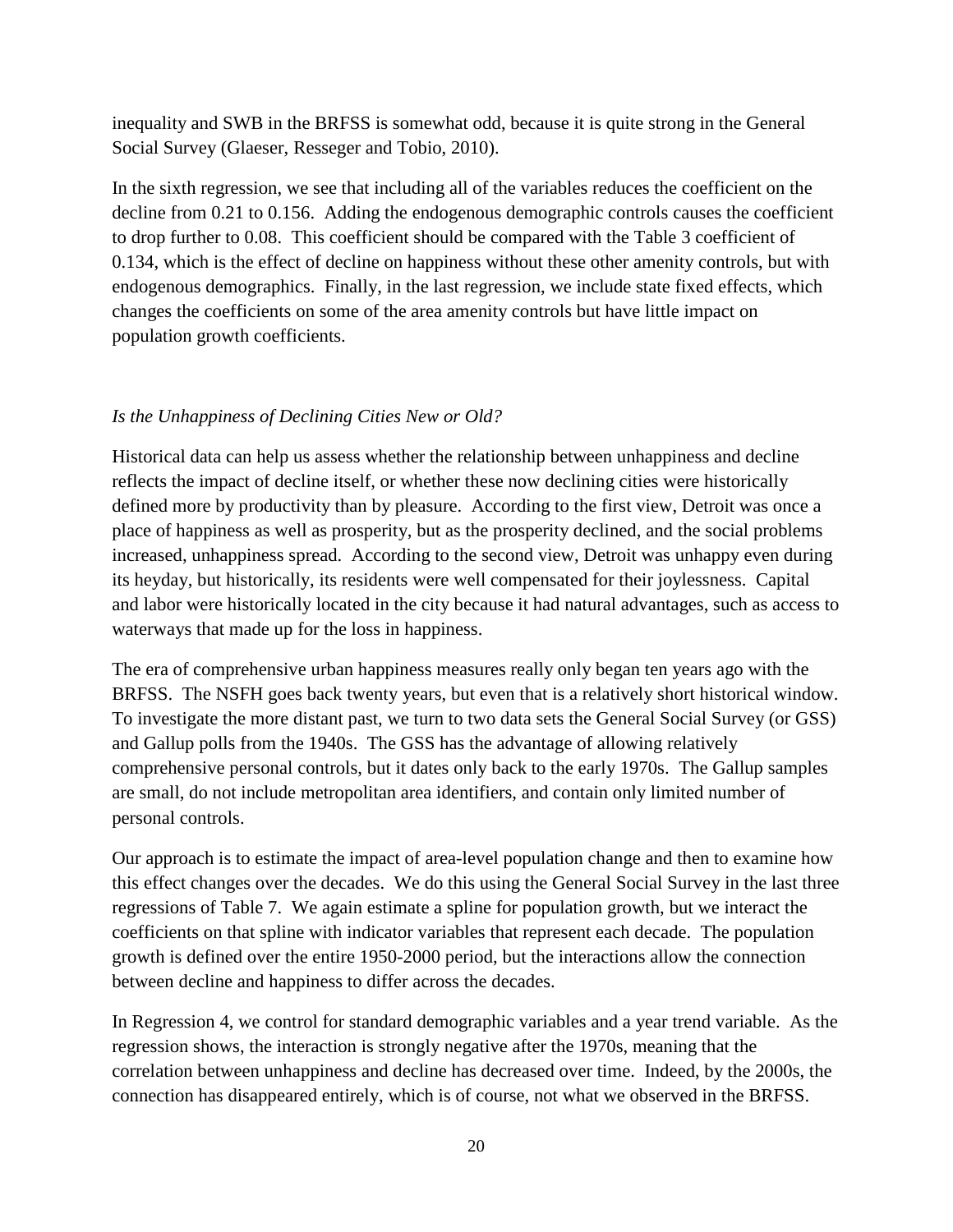This shows that the cities that are declining over the entire period were unhappier in the 1970s, relative to other areas, than they were after 2000. These results are compatible with the view that unhappiness caused the decline or that declining cities have long-standing attributes associated with unhappiness, but they seem don't seem compatible with the view that unhappiness has grown following decades of decline.

Regression five of Table 7 includes controls for the endogenous demographics. While the overall negative relationship weakens, the time pattern is unchanged. The sixth regression includes controls for income and unemployment. Again, the basic time pattern remains clear. Declining cities were even unhappier in the past than they are today.

We now turn to our Gallup poll results. These results use three polls from the 1940s. The questions asked (detailed in the Data Appendix) are not precisely the same as the other SWB surveys, so magnitudes may not be easy to compare. Nonetheless, this survey provides us with our only window onto the more distant past. The Gallup poll provides us with two area-level pieces of information that we use in our regressions. We know the broad city-size categories inhabited by the residents. We also use the state. We use the information both by estimating a basic city-size effect and interacting city size with a dummy variable indicating whether the metropolitan areas in the state had population or income growth below the median level in the overall sample.

We have four regressions in our sample. The first regression shows the basic effect of city size. Residents of cities with more than 500,000 inhabitants were about four percent less likely to say that they were less happy in the 1940s. This supports the idea that big cities during this era had lower levels of subjective well-being.

In regression two, we add a low population growth dummy and interact city size with this dummy. In regression three we do the same with a low income growth dummy, and in regression four we use a low temperature dummy. The results are deeply inconclusive. Table 9 shows only the dummy variables for each regression, as none of the interactions are statistically significant. This is partially because the Gallup sample includes very few people in the sunbelt metropolises that grew over the next decades. Yet overall, larger cities (as opposed to larger metropolitan areas), did typically decline dramatically between 1950 and 2000. In all four regressions, residents of cities with more than 500,000 inhabitants were four to six percent less likely to say they were happy in the 1940s. The results of these regressions coincide with the fact that eight of the ten largest U.S. cities in 1950 lost at least one-fourth of their population over the next 50 years. We believe that these Gallup results again support the view that the large cities of the 1940s, which typically did decline, were also places marked by somewhat lower happiness levels.

These results are hardly definitive, but taken together they suggest that urban unhappiness is not exclusively recent. The GSS shows larger results in the past than in the present. The Gallup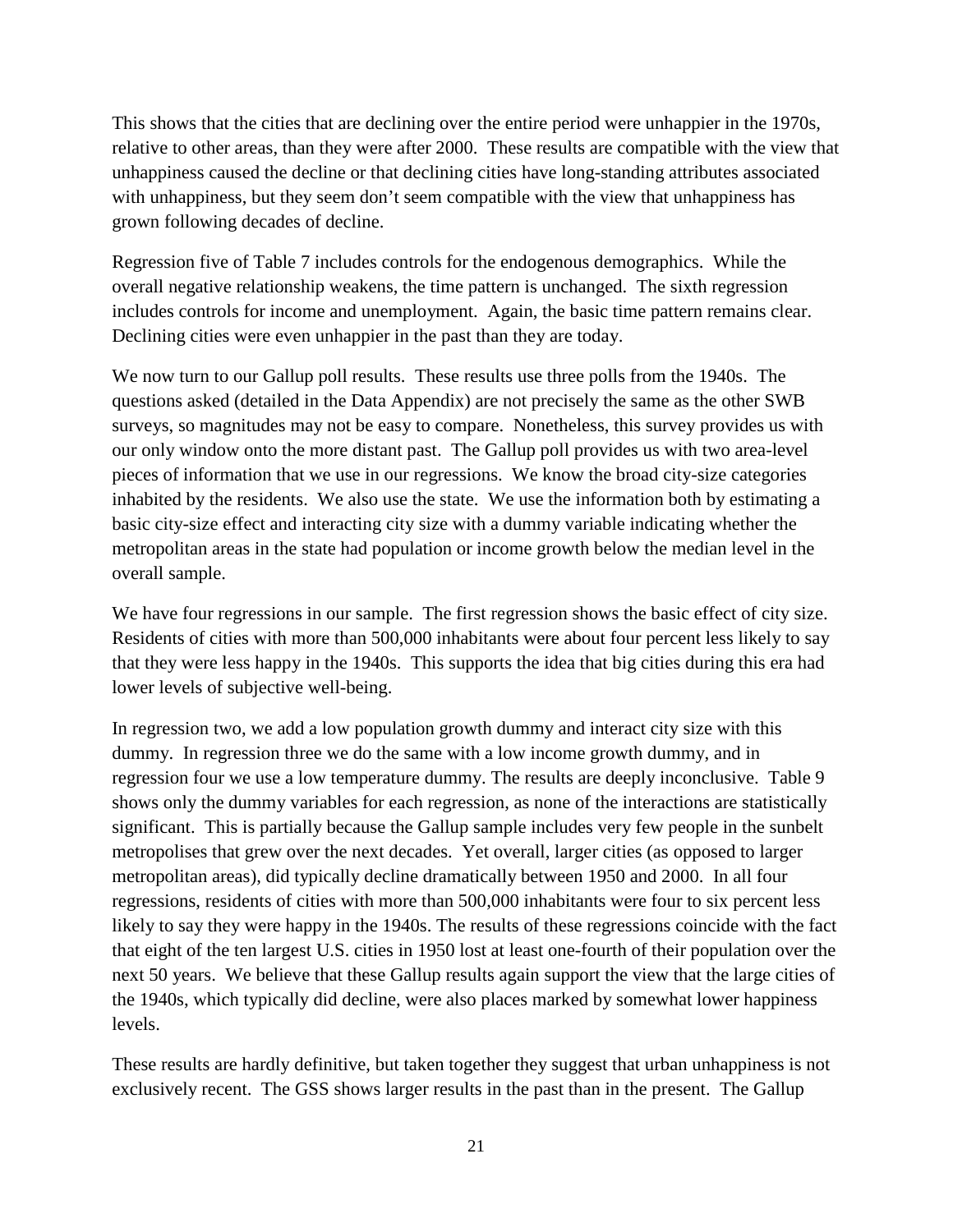results show little connection between happiness and urban growth, but they do support the idea that happiness was lower in large cities in the 1940s, and most of those cities have subsequently declined.

These results correspond to results we can see in the BRFSS estimates. The correlation between the logarithm of metropolitan area population in 2010 and adjusted life satisfaction is 0.03. The correlation between that same happiness outcome and the log of area population in 1950 is -0.28.

### **III. Why Does Happiness Differ Across Space?**

l

If self-reported happiness has any equivalence to the economist's concept of utility, then modestly enduring differences in self-reported life satisfaction seem to challenge the view that migration and the free operation of housing markets ensure that utility levels are equalized across space. Alternatively, if there are persistent differences in subjective well-being for identical people across space and a spatial equilibrium does hold, then this would imply that subjective well-being is just not equivalent to the economists' conception of utility.

Perhaps the differences that we measured above may not really represent differences in subjective well-being among otherwise identical human beings. The residents of declining cities may have less marketable skills, of various forms, than residents of growing cities, and as such, they would naturally earn less and have lower levels of life-satisfaction or utility in any metropolitan area. Yet our results control for a bevy of individual characteristics and controlling for added metropolitan area level variables, including the percent with college degrees or the share of the population that is white, only modestly reduces the relationship between decline and self-reported life satisfaction. The estimated relationship actually increases in magnitude if we restrict our samples to metropolitan areas with relatively similar levels of college graduates.<sup>[7](#page-22-0)</sup> Finally, while the individual fixed effects results on urban decline were inconclusive outside of the larger cities, there are still significant differences in SWB across cities when we control for individual fixed effects.

It is also possible that individuals on the margin of moving across areas receive the same welfare, but that infra-marginal individuals differ in their average level of well-being across space. Yet for this view to be correct, we would need an explanation of why the average inframarginal welfare in declining areas is significant lower than in growing areas, even if the marginal happiness levels are the same.

<span id="page-22-0"></span><sup>&</sup>lt;sup>7</sup> The coefficient when our happiness variable is regressed on the change in population between 1950 and 2000 is 0.023. When we control for share of the population with college degrees and percent white, the coefficient drops to 0.02. When we restrict our sample to metropolitan areas in which twenty-to-thirty percent of adults have college degrees, then the coefficient rises to 0.031.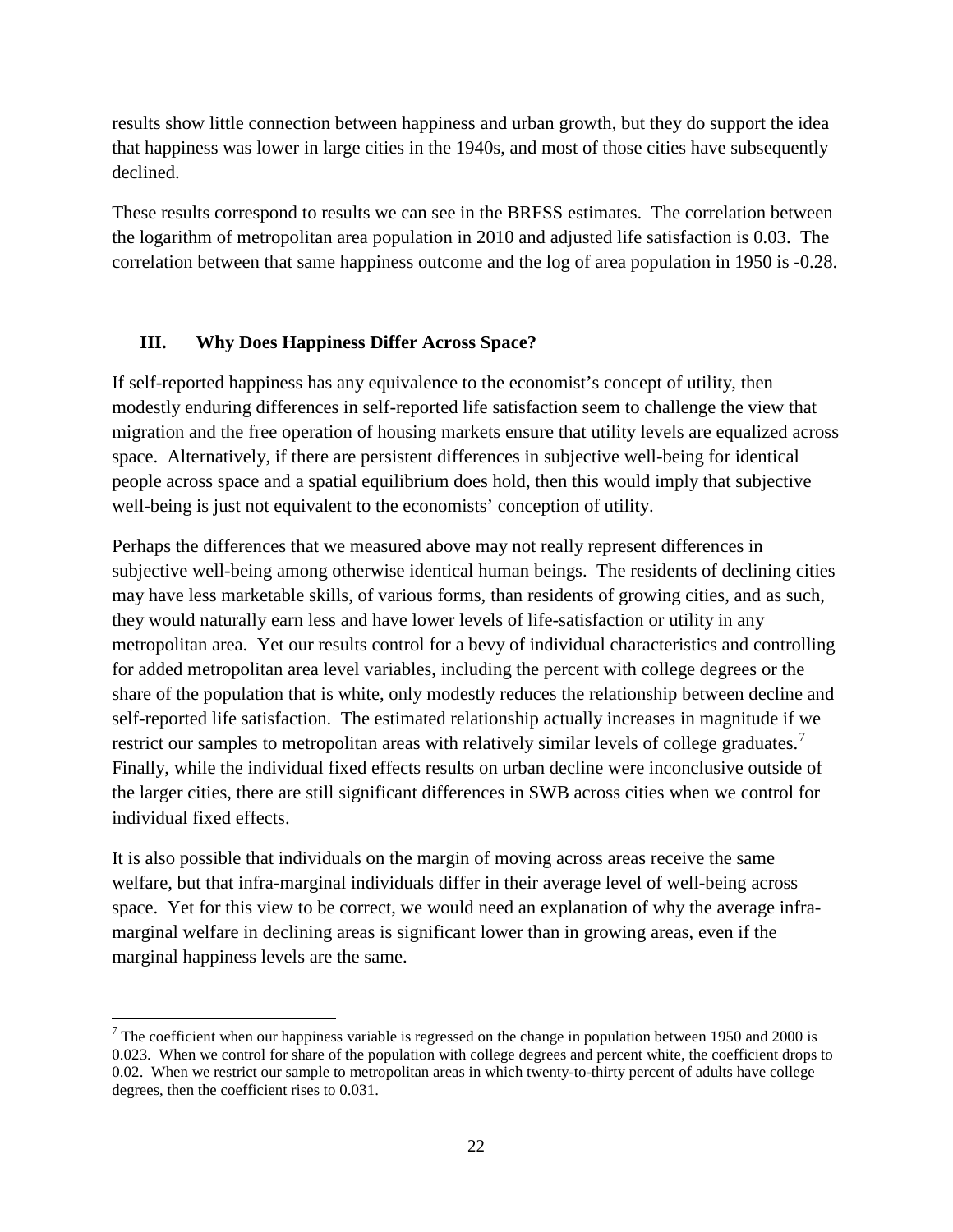Another interpretation is that when equivalent individuals *made* location decisions, their expected happiness *was* equal across space, but *ex post* some migrants have fared worse than others, either because they were bad at projecting the happiness that different places bring, or because some areas have received particularly adverse shocks. According to this view, *ex post* welfare differs across space, even though *ex ante* welfare does not. But if this view is correct, then the connection between urban decline and unhappiness should exist primarily for longer term residents of the area, such as people who are unlikely enough to be born in metropolitan areas in decline, not recent migrants. Yet as we have discussed, the connection between unhappiness and urban decline is stronger for individuals who chose to come to the area as adults than for individuals who were born into the area. Moreover, given the well-advertised urban problems of many declining cities such as Detroit, it is hard to imagine that migrants are all that surprised—although it is certainly true that there are general problems in forecasting happiness (Gilbert, 2006; Kahneman and Krueger, 2006).

### *Is Happiness a Measure of Utility?*

While admitting that the preceding facts are open to multiple interpretations, we focus on one particular interpretation: individuals maximize neither happiness nor life satisfaction, and for the right reward, are willing to sacrifice both. According to this view, individuals in less happy areas are foregoing well-being in order to gain some other advantage. This view does not suggest that SWB and happiness are meaningless concepts. Surely a sense of well-being is desirable. But we consider the view where their meaning has little in common with the economists' conception of utility, which is merely a representation of choice. In standard microeconomic theory, an outcome yields higher utility if and only if it is preferred.

The debate over whether individuals either do or should maximize happiness or SWB is ancient and intellectually rich. Bentham (1789) famously wrote that "Nature has placed mankind under the governance of two sovereign masters, *pain* and *pleasure.* It is for them alone to point out what we ought to do, as well as to determine what we shall do." Bentham's claim is that happiness is both the positive and normative determinant of behavior. He greatly influenced subsequent  $19<sup>th</sup>$  century economists such as John Stuart Mill, who wrote, "The creed which accepts as the foundation of morals, Utility, or the Greatest Happiness Principle, holds that actions are right in proportion as they tend to promote happiness, wrong as they tend to produce the reverse of happiness."

These economists are reflecting a far more ancient philosophical tradition. Socrates' student Aristippus founded the Cyrenaic School, which taught a strongly hedonistic philosophy, emphasizing pleasure as life's central goal. The later Epicureans shared some of these views, although Epicurus thought that pleasure was achieved by simple modesty rather than riotous living. In his letter to Menoeceus, Epicurus writes "When we say, then, that pleasure is the end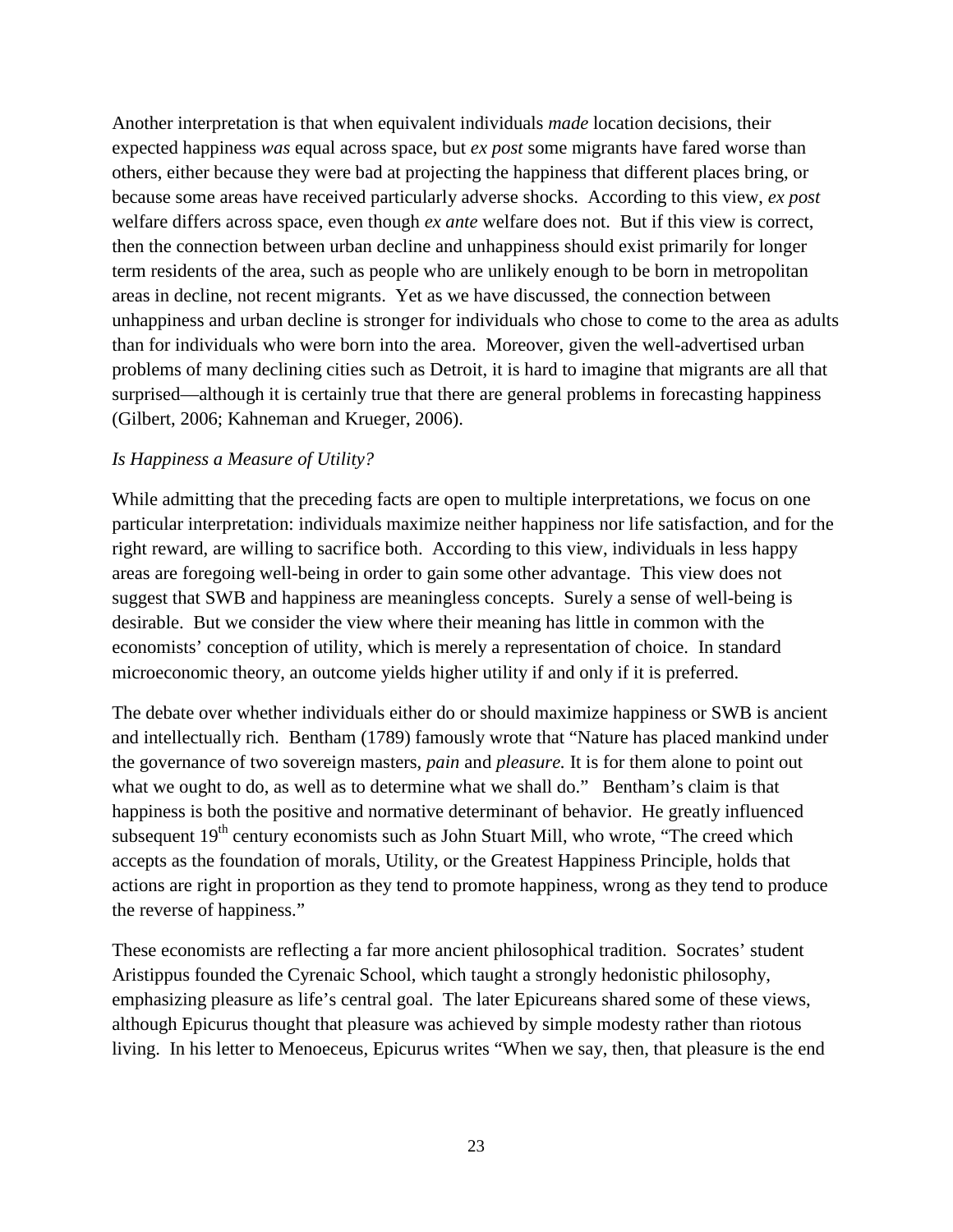and aim, we do not mean the pleasures of the prodigal or the pleasures of sensuality."<sup>[8](#page-24-0)</sup> Giants of medieval philosophy, including Augustine and Aquinas, also accepted that human beings pursued happiness above all, but taught that true happiness is to be found by following God's will.

Some modern researchers on happiness, though certainly not all, have also often conflated happiness with utility (Alesina, Di Tella and MacCulloch, 2004) or at least social welfare (Easterlin, 1[9](#page-24-1)95).<sup>9</sup> Yet it is quite possible to believe that happiness is interesting and important, without accepting the equivalence. There is also an equally ancient and distinguished philosophical tradition that strongly rejects the notion that individuals either do or should maximize happiness.

While the Epicureans believed strongly in maximizing pleasure and minimizing pain, the Stoics certainly did not. About 1900 years ago, Epictetus wrote "What is our nature? To be free, noble, self-respecting….We must subordinate pleasure to these principles, to minister to them as a servant." Epictetus is at least making the normative claim that there are other goals—freedom, nobility, self-respect—that distinctly trump happiness. Kant, similarly, argued that morality called us to try to be worthy of happiness, but that happiness itself did not automatically flow from the morality that should be humanity's ultimate goal.

For at least a century, mainstream economists have moved away from equating utility with happiness. Fisher (1892) wrote "It is not necessary for [the economist] to take sides with those who wrangle to prove or disprove that pleasure and pain alone determine conduct." Stigler (1950) noted that "the one changing element in the general knowledge was the growing skepticism of hedonism in academic circles." More recently, Becker and Rayo (2008) wrote, "These examples suggest an alternative interpretation of the happiness data, namely, that happiness is a commodity in the utility function in the same way that owning a car and being healthy are."

 $\overline{\phantom{a}}$ 

<span id="page-24-0"></span><sup>8</sup> In the Nichomachean Ethics, Aristotle urged the pursuit of "Eudaimonia", which has been translated as happiness. For example, Browne (1889) translates Aristotle as writing "Happiness, then, appears something perfect and selfsufficient, being the end of all human actions." Other scholars, however, contend that the word, which combines the roots of good and spirit, should be not be seen as equivalent to happiness. 9

<span id="page-24-1"></span><sup>&</sup>lt;sup>9</sup>Alesina et al. (2014, p. 2010) explicitly state that they "measure 'utility' in terms of survey answers about 'happiness'." They elaborate in footnote 7 that they, and in their view much of the literature on economics of happiness, aim to measure "*experienced* utility, a concept that emphasizes the pleasures derived from consumption". They view these survey responses, in certain circumstances, as "reasonable substitutes to observing individual choices" (footnote 7, p. 2012). Many other prominent papers in this literature implicitly posit such an equivalence, such as Easterlin (1995, p. 36). Easterlin writes, "Formally, this model corresponds to a model of interdependent preferences in which each individual's utility or subjective well-being varies directly with his or her own income and inversely with the average income of others."

Of course the literature has also considered many subtle points about the appropriate conception of subjective well-being. For example, Kahneman and Thaler (1991) and Kahneman and Krueger (2006) distinguish between decision utility and experienced utility. We certainly do not claim to introduce a novel distinction here. Our contribution, in part, is to use the decision-utility maximization embodied in spatial equilibrium to put more structure on the theoretical and empirical relationships between choices and subjective well-being.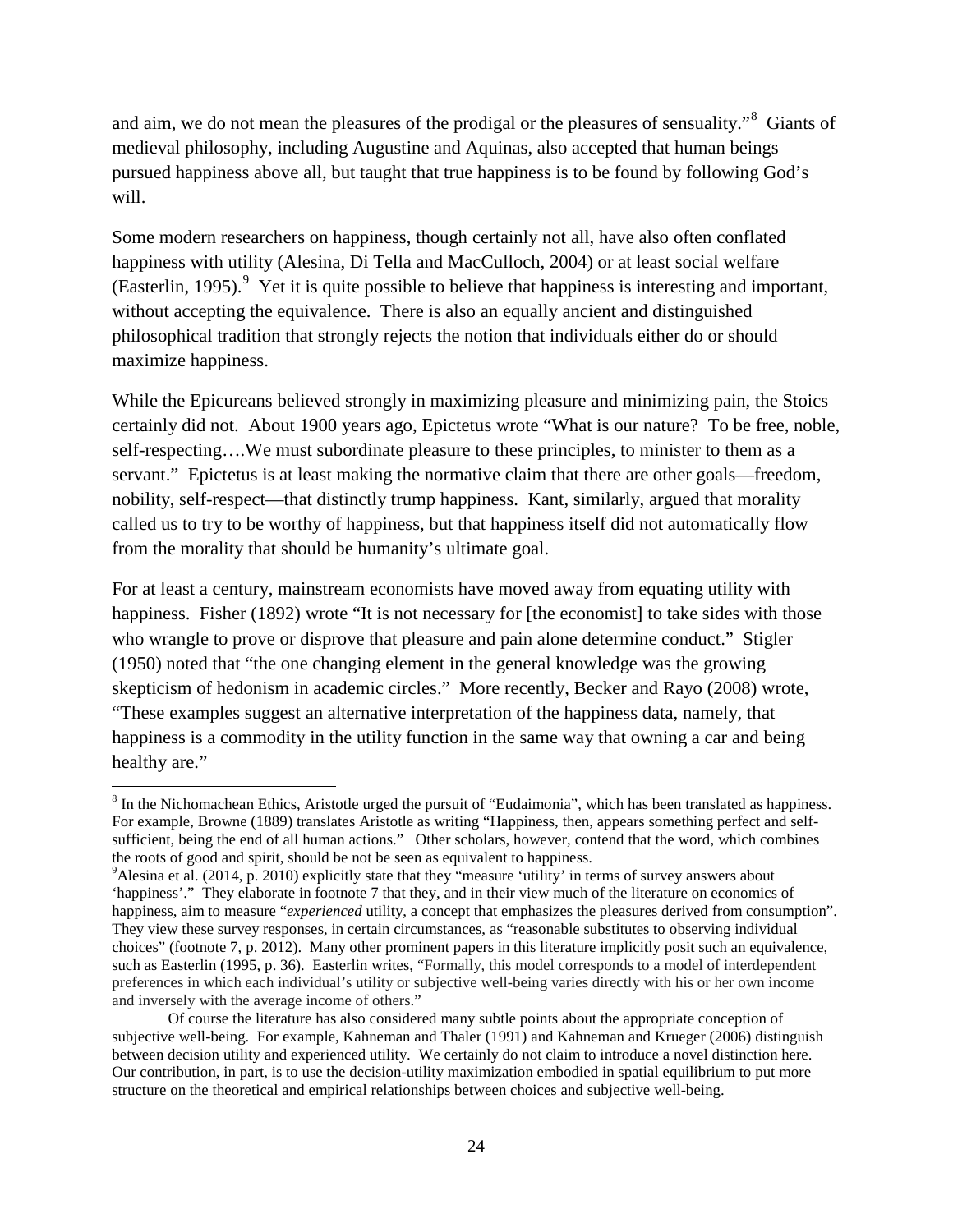Perhaps the most obvious piece of evidence supporting Becker and Rayo's interpretation is the fact that parents of small children typically report unusually low levels of happiness or life satisfaction (Baumeister, 1991). If happiness were equivalent to utility, then presumably this relationship should act as a great deterrent against the survival of the species. Yet in Becker and Rayo's formulation, this negative relationship is no puzzle at all, as parents receive ample compensation in the form of progeny, for their suffering.

Some suggest that in its very wording, life satisfaction should capture all the elements of utility. While it seems wildly implausible to hope that maximizing utility should automatically mean maximizing joy or happiness, it is more conceivable that individuals answer the question about life satisfaction in such a way that actually ranks their preferred outcomes, as does a utility function. In this case, an individual who has received a more preferred outcome will report a higher level of life satisfaction. Hence utility and subjective well-being become one and the same, even though they are not themselves the ultimate desiderata, because they act as a thermometer which measure how well people have achieved their goals.

Yet, upon reflection, this view seems barely more tenable than the view that happiness should miraculously map into with human preferences. An individual may choose a more competitive environment with more opportunity to shape the world, and yet know that this world will – by opening up opportunities and inviting comparisons with high achievers—lead to less satisfaction later in life. A utility-maximizing person could select a Ph.D. program, or a city, despite recognizing that it will leads to less satisfaction.

Among all members of the classical economic tradition, Bernard de Mandeville, may be the most powerful proponent of the view that human beings should not maximize happiness, especially not in location choice. In *The Fable of the Bees*, he writes "To be happy is to be pleas'd, and the less Notion a Man has of a better way of Living, the more content he'll be with his own… the greater a Man's Knowledge and Experience is in the World, the more exquisite the Delicacy of his Taste, and the more consummate Judge he is of things in general, certainly the more difficult it will be to please him….But when a Man enjoys himself, Laughs and Sings, and in his Gesture and Behaviour shews me all the tokens of Content and Satisfaction, I pronounce him happy, and have nothing to do with his Wit or Capacity." Clearly, de Mandeville thinks little of happiness. When he writes "ask'd where I thought it was most probable that Men might enjoy true Happiness, I would prefer a small peaceable Society, in which Men, neither envy'd nor esteem'd by Neighbours, should be contented to live upon the Natural Product of the Spot they inhabit, to a vast Multitude abounding in Wealth and Power," he is not espousing such places, but arguing that it is perfectly sensible to choose busier, but less happy, locales.

We do not mean to suggest that happiness isn't desirable, and for that reason, if the spatial equilibrium logic of Rosen (1976) and Roback (1979) is correct, then there must be some sort of compensation offsetting the unhappiness of declining cities. Individuals must be receiving some other benefit, such as higher real wages, that offset the costs of lower life-satisfaction.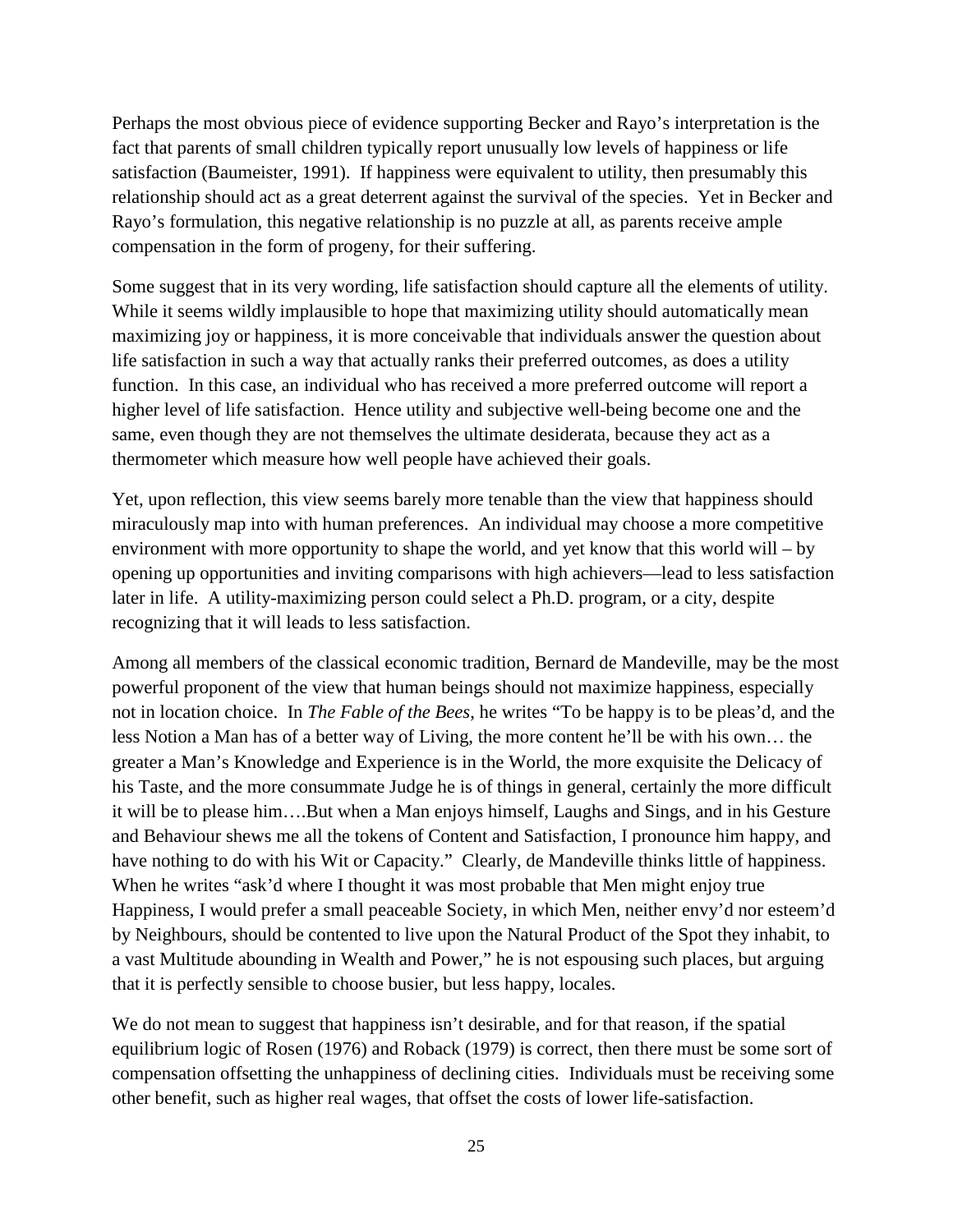Otherwise, it would be hard to understand why individuals remain in unhappy cities. We formalize these issues in the model that follows.

### *Happiness and Utility*

To formalize this discussion, we begin with a general framework meant to capture the difference between happiness and utility. We then adapt our structure to deal with cities and urban decline, which requires considerably more assumptions about structure and ultimately even functional forms. This latter section puts forward the model that will be taken to the data in Section IV.

In Becker (1966), individuals maximize a function  $U(\cdot)$  defined over a vector of objectives  $\tilde{Z}$ , where each element in that vector  $Z_i$  is a function of time spent  $(t_i)$  and spending  $(s_i)$ . One possible approach is to assume that life satisfaction is defined over an alternative function  $H(\cdot)$ of those same objectives, but that approach provides little guidance for modeling or testable implications.

We assume that subjective well-being represents an alternative function  $W(\cdot)$  over the same set of objectives. It may be that welfare is a function of well-being and other objectives, or that well-being is simply a slightly different function of exactly the same inputs that guide utility. In the first case, utility can be described as  $U(W(\bar{Z}), \bar{Z}_{NH})$ , where  $\bar{Z}_{NH}$  refers to those objectives that enter into utility directly, such as child-rearing, as well as possibly also impacting wellbeing.

We will approach well-being and utility as reflecting a combination of experiences and achievements. Well-being or happiness, will be conceived as experience-based utility, following Bentham (1789) and Kahneman and Krueger (2006). Individuals care about experienced utility, but they also care about achievements, which can also be produced with time and money. We lose little generality by assuming at this point that there is a single achievement, which is produced with achievement-specific time denoted  $t_A$  and achievement-specific spending  $s_A$ . Individual earnings are the product of wages and time spent working  $wt_w$  and unearned income  $y_0$ , which includes the fixed cost of housing.

Both time spent working and time pursuing the alternative achievement convey experienced utility per unit time of  $t_w$  and  $t_A$  respectively. The remainder of hedonic time generates wellbeing equal to  $h(s_h)t_h$ , where  $s_h$  reflects the total amount of spending on these activities. The term  $h(s_h)t_h$  is meant to be an aggregate of all other time, and even includes sleeping.

The individual's problem can thus be written as maximizing:

(5)  $U(h_w t_w + h_a t_a + h(s_h)t_h, Z(s_a, t_a))$ 

subject to the time budget constraint  $t_w + t_a + t_h = 1$  (we have normalized the total time available to equal one) and the cash budget constraint  $wt_w + y_0 = s_h + s_a$ . The two budget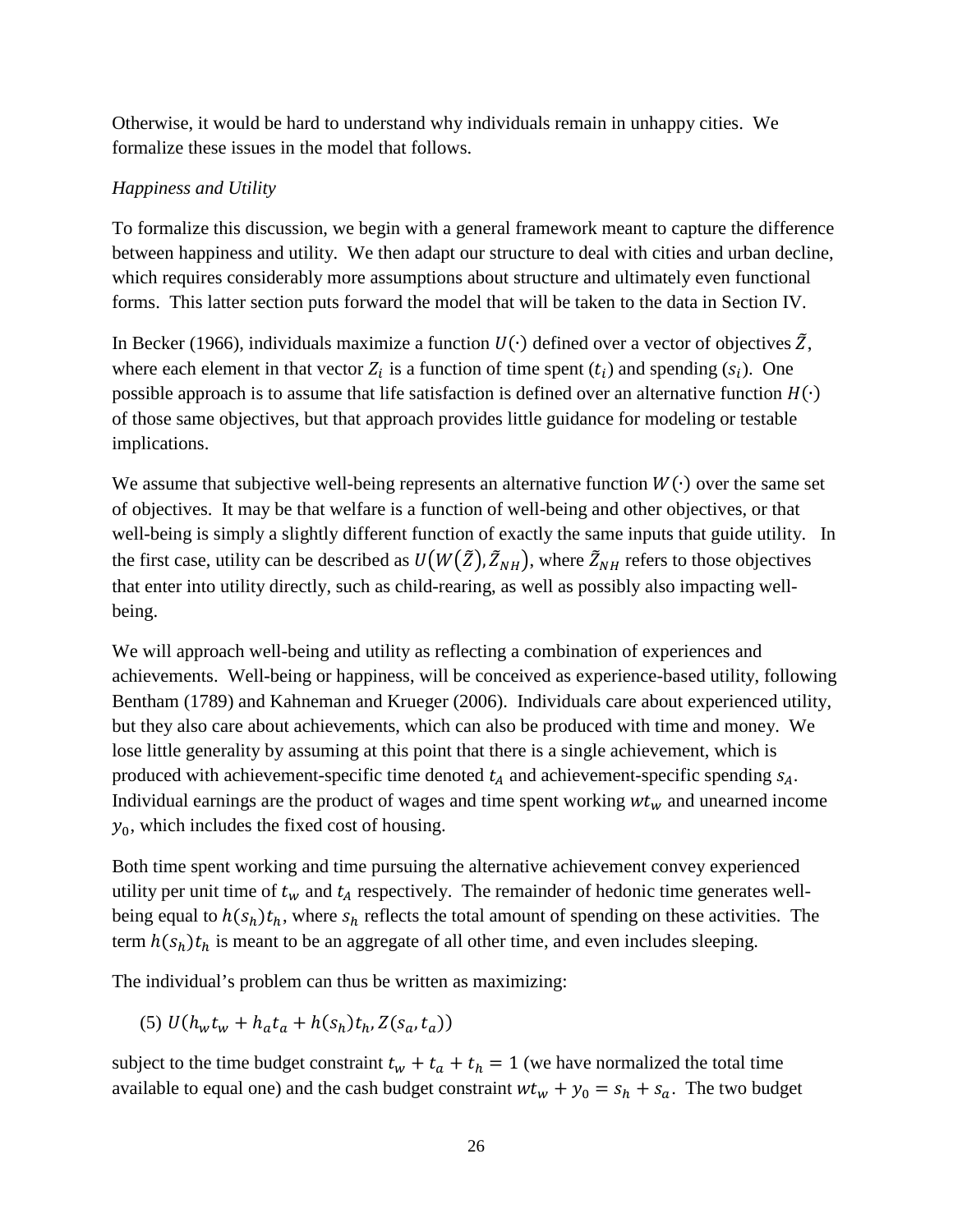constraints can be combined to create a single total budget constraint of  $w + y_0 = w(t_a + t_h) +$  $s_a + s_h$ .

In this model, as in almost all economic models, more income is preferred to less, and translates into higher levels of utility. Yet the link between happiness and wages is less clear. If, for example,  $Z(\cdot)$  is produced entirely with earnings, then as long as the uncompensated wage elasticity is positive, happiness diminishes with wages even though utility increases. If  $h(s_h)$  =  $h_0$  is independent of income, then the derivative of happiness with respect to the wage equals  $(h_0 - h_w)$  times the derivative of  $t_h$  with respect to the wage, which equals

$$
(6) \frac{\partial t_h}{\partial w} = \frac{-wZ'(s_a)U_Z + (1 - t_h)Z'(s_a)\left((h_0 - h_w)U_{HZ} - wZ'(s_a)U_{ZZ}\right)}{-(U_{HH}(h_0 - h_w)^2 - 2(h_0 - h_w)wZ'(s_a)U_{HZ} + (wZ'(s_a))^2U_{ZZ})}
$$

Across space, the impact of income on happiness may be even more negative. Suppose that amenities are constant across space, and that utility levels are unchanged with changes in wages;  $\frac{\partial y_0}{\partial w}$  = -(1 - It<sub>0</sub>): the change in housing costs exactly offsets the change in earnings. If this is the case, then in the case discussed above, where spending does not impact the hedonic flow of time, then  $\frac{\partial t_h}{\partial w} = \frac{-wZ'(s_a)U_Z}{-(U_{HH}(h_0-h_w)^2 - 2(h_0-h_w)wZ'(s_a)U_{HZ} + (wZ'(s_a))^2U_{ZZ})} < 0$ , so happiness is always lower in higher wage cities. Since the impact of area level wages is a compensated, rather than an uncompensated change in wages, it will invariably cause an increase in hours worked and a decrease in time spent in household production.

We now turn to the spatial equilibrium, where we assume that  $h_w = h_a = 0$ . We also assume a Cobb-Douglas utility function, with a weight of  $\alpha$  on happiness, and power functions for producing the other goods, and that  $Z(s_a, t_a) = z_0(s_a)^2(t_a)^{1-z}$ , where  $z_0$  is a city-specific production shifter. We assume that time spent at work is fixed at  $\hat{t}_w$  but that time can still be allocated between leisure and the other achievement. Further,  $h(w\hat{t}_w + y_0) = h_0(w\hat{t}_w + y_0)^{\gamma}$ , where  $h_0$  is a city-specific amenity. Given these assumptions, then indirect utility is proportional to  $(h_0)^{\alpha}(z_0)^{1-\alpha}(w\hat{t}_w+y_0)^{\alpha\gamma+(1-\alpha)z}$  and happiness is proportional to  $h_0(w\hat{t}_w+y_0)^{\alpha}$  $(y_0)^{\gamma}$ .

The Cobb-Douglas welfare function generates a happiness-income tradeoff of  $\frac{d \log (Happiness)}{d \log (Income)}$  $-\frac{1-\alpha}{\alpha}$ . This tradeoff is a distinct concept from the derivative of happiness with respect to the wage (assuming unearned income is negligible), which equals  $\gamma$ .

We have two options here, choosing fixed or flexible working time, but the simpler functional forms come with fixed hours. In that case, the spatial equilibrium condition can be written as:

(7) 
$$
w\hat{t}_w + y_0 = k_0 h_0^{\frac{\alpha}{\alpha \gamma + (1-\alpha)z}} z_0^{-\frac{1-\alpha}{\alpha \gamma + (1-\alpha)z}}.
$$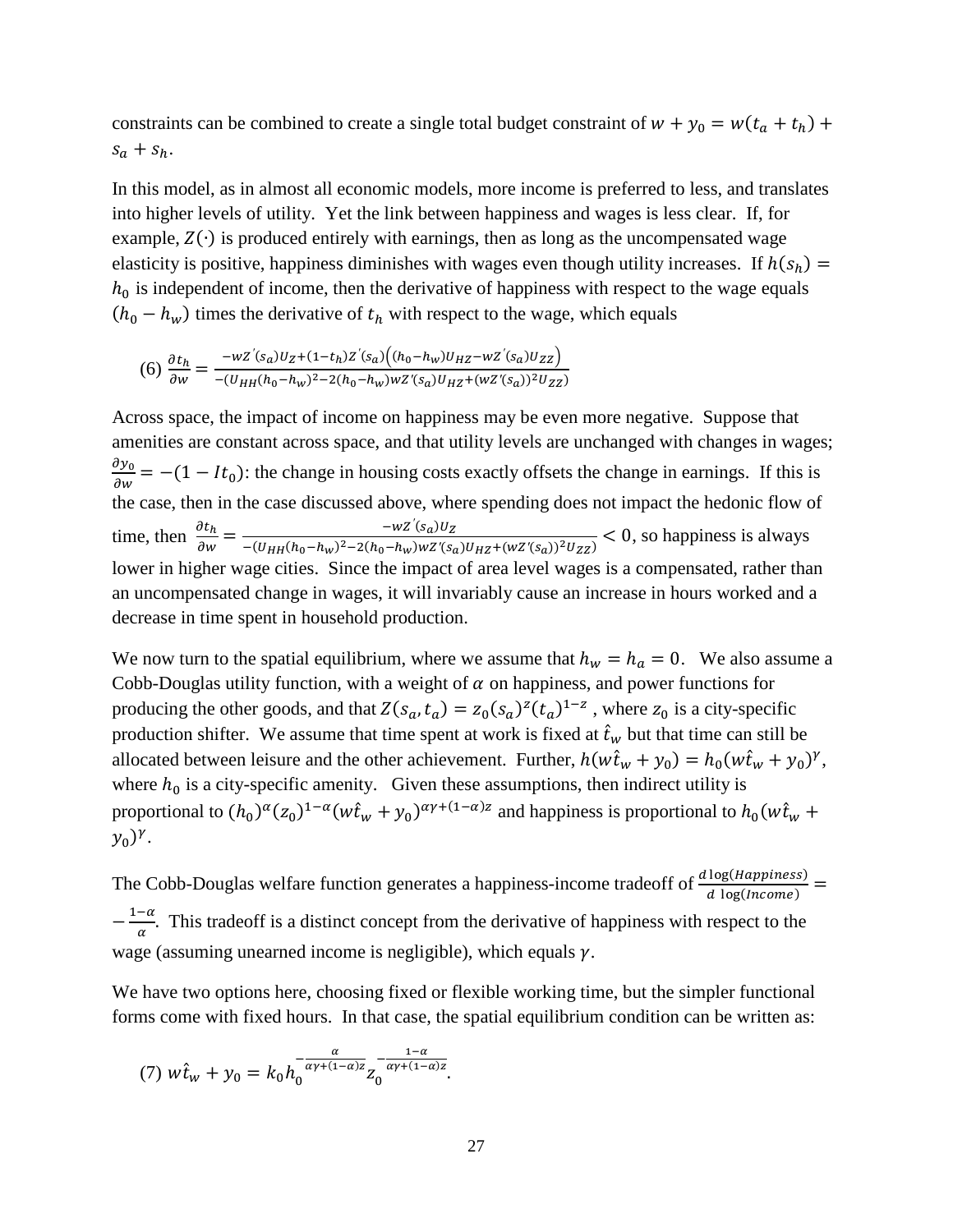The values of  $h_0$  and  $z_0$  are determined both by natural amenities, such as climate, and amenities tied to public services, such as safety. Declining areas could well have lower levels of quality of life both because they are in relatively cold areas of the U.S. and because a reduced level of spending leads to lower levels of public amenities.

An urban equilibrium involves three separate equations. The first is the spatial equilibrium curve for consumers in which welfare—but not happiness—must equal a constant reservation utility across space. The second condition is that firm profits are equalized across space. The third condition is that the cost of housing equals the cost of supplying homes.

We assume a linear housing supply curve, so that the flow cost of housing in a city, denoted *r,* is  $r = c_0 + c_1 \log(N_t) + c_2 \log(N_t/N_{t-1})$ , where  $N_t$  reflects the population in the place, and we assume that  $y_0 = -r$ . This can be generated by an assumption that houses are created with a Cobb-Douglas utility function using traded and non-traded capital, where non-traded capital is in fixed supply. In principle,  $c_0$ ,  $c_1$  and  $c_2$  might all vary across areas.

Finally, we have linear labor demand so that  $w\hat{t}_w = A - B \log(N_t)$ . This can be generated by assuming that there are a fixed number of firms with Cobb-Douglas production functions and two types of labor, one of which is traded and the other is not (Glaeser, 2007). Again, *A* and *B* might differ across metropolitan areas.

Using the housing supply curve, labor demand curve, and taking logs of equation (7) yields:

(8) 
$$
log(N_t) = \frac{1}{B + c_1 + c_2} \left( A - c_0 + c_2 Log(N_{t-1}) - k_0 h_0^{-\frac{\alpha}{\alpha \gamma + (1 - \alpha)z}} z_0^{-\frac{1 - \alpha}{\alpha \gamma + (1 - \alpha)z}} \right)
$$

(9) 
$$
w\hat{t}_w = \frac{1}{B + c_1 + c_2} \left( (c_1 + c_2)A + Bc_0 - Bc_2 \log(N_{t-1}) + Bk_0 h_0^{-\frac{\alpha \gamma}{\alpha \gamma + (1 - \alpha)z}} z_0^{-\frac{1 - \alpha}{\alpha \gamma + (1 - \alpha)z}} \right)
$$

(10) 
$$
r = \frac{1}{B + c_1 + c_2} \left( (c_1 + c_2) \left( A - k_0 h_0^{-\frac{\alpha}{\alpha \gamma + (1 - \alpha)z}} z_0^{-\frac{1 - \alpha}{\alpha \gamma + (1 - \alpha)z}} \right) + B(c_0 - c_2 \log(N_{t-1})) \right)
$$

(11) 
$$
\log (Happiness) = \log \left(k_0^{\gamma} (1-\hat{t}_w)\right) + \frac{(1-\alpha)z}{\alpha \gamma + (1-\alpha)z} \log(h_0) - \frac{(1-\alpha)\gamma}{\alpha \gamma + (1-\alpha)z} \log(z_0).
$$

Population is increasing with productivity, decreasing with the cost of providing housing and increasing with the two amenity variables. Income is rising with productivity and the costs of supply housing and falling with the two amenity variables. Housing rents increase with productivity, with the cost of housing and with the two amenity variables. Happiness is rising with the happiness-related amenity and declining with the non-happiness related amenity. This becomes a four equation system for empirical work, where the impacts of local variables can be traced through these four distinct outcomes.

In this formulation, happiness is a measure of local amenities—and local amenities only because population and housing prices adjust to shifts in local demand and construction costs.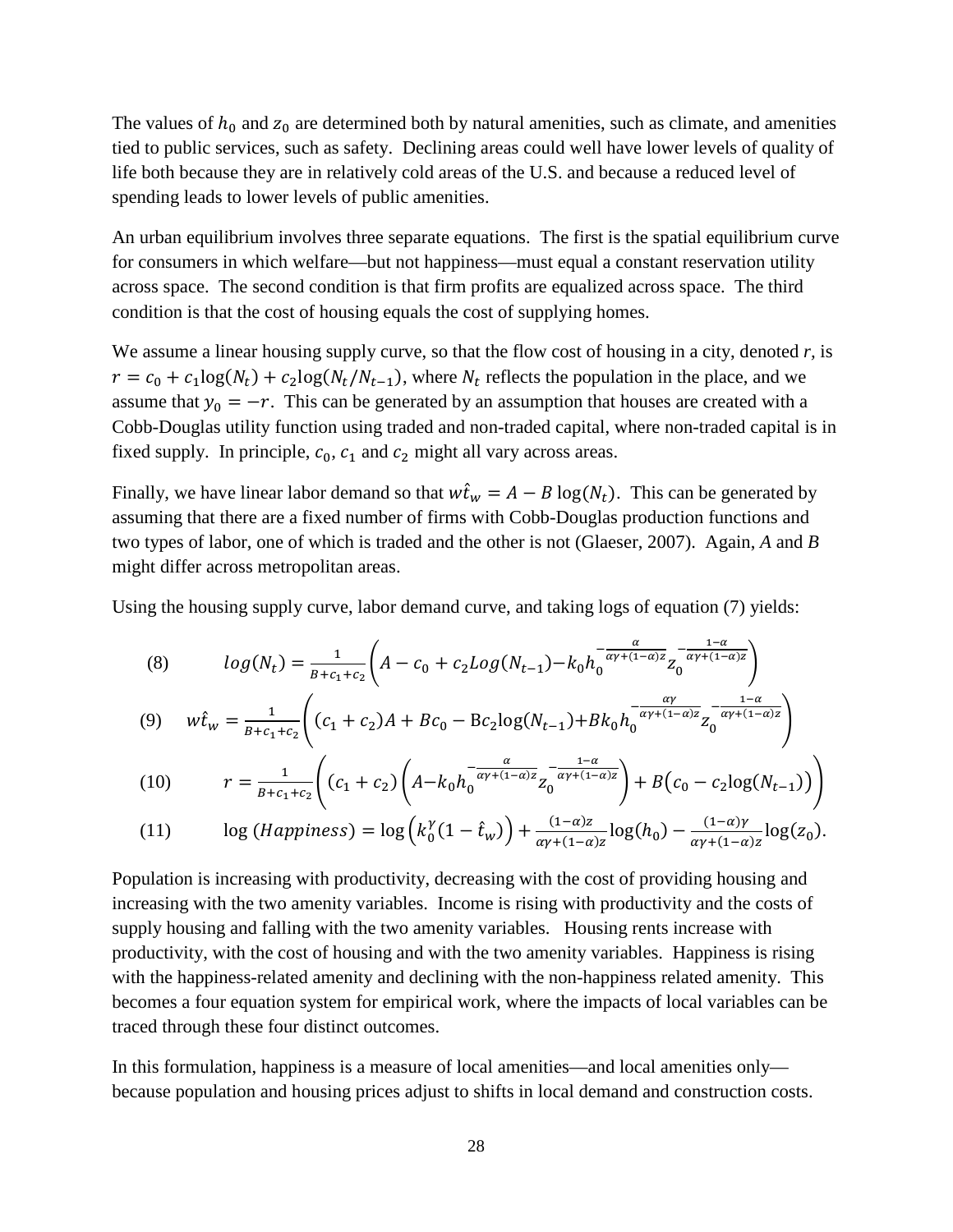The spatial equilibrium requires that gaps in real income end up being proportional to happiness, holding as such happiness should be declining in real income. The slope is predicted to equal  $\frac{(1-\alpha)z}{\alpha}$  on real income, which equals  $\frac{(1-\alpha)}{\alpha}$ —the basic happiness income tradeoff—times *z*—the elasticity of the non-happiness related component of welfare with respect to earnings.

We can also use the spatial indifference condition and find that happiness is proportional to  $(z_0)^{\frac{\alpha-1}{\alpha}}(w\hat{t}_w+y_0)^{\frac{\alpha-1}{\alpha}}$ , meaning that holding  $z_0$  constant, we should expect to find that richer places are less happy, and holding income constant, we should expect to find happier places deficient in some other desirable (non-happiness related) amenity. The unhappiness of declining cities, therefore, needs to be compensated either with higher real incomes or with some other asset.

#### **IV. Are Individuals Compensated for Unhappiness?**

In this section, we do not implement the four equation empirical estimation section discussed above, but rather restrict ourselves to a simpler empirical approach inspired by the theory. We will test whether individuals in declining, or unhappy, cities are being compensated for their misery by either lower housing costs or higher wages.

This approach begins with a simple view of America's changing urban system. We initially built cities in places where firms had a productive advantage because of proximity to waterways and coalmines. Moreover, we also built those cities in ways that favored productivity rather than pleasure. Over time, declining transport costs enabled capital and labor to flee low amenity places (Glaeser and Kohlhase, 2006) and move to "consumer cities" endowed with higher amenity levels (Glaeser, Kolko and Saiz, 2001). An increasingly wealthy population also built new cities that were more oriented towards consumer well-being.

Within the context of the model, this can be understood as a change in the covariance between productivity and the amenity parameters. In early  $20<sup>th</sup>$  century America, productivity may have been higher in lower amenity places but in late  $20<sup>th</sup>$  century America, that negative covariance disappeared. As a result, population growth was faster in places that had higher amenities initially and lower levels of productivity.

This argument provides a slightly different interpretation of the Easterlin (1974) result, at least insofar as it applies to America's metropolitan areas. In the early part of the  $20<sup>th</sup>$  century, a city needed to be unpleasant to be productive. In the late  $20<sup>th</sup>$  century, it did not. Since technological change favored pleasant, happier locales, it seemed as if happiness was tied to income growth, even if it was ultimately driven by the local environment.

We now turn to the question of compensation. Since no one would presumably have built an intrinsically unhappy city unless it is more productive, we first look at income levels in 1940. We test whether the declining cities, which seem also to have been unhappy in the past, paid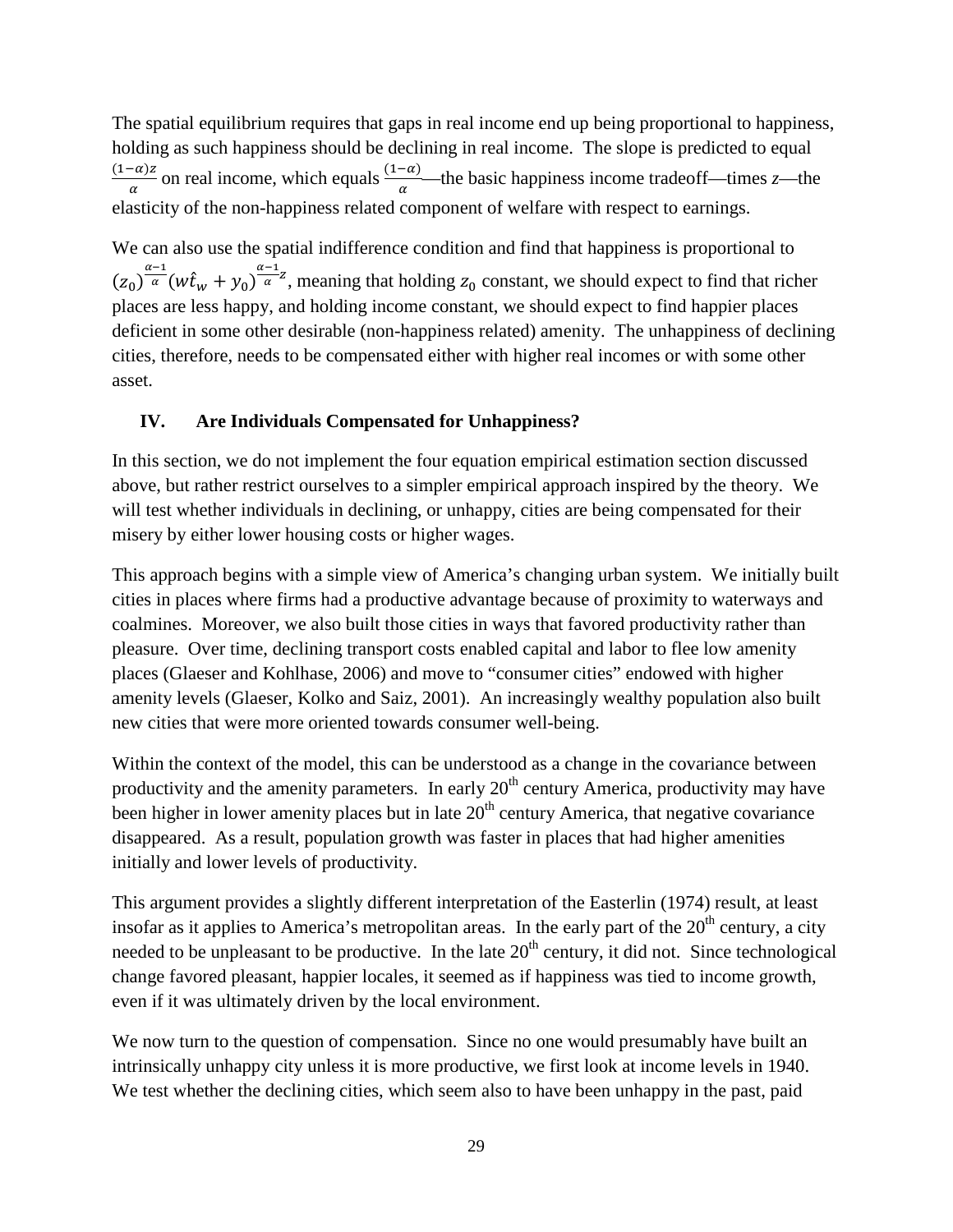higher wages in 1940. We also look at housing rents and prices during that year, but housing quality controls are so weak, we are wary of putting too much weight on those results. We then turn to 2000 to test whether either wages or rents are compensating the residents of unhappy declining cities. Finally, we look at whether rents or incomes seem to be directly compensating for happiness in the 2000 Census.

### *Census Results for 1940*

Table 10 provides our results for 1940. We begin with three regressions for income, in which we look at total earnings for males aged between 25 and 55. We include a full battery of controls for age, race and education. The first regression shows that as population growth increases by 0.1 log points, for the cities with population growth below the median, wages drop by 0.014 log points. Cities that would subsequently decline were very well paid in 1940. We do not mean to imply causality with this regression. The wages precede the decline and may have caused the decline. We mean instead to suggest that the residents of cities that declined after 1950, and that are unhappy today, were relatively well compensated in 1940.

The second regression repeats this exercise controlling for city size today. In this column, we simply include an indicator variable that takes on a value of one if the population of the metropolitan area is greater than five million. The coefficient on population is quite large, and it causes the coefficient on population growth below the median to decline to -0.1. The strong positive coefficient on large population size is also quite compatible with the compensation hypothesis, for the Gallup data show that people who live in extremely large cities were dramatically less happy in the 1940s.

As a third exercise, we also instrument for population growth using climate variables, including January and July temperatures and precipitation. The coefficient on population decline is largely unchanged from the second regression. We see this regression as more of a specification check, but it does seem to support the idea that the declining areas were built in ways and in areas that were not particularly prone to create happiness, but which were highly productive.

Regressions (4) and (5) in Table 10 provides results for housing prices and rents. In both cases, the declining cities also have higher housing costs. These higher costs would mean lower real incomes in these areas which should eat away some of the compensation received for living in less happy places. However, we are wary of drawing much from these regressions since we are not really able to control for housing quality in these regressions. As such, the results could just be showing that the residents of industrial cities in 1940 had substantially better housing than the residents of the Sunbelt in those years.

## *Census Results for 2000*

Table 11 shows results from the 2000 Census. The first four regressions show results for income and there is no significant correlation with urban decline. The first specification includes only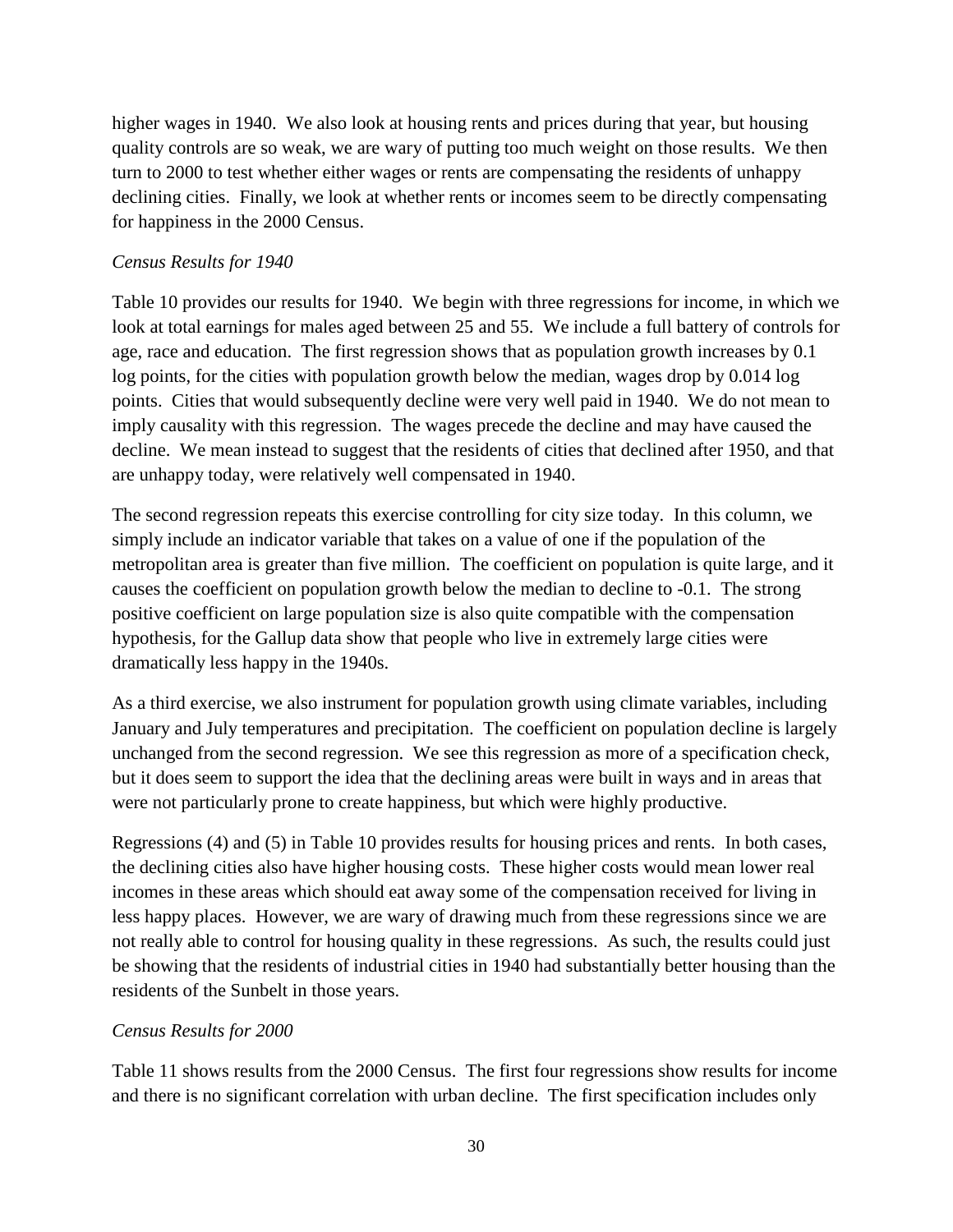individual controls; the second specification includes the indicator variable for extremely large metropolitan areas. The third regression reduces the weight on observations from larger cities in the regressions, so that the results are not disproportionately dominated by two or three extremely large metropolitan areas. The fourth regression includes both the indicator dummy and the weights. All regressions paint a similar picture: declining metropolitan areas are not particularly well or poorly paid relative to the U.S. as a whole.

The next set of regressions show results for housing values. In this case, the first regression shows a coefficient of 0.13 which is not distinct from zero. However, this low coefficient appears to be driven primarily by New York City, which has extremely high housing values and relatively low growth rates. In the second regression, we control for large population size, which strongly influences housing values. With this control, we estimate a coefficient of 0.3 on population growth below the median. This implies that a 0.1 log decrease in population growth between 1950 and 2000 is associated with housing values that are 0.03 log points lower. The last two regressions find quite similar coefficient when we include the metropolitan population weights or include both the weights and the population control.

In the last four regressions of this table, this pattern reappears. With no controls and no weighting, there is no correlation between decline and weights. With either a large city dummy or population weights or both, the coefficient becomes significant and the elasticity ranges from 0.2 to 0.3. As such, the residents of declining cities may be less happy, but they are being at least modestly compensated for lower levels of happiness with lower housing costs.

In Table 12, we look directly at the correlation between happiness, housing rents and area incomes. We have again controlled for individual attributes, but distinct issues with this specification remain. If the spatial equilibrium is imperfect, then a temporary shock to local income should make people happier not unhappy. As such, we may not see the negative relationship between happiness and real incomes that is predicted by the model.

The happiness variable is not particularly correlated with area income, and the sign changes across the specifications.<sup>[10](#page-31-0)</sup> One interpretation of this is that while people need higher real incomes to put up unhappy places, when people have higher real incomes they are happier. The offset between these two forces creates the near zero coefficients. The second set of regressions examine housing values, again the results are close to zero although they tend to be weakly positive.

The last set of results examines the connection between happiness and rental costs. While the coefficient in regression (9) is negative, the subsequent regressions are strongly positive. Again, New York is particularly important in these regressions and in driving the negative coefficient in

<span id="page-31-0"></span> $\overline{\phantom{a}}$  $10$  Glaeser and Gottlieb (2008) present GSS data that also show a low correlation between happiness and income in the cross-section of cities.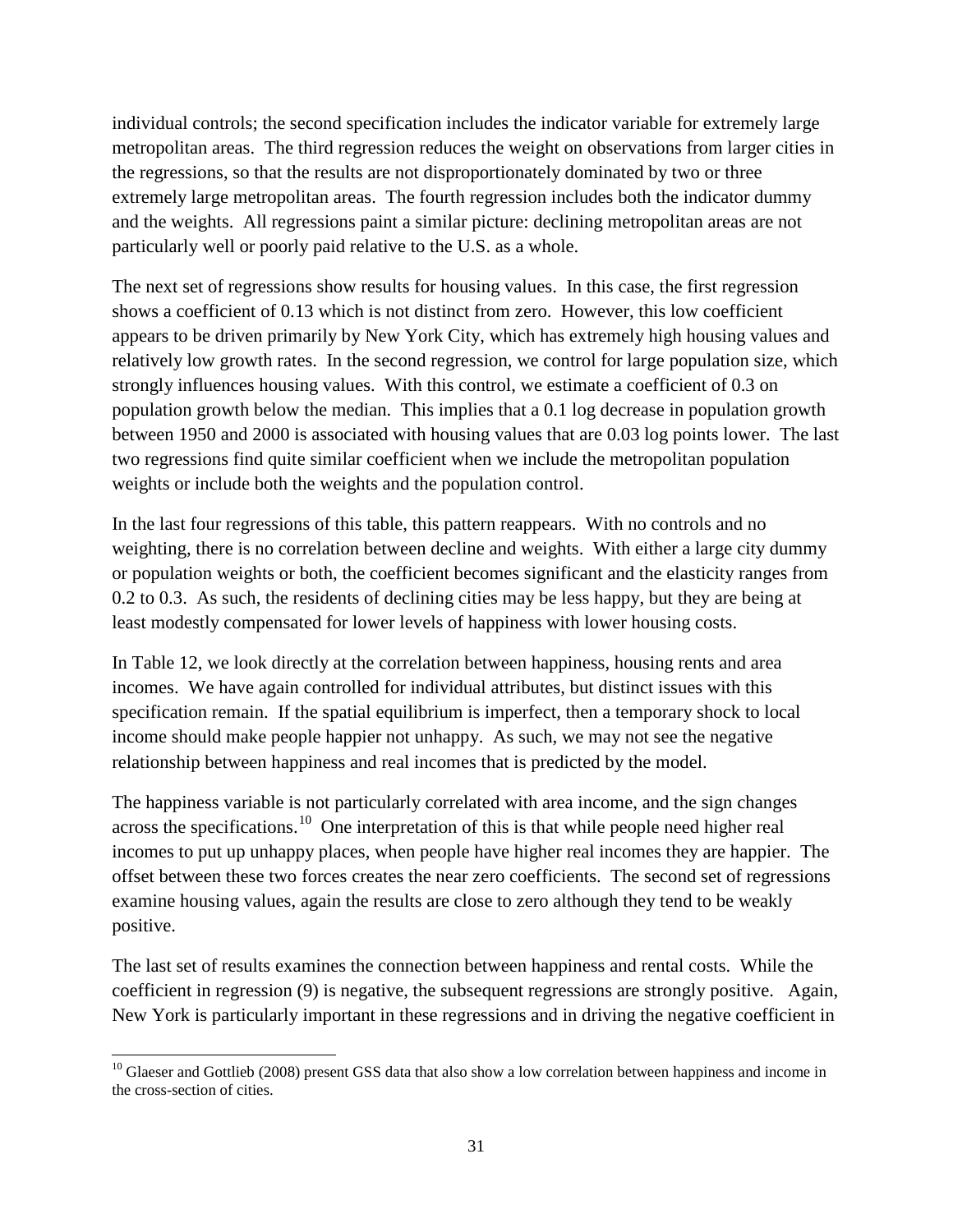the first regression. It is a large city with high rents and low self-reported happiness. When we control for being in a big city, or if we reduce the weight on observations for particularly large cities, the coefficient on the happiness measure ranges from 0.53 to 0.66. A 0.1 standard deviation increase in area level happiness is associated with a 0.06 log point increase in area rents.

This relationship is shown in Figure 7 which collapses the data to the metropolitan area level, but excludes California (which has much higher rents). The positive relationship is generally visible, but a small number of cities with higher rents and lower levels of self-reported happiness can be seen in the upper left hand corner of the graph. These are the large metropolitan areas of the east coast, such as New York and Boston. These places also tend to pay high wages, which is presumably how their residents are being compensated for lower levels of happiness.

In sum, this Table suggests that higher wages compensated for the unhappiness of cities that were large and productive in the 1940s, but would subsequently decline. The population decline has not offset the unhappiness, but is associated with lower housing costs that could partly compensate for the lower reported well-being in such places. This tradeoff is consistent with a model in which happiness is one argument in utility, but harder to reconcile with views that emphasize happiness as equivalent to utility, or as individuals' ultimate objective.

## **V. Conclusion**

In this paper, we have documented significant differences in self-reported well-being across American cities that persist, even when we control for endogenous and exogenous demographics and even when we control for individual fixed effects. These facts are not reliably correlated with many area level attributes, but they do seem to be connected with urban decline across at least three large data sets. We do not interpret this correlation as suggesting that population decline causes unhappiness. Indeed, cities that have declined also seem to have been unhappy in the past, which suggests that a better interpretation might be that these areas were always unhappy—and that was one reason why they declined.

Differences in happiness and subjective well-being across space weakly support the view that the desires for happiness and life satisfaction do not uniquely drive human ambitions. If we choose only that which maximized our happiness, then individuals would presumably move to happier places until the point where rising rents and congestion eliminated the joys of that locale. An alternative view is that humans are quite understandably willing to sacrifice both happiness and life satisfaction if the price is right. This viewpoint rationalizes the well-known tendency of parents to report lower levels of happiness and life satisfaction. Indeed, the residents of unhappier metropolitan areas today do receive higher real wages—presumably as compensation for their misery.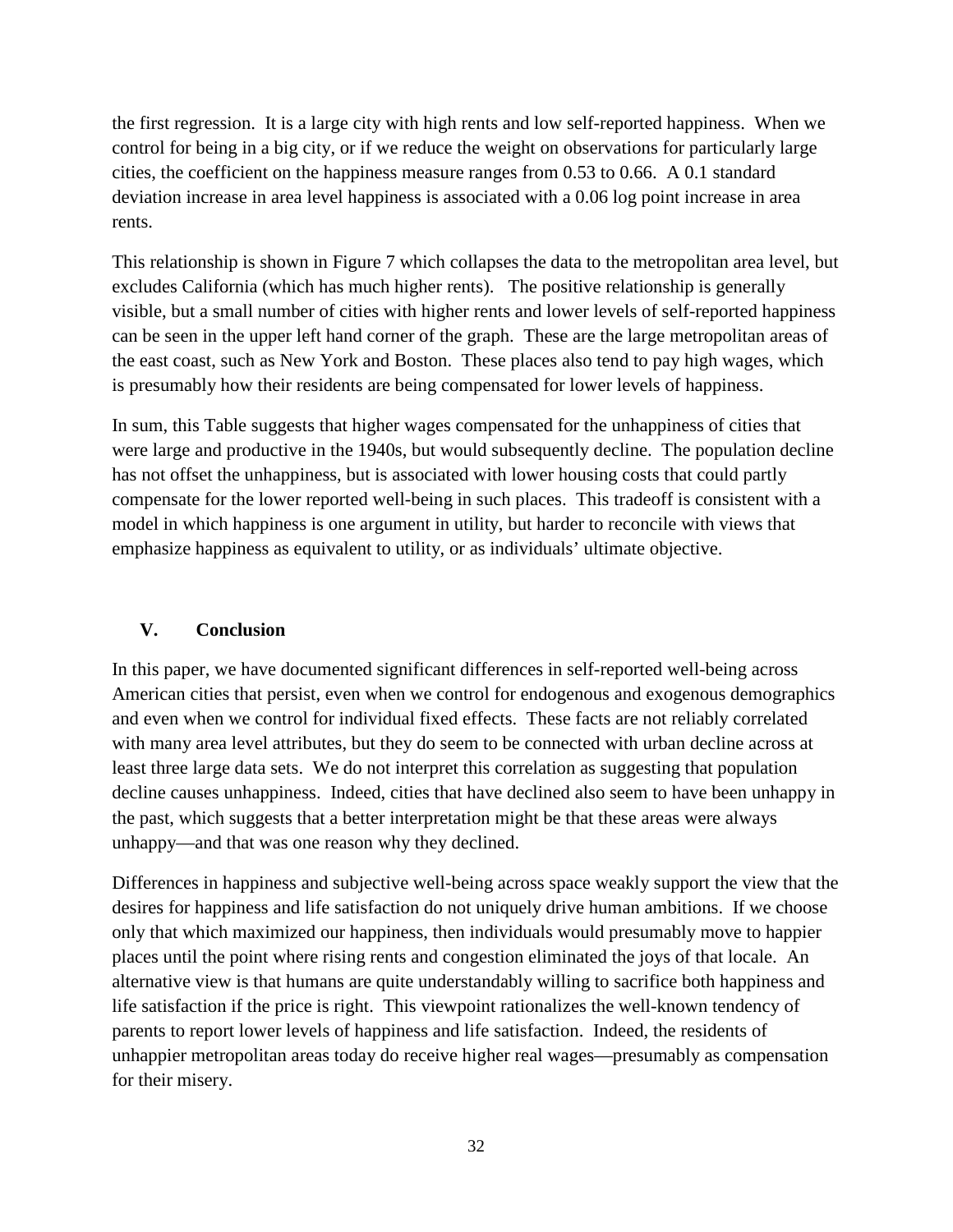Declining cities seem also to have been unhappy during the past, but in 1940, the cities that were prone to future decline earned outsized incomes, both nominal and real. The industrial cities of the Midwest may have reported lower happiness levels, but their residents were getting richer as a result. As transportation cost declines freed industry from the Great Lakes and the Coal Mines, we shouldn't be surprised that people left less pleasant locations. Today, the residents of cities that declined aren't receiving higher nominal wages, but they do seem to be paying lower rents. As such, the unhappiness of America's declining cities may have been compensated with higher incomes in the past and lower housing costs today.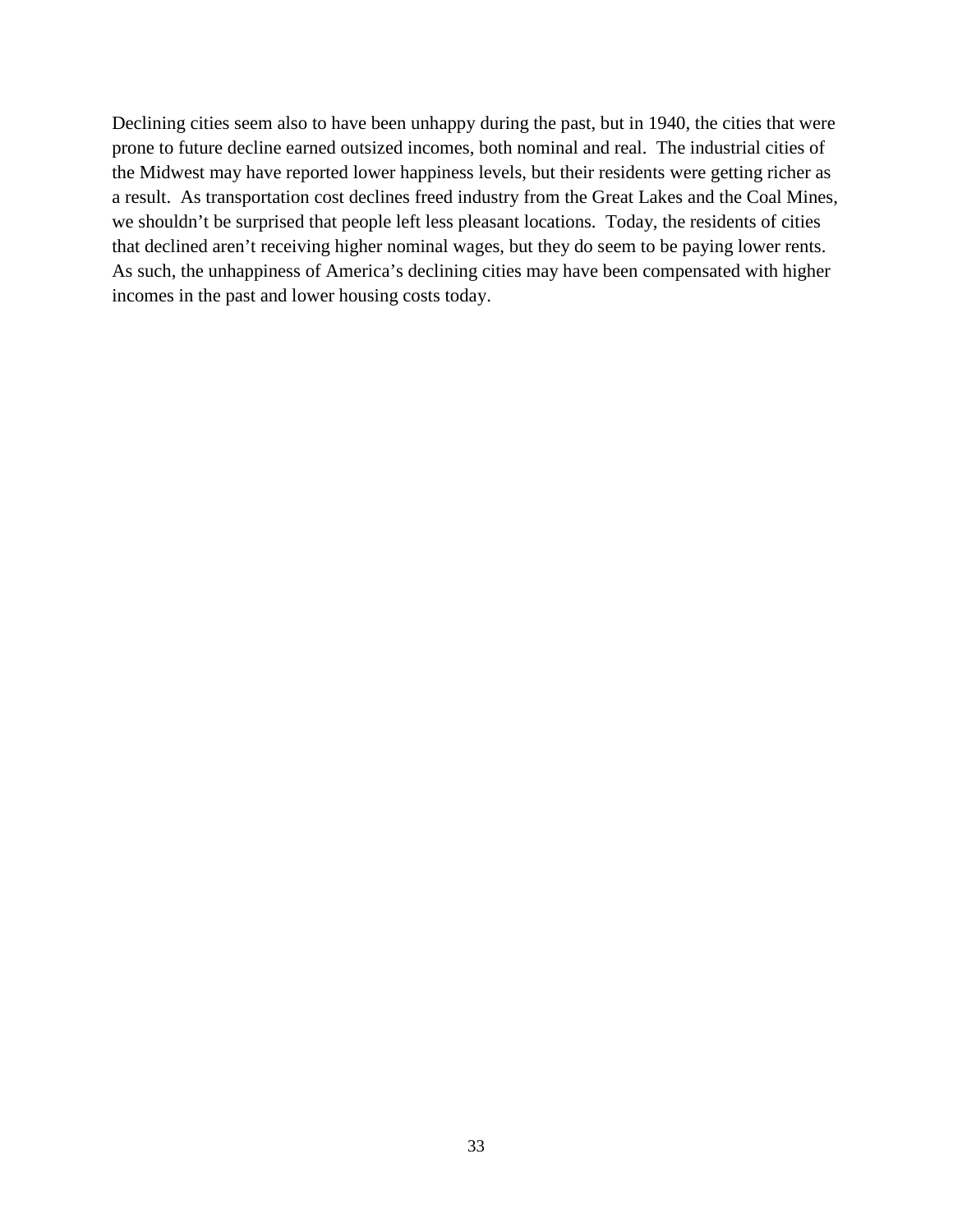### **References**

Alesina, Alberto, Rafael Di Tella, and Robert MacCulloch (2004). "Inequality and Happiness: Are American and Europeans Different?" *Journal of Public Economics* 88: 2009–2042.

Albouy, David (2008). *Are Big Cities Really Bad Places to Live? Improving Quality-of-Life Estimates Across Cities.* National Bureau of Economic Research Working Paper No. 14472, November.

Bates, Douglas M., and José C. Pinheiro (1998). "Computational methods for multilevel modelling." In Technical Memorandum *BL0112140-980226-01TM*. Murray Hill, NJ: Bell Labs, Lucent Technologies. Available online at http://stat.bell-labs.com/NLME/CompMulti.pdf (accessed June 15, 2014).

Becker, Gary S. and Luis Rayo (2008). "Comments on 'Economic Growth and Subjective Well-Being: Reassessing the Easterlin Paradox'." *Brookings Papers on Economic Activity* (1):88-95, Spring

Benjamin, Daniel J., Ori Heffetz, Miles S. Kimball, and Alex Rees-Jones (2011). "What Do You Think Would Make You Happier? What Do You Think You Would Choose?" *American Economic Review* 102(5): 2083-2110, August.

Cameron, A. Colin, Jonah Gelbach and Douglas Miller (2011). "Robust Inference with Multiway Clustering", *Journal of Business and Economic Statistics* 29(2): 238-249.

Centers for Disease Control and Prevention (CDC) (2005-2010). *Behavioral Risk Factor Surveillance System Survey Data and Questionnaire*. Atlanta: Department of Health and Human Services, CDC. Available online at [http://www.cdc.gov/brfss/.](http://www.cdc.gov/brfss/)

Clark, Andrew E. and Andrew J. Oswald (1994). "Unhappiness and Unemployment." *The Economic Journal* 104(424):648-659, May.

Daly, Mary C., Andrew J. Oswald, Daniel Wilson, and Stephen Wu (2011), "Dark contrasts: The paradox of high rates of suicide in happy places." *Journal of Economic Behavior and Organization* 80(3): 435-442, December.

Di Tella, Rafael, Robert J. MacCulloch, and Andrew J. Oswald (2001). "Preferences Over Inflation and Unemployment: Evidence from Surveys of Happiness." *American Economic Review* 91(1):335-341, March.

Easterlin, Richard A. (1974). "Does Economic Growth Improve the Human Lot?" In Paul A. David and Melvin W. Reder, eds., *Nations and Households in Economic Growth: Essays in Honor of Moses Abramovitz*, 89-125. New York: Academic Press.

Easterlin, Richard A. (1995). "Will raising the incomes of all increase the happiness of all?" *Journal of Economic Behavior and Organization* 27: 35-47.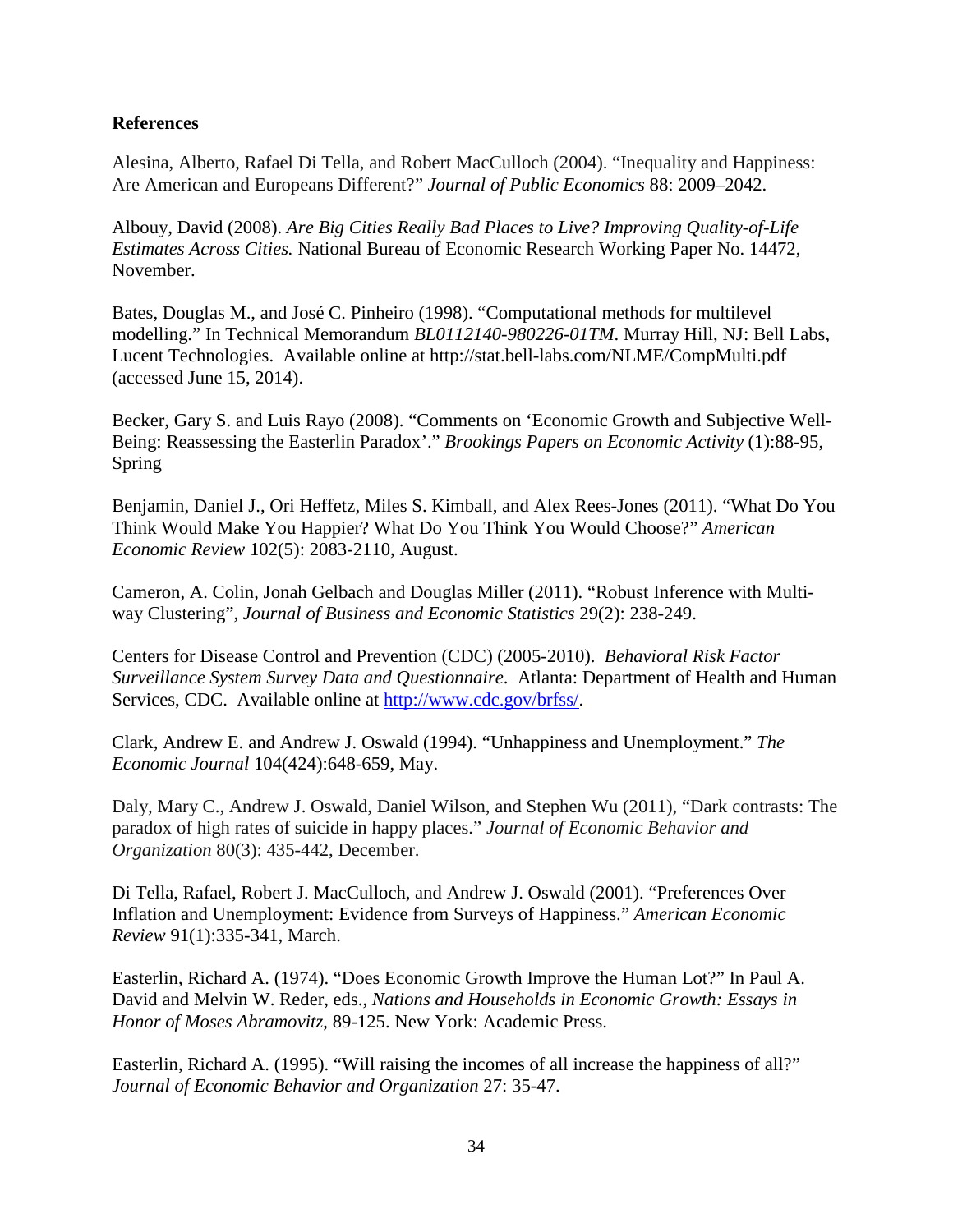Florida, Richard, Charlotta Mellander, and Peter J. Rentfrow (2013). "The Happiness of Cities." *Regional Studies* 47.4: 613-627.

Gilbert, Daniel (2006). *Stumbling on Happiness*. New York: Knopf.

Glaeser, Edward L. (2007) *The Economics Approach to Cities.* National Bureau of Economic Research Working Paper No. 13696, December.

Glaeser, Edward L. and Joshua D. Gottlieb (2008), "The Economics of Place-Making Policies." *Brookings Papers on Economic Activity* (1):155-239, Spring.

Glaeser, Edward L., Joseph Gyourko, and Raven Saks (2005). "Why have housing prices gone up?" National Bureau of Economic Research Working Paper No. 11129, February.

Glaeser, Edward L., and Janet E. Kohlhase (2004). "Cities, regions and the decline of transport costs." *Papers in Regional Science* 83.1: 197-228.

Glaeser, Edward L., Jed Kolko, and Albert Saiz (2001). "Consumer City." *Journal of Economic Geography* 1.1: 27-50.

Glaeser, Edward L., and Charles Redlick (2009). "Social Capital and Urban Growth." *International Regional Science Review* 32.3: 264-299.

Glaeser, Edward L., Matt Resseger, and Kristina Tobio (2009). "Inequality in Cities." *Journal of Regional Science* 49.4: 617-646.

Glaeser, Edward L. and Kristina Tobio (2008). "The Rise of the Sunbelt." *Southern Economic Journal* 474(3): 610-643, January.

Glenn, Norval D. and Charles N. Weaver (1979): "A Note on Family Situation and Global Happiness." *Social Forces* 57(3): 960-967.

Internal Revenue Service (IRS) (2006-2008). *U.S. Population Migration Data*. Washington, D.C.: IRS, Statistics of Income Division. Available online at [http://www.irs.gov/taxstats/.](http://www.irs.gov/taxstats/)

Kahneman, Daniel, and Alan B. Krueger (2006). "Developments in the Measurement of Subjective Well-being." *The Journal of Economic Perspectives* 20.1: 3-24.

Kahneman, Daniel and Richard Thaler (1991). "Economic Analysis and the Psychology of Utility: Applications to Compensation Policy." *American Economic Review: Papers & Proceedings* 81(2), 341-346.

Lucas, Richard E. (2013). "Life Satisfaction of US Counties Predicts Population Growth." *Social Psychological and Personality Science*: 1948550613494227.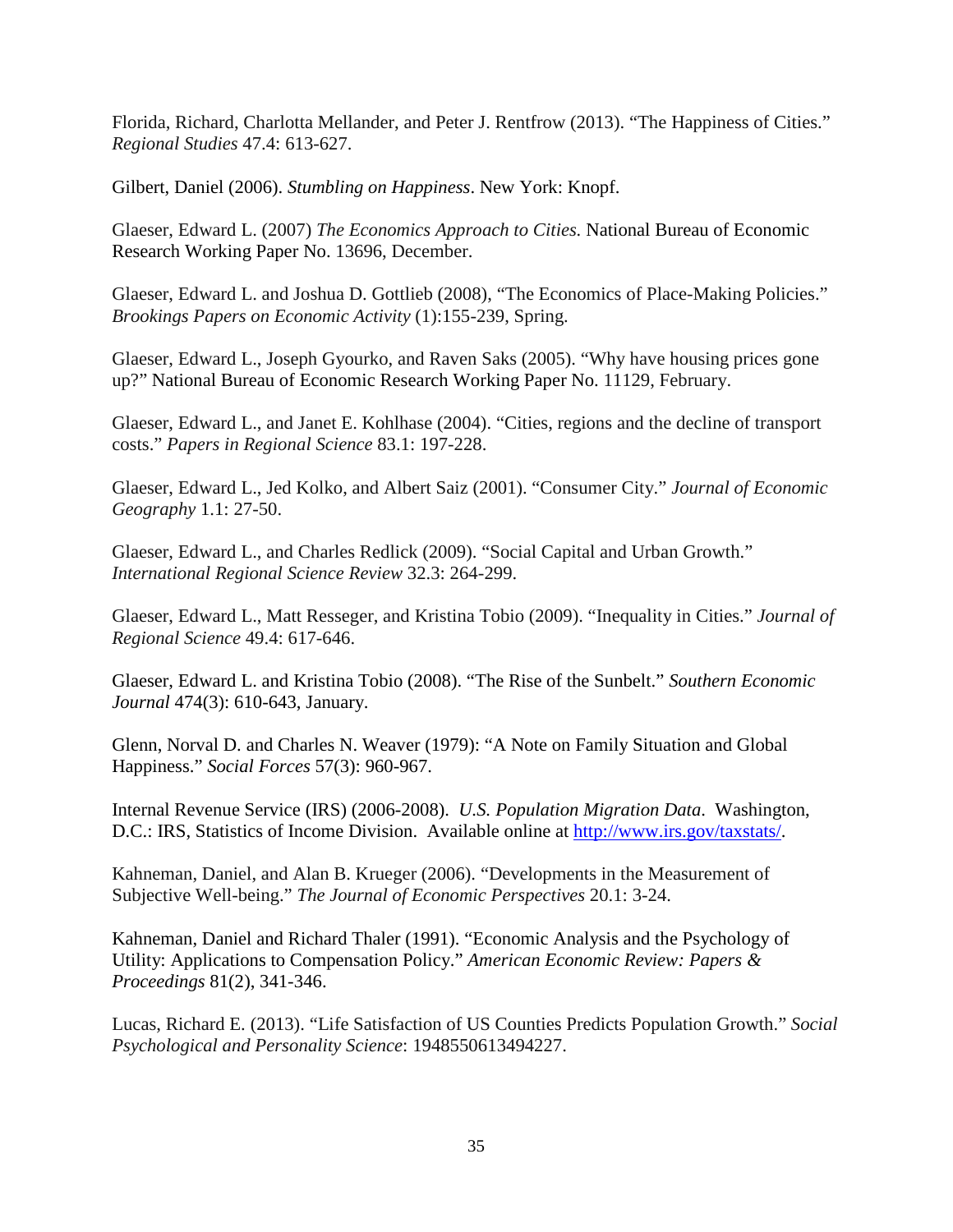Ludwig et al. (2012), "Neighborhood Effects on the Long-Term Well-Being of Low-Income Adults." *Science* 337(6101): 1505-1510, September 21.

Luttmer, Erzo F.P. (2005). "Neighbors as Negatives: Relative Earnings and Well-Being." *Quarterly Journal of Economics* 120(3): 963-1002, August.

Mandeville, Bernard (1714). *The Fable of the Bees: Or, Private Vices, Publick Benefits*. London: Roberts.

Minnesota Population Center (2004). *National Historical Geographic Information System: Prerelease Version 0.1*. Minneapolis, Minn.: University of Minnesota. Available online at [http://www.nhgis.org/.](http://www.nhgis.org/)

Oswald, Andrew J. and Stephen Wu (2010). "Objective Confirmation of Subjective Measures of Human Well-Being: Evidence from the U.S.A." *Science* 327(5965): 576-579.

Oswald, Andrew J. and Stephen Wu (2011). "Well-Being across America." *Review of Economics and Statistics* 93(4): 1118-1134.

Rappaport, Jordan and Jeffrey Sachs (2003). "The United States as a Coastal Nation." *Journal of Economic Growth* 8(1): 5-46, March.

Ruggles, Steven, J. Trent Alexander, Katie Genadek, Ronald Goeken, Matthew B. Schroeder, and Matthew Sobek (2010). *Integrated Public Use Microdata Series* (IPUMS): Version 5.0. Minneapolis: University of Minnesota.

Saharinen, T., Koivumaa‐Honkanen, H., Hintikka, J., Kylmä, J., Lehto, S. M., Honkalampi, K., and Viinamäki, H. (2013). "The Effect of Long‐term Life Dissatisfaction on Health‐related Quality of Life Among General Population Subjects." *Journal of Psychiatric and Mental Health Nursing*, March.

Sacks, Daniel W., Betsey Stevenson, and Justin Wolfers (2010). *Subjective Well-Being, Income, Economic Development, and Growth.* National Bureau of Economic Research Working Paper No. 16441, October.

Stevenson, Betsey and Justin Wolfers (2008). "Economic Growth and Subjective Well-Being: Reassessing the Easterlin Paradox," *Brookings Papers on Economic Activity, Economic Studies Program*, The Brookings Institution, 39(1): 1-102.

Sweet, James A, Larry L. Bumpass, and Vaughn Call (1988). "The Design and Content of The National Survey of Families and Households." National Survey of Families and Households Working Paper No. 1.

Sweet, James A and Larry L. Bumpass (1996). "The National Survey of Families and Households – Waves 1 and 2: Data Description and Documentation." Center for Demography and Ecology, University of Wisconsin-Madison [\(http://www.ssc.wisc.edu/nsfh/home.htm\)](http://www.ssc.wisc.edu/nsfh/home.htm).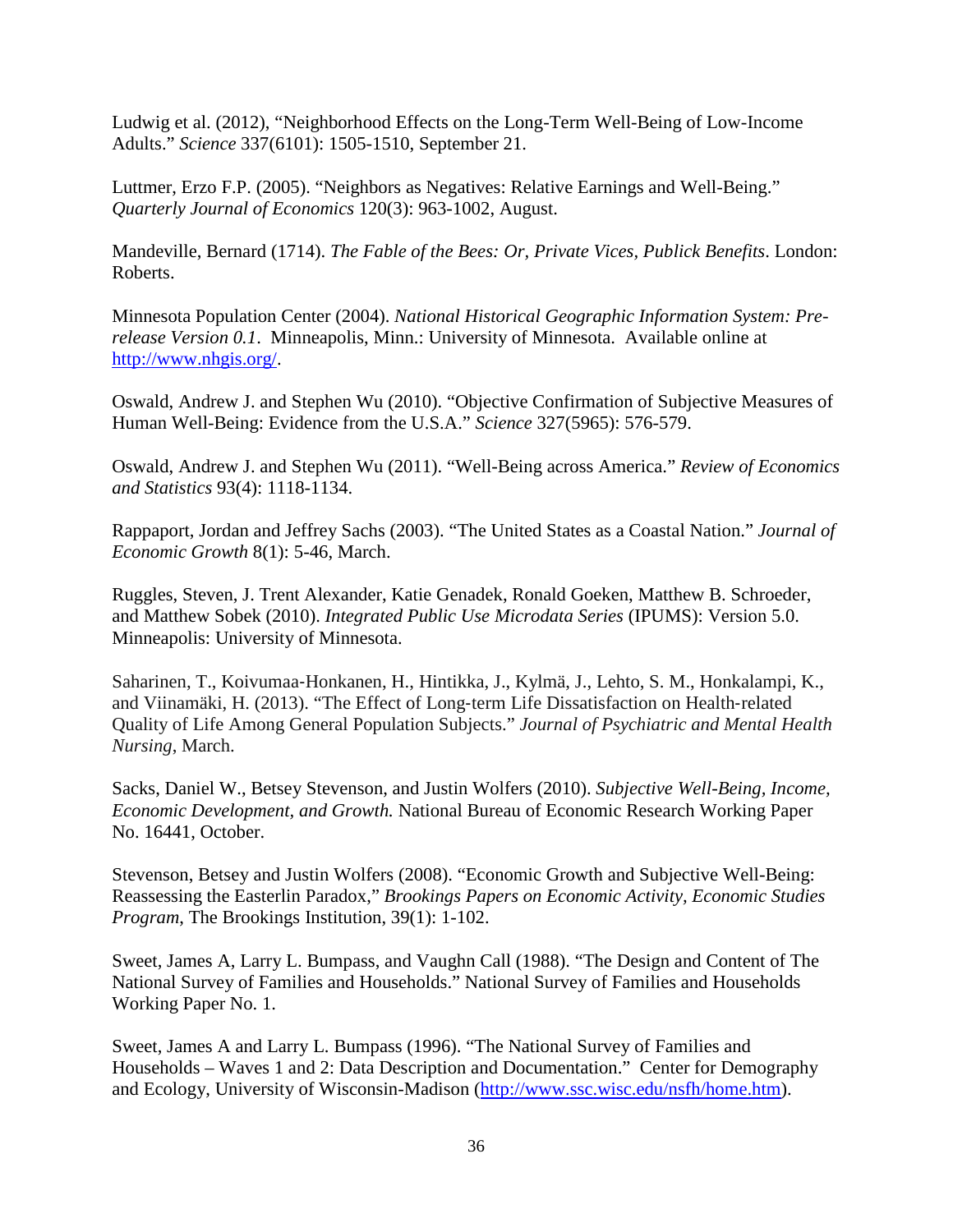Trull, Elaine and Lisa Famularo (1996), "National Survey of Families and Households: Field Report." Philadelphia: Temple University Institute for Survey Research. Available online at ftp://elaine.ssc.wisc.edu/pub/nsfh/cmapp\_n.001.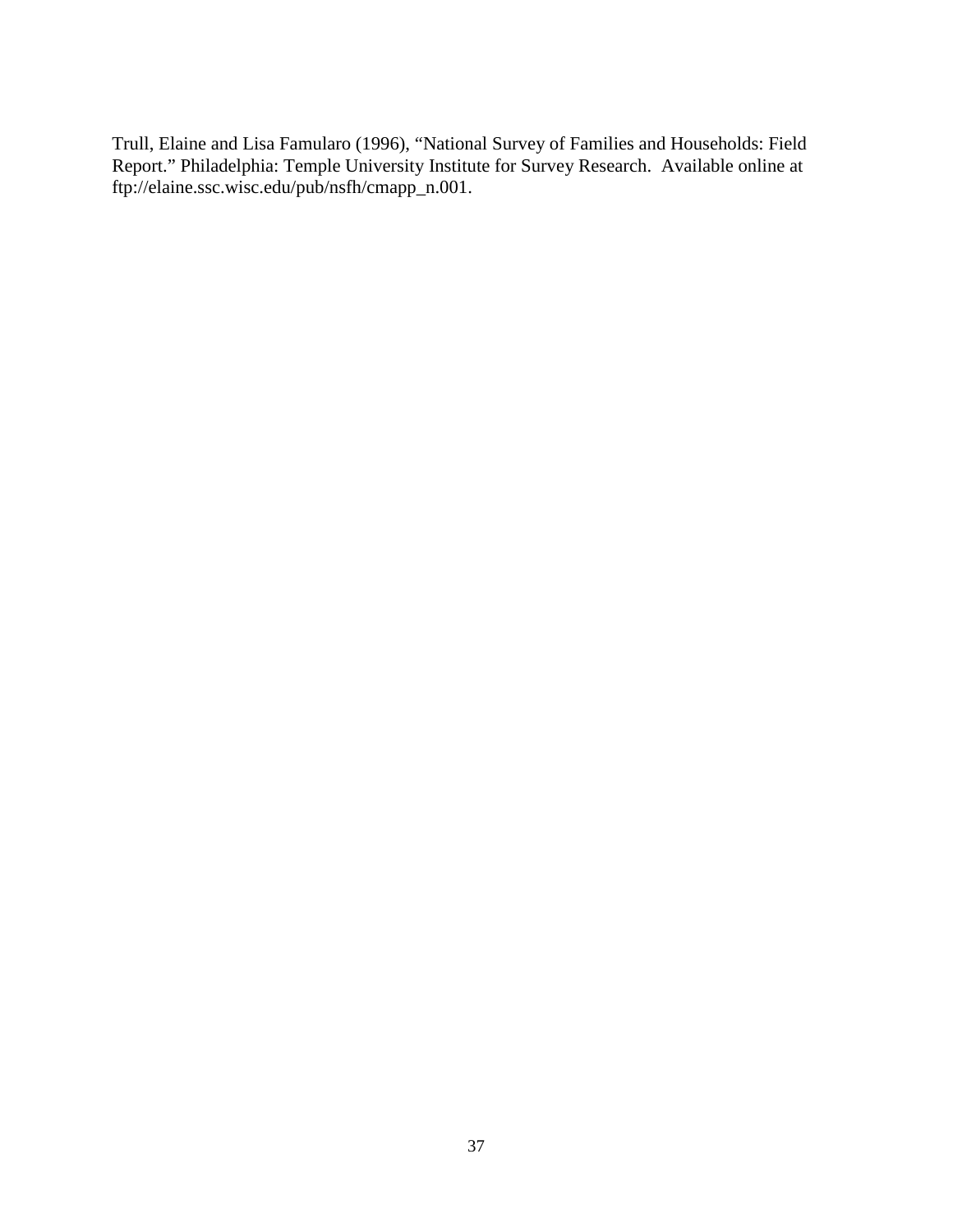

**Figure 1: Distribution of Adjusted Life Satisfaction**

*Source:* This figure shows the distribution of metropolitan area adjusted life satisfaction after controlling for demographic covariates in a mixed effects model. Data are from CDC (2005- 2009).



**Figure 2: Estimated Metropolitan and Rural Area Adjusted Happiness** 

*Source:* This figure shows each metropolitan and rural area's adjusted life satisfaction, after controlling for demographic covariates in a mixed effects model. Data are from CDC (2005- 2009).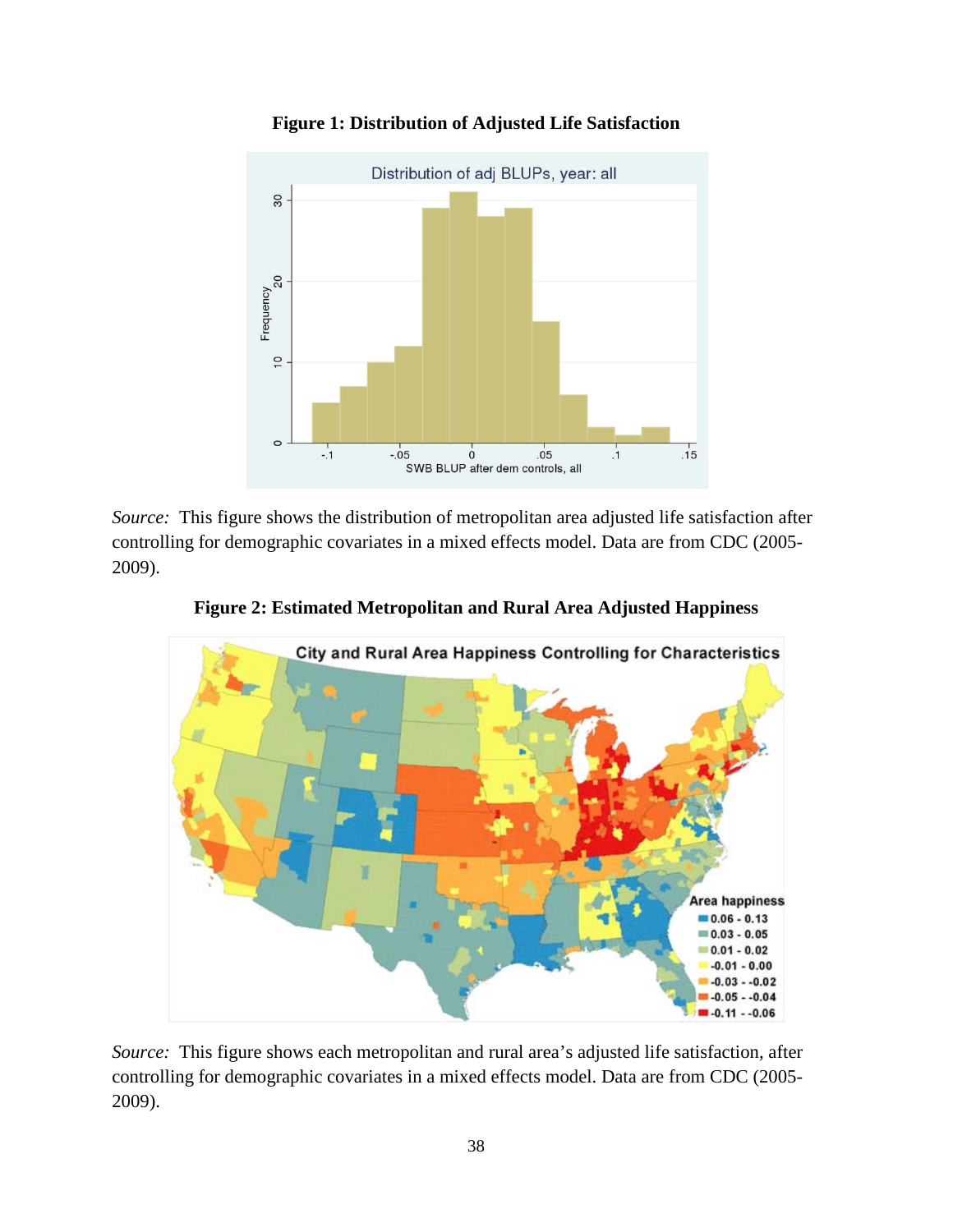

**Figure 3: Estimated Metropolitan and Rural Area Adjusted Happiness** 

*Source:* This figure shows each metropolitan and rural area's adjusted life satisfaction, after controlling for demographic covariates and individual income in a mixed effects model. Data are from CDC (2005-2009).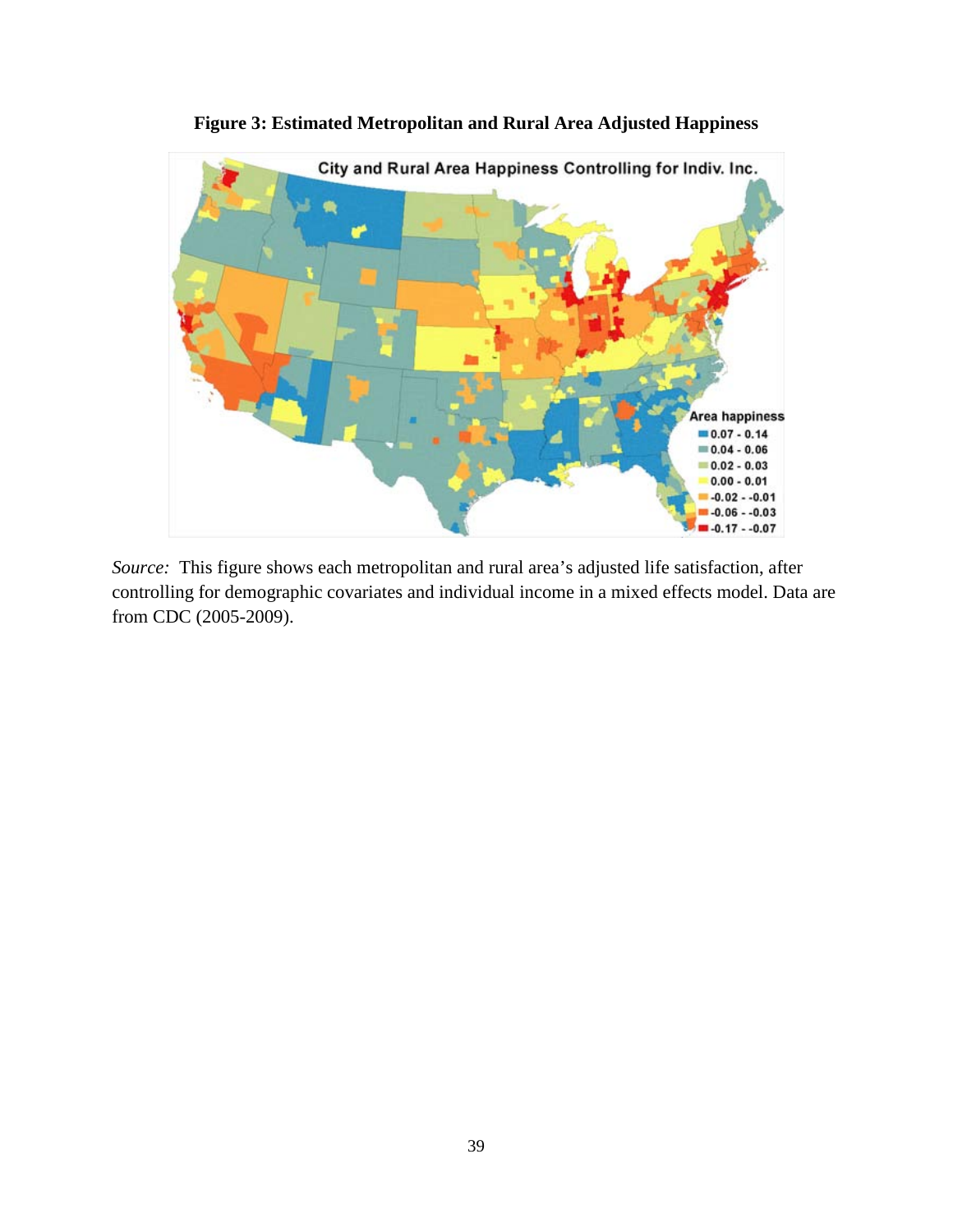

**Figure 4: Urban-Rural Happiness Gradient vs. GDP Across Countries**

Regression line:  $y = -0.0181$  *Log GDP* + 0.174, *N*=39,  $R^2$ =0.20.

*Source:* World Values Survey and World Bank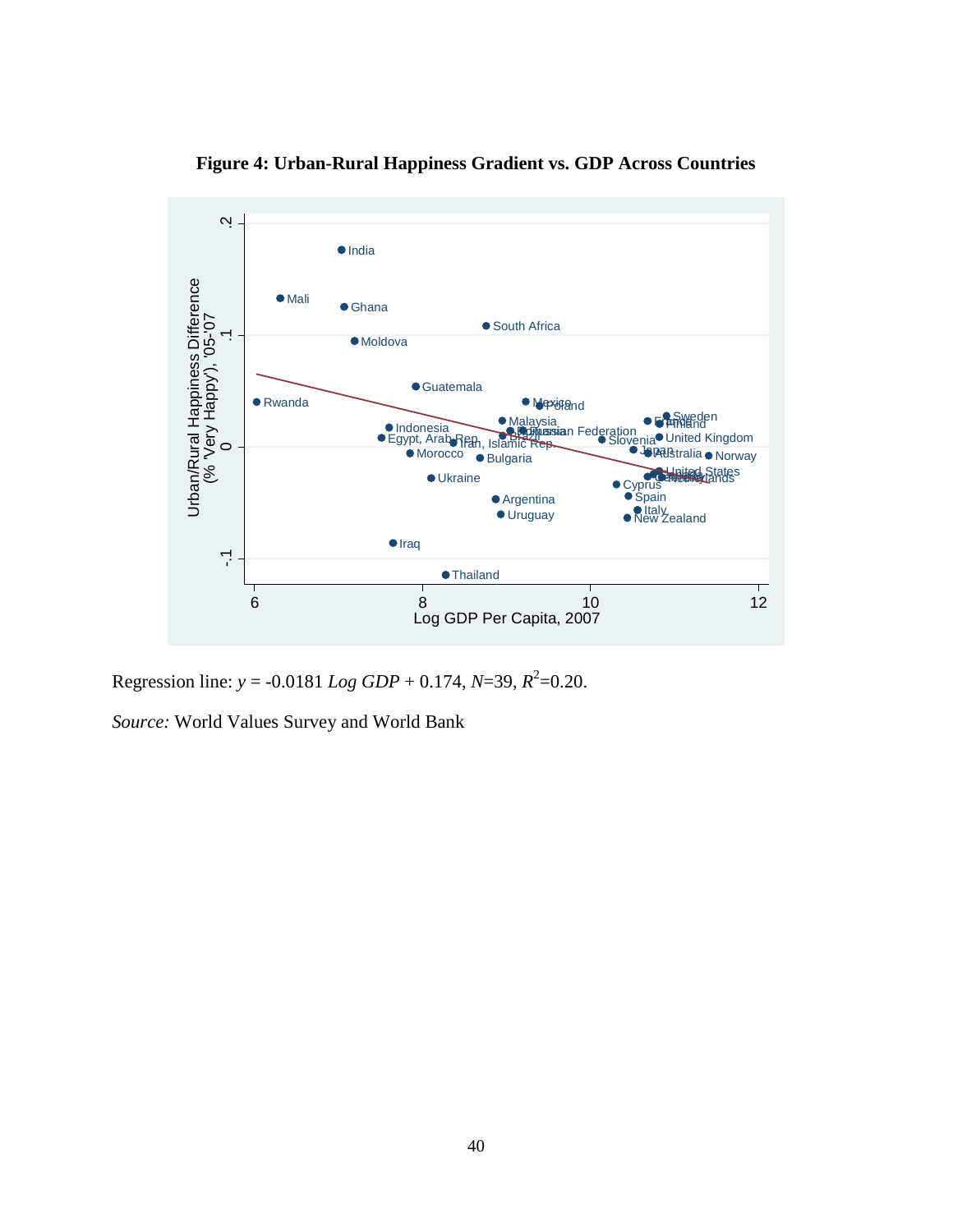



This figure shows the age-adjusted suicide rate for each metropolitan area, against the (normalized) share of inhabitants saying they are "very unhappy." Data are from Behavioral Risk Factor Surveillance System Survey (CDC, 2005-2010) and National Suicide Statistics (CDC).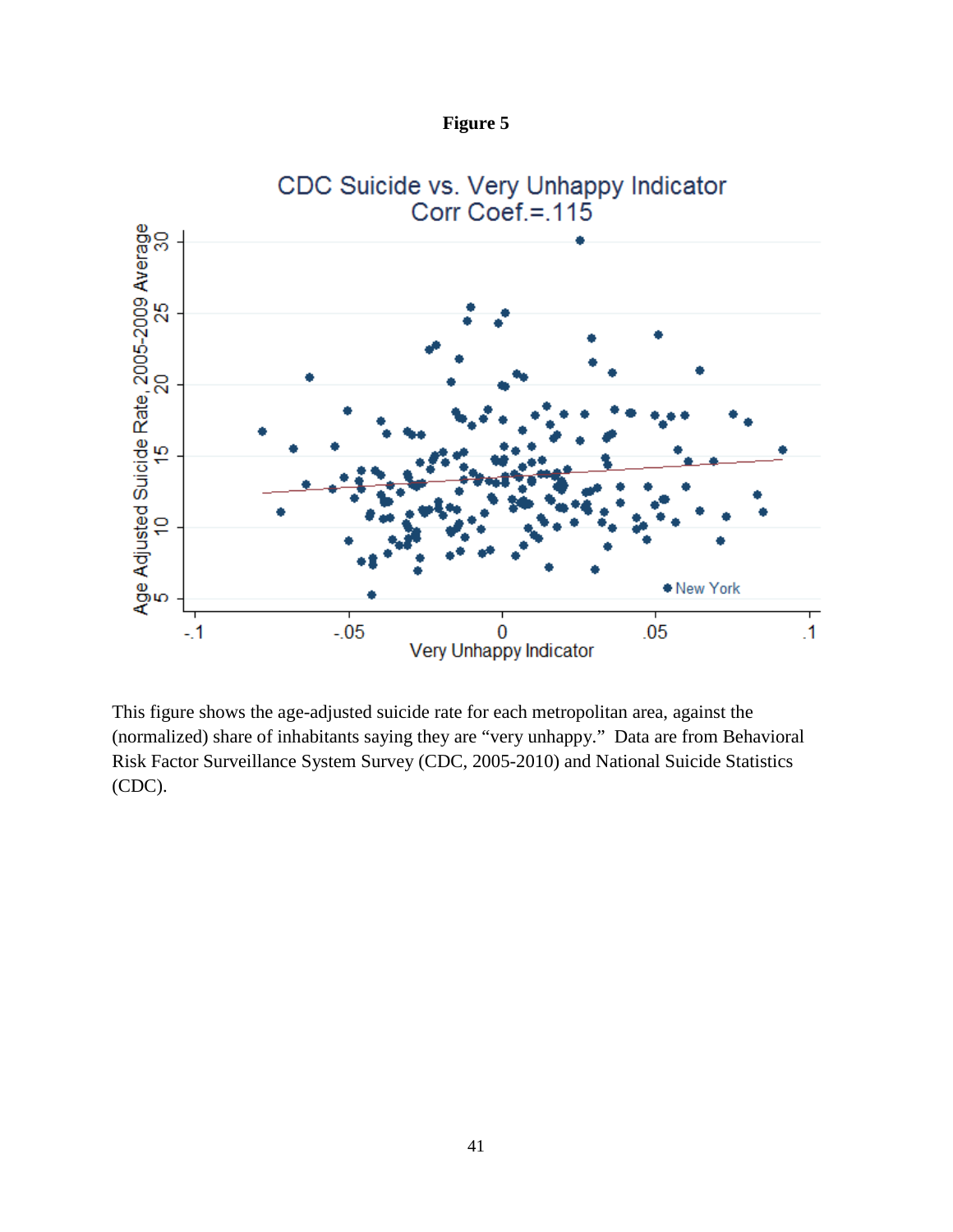

**Figure 6: Population Change and Adjusted Happiness**

*Source:* This figure shows each metropolitan and rural area's adjusted life satisfaction, after controlling for demographic covariates in a mixed effects model, against MSA population change from 1950 to 2000. Data are from CDC (2005-2010).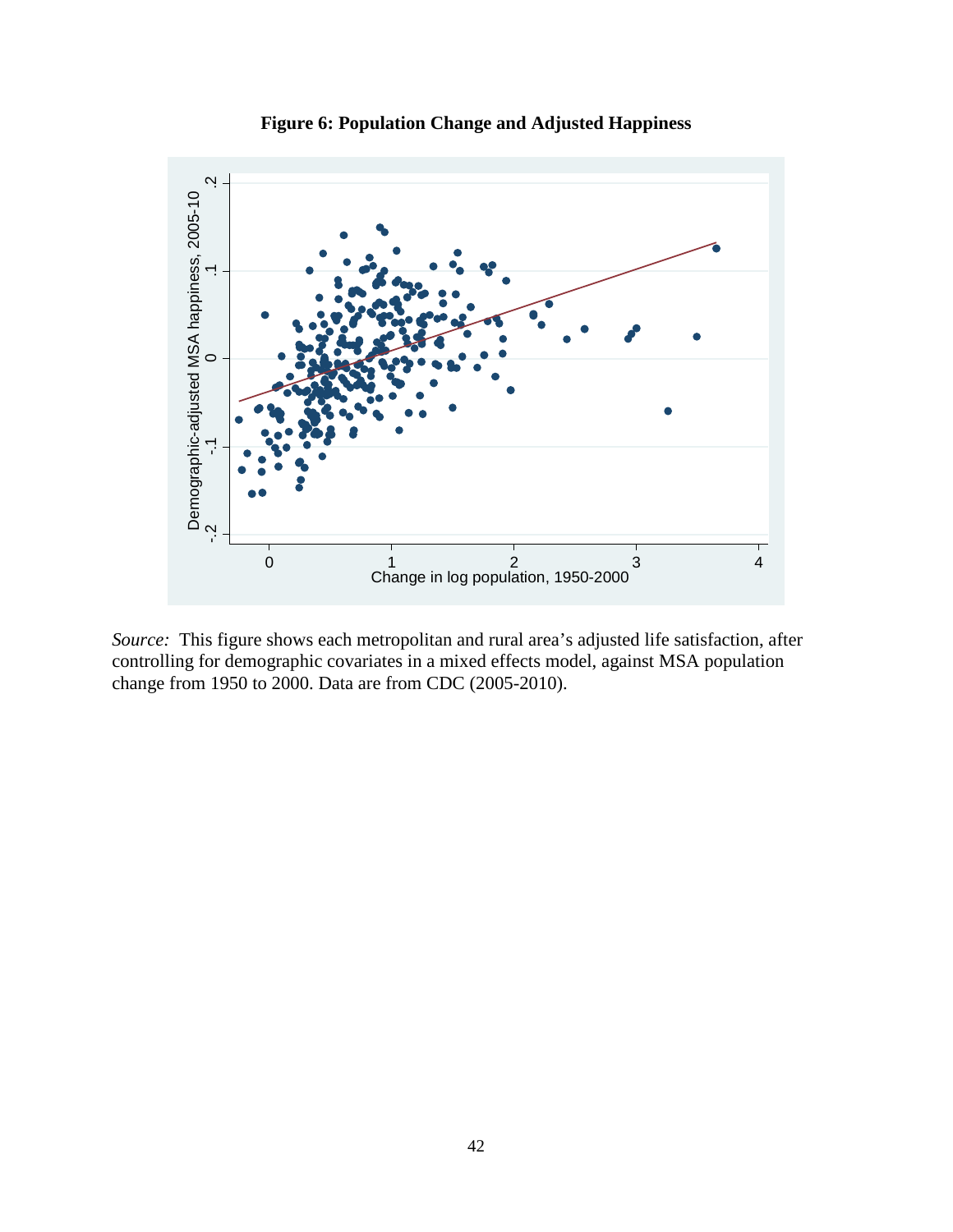

**Figure 7: MSA Rent and Adjusted Happiness**

*Source:* This figure shows each metropolitan and rural area's adjusted life satisfaction, after controlling for demographic covariates in a mixed effects model, against adjusted housing rent from the Census (the median of each MSA's residuals from regressing rent on housing characteristics). Data are from CDC (2005-2010) and Ruggles et al. (2010).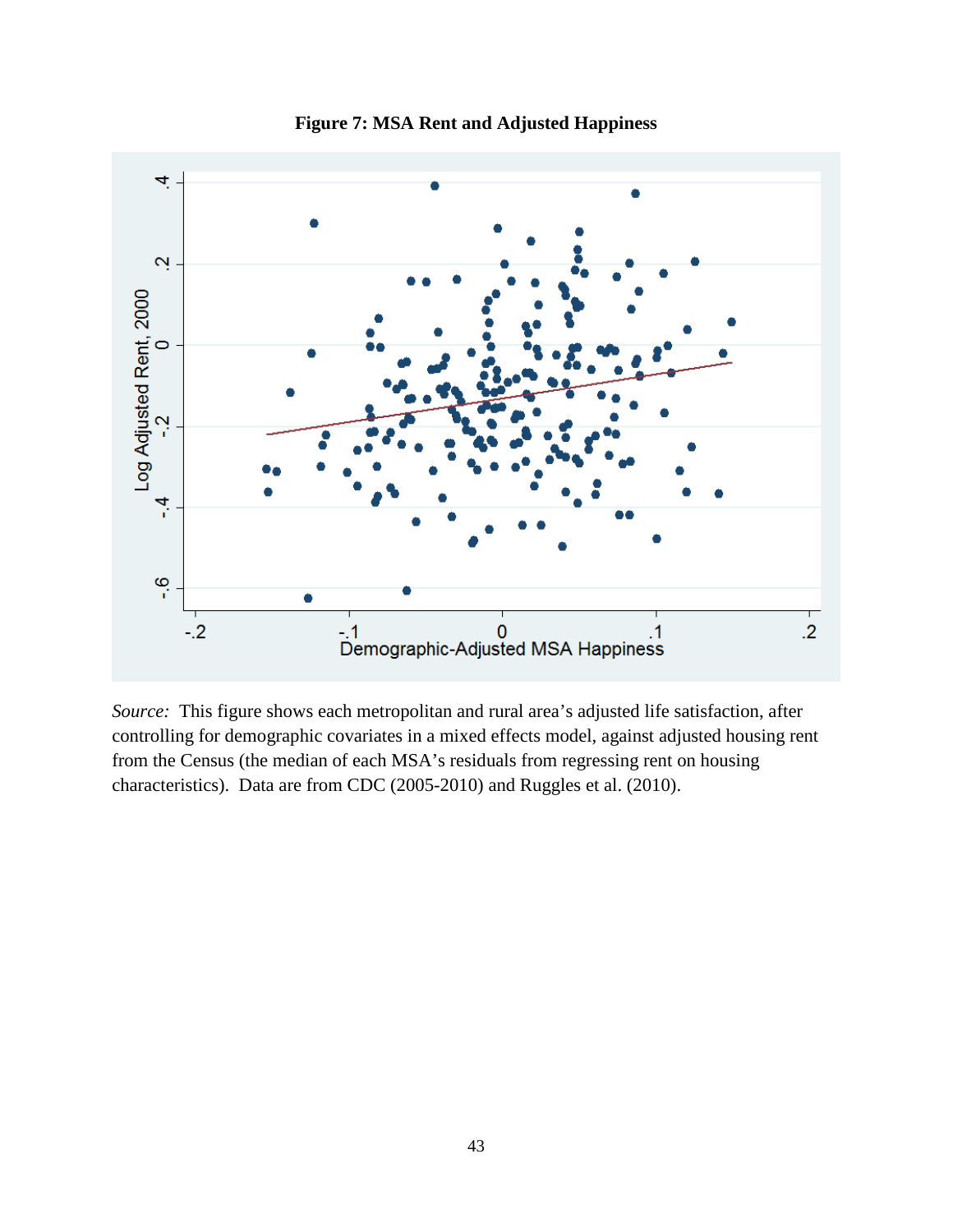### **Table 1: Distribution of responses to life satisfaction questions**

### Panel A: BRFSS life satisfaction question, 2005-2009

| Answer:              | Number of respondents: |
|----------------------|------------------------|
| Very satisfied       | 717,779                |
| Somewhat satisfied   | 766,374                |
| Somewhat unsatisfied | 72,258                 |
| Very unsatisfied     | 17,950                 |
| Total sample size:   | 1,574,361              |

### Panel B: NSFH life satisfaction question, wave 1 (1987-1988)

| Answer:            | Number of respondents: |
|--------------------|------------------------|
| 1-Very unhappy     | 244                    |
| 2                  | 206                    |
| 3                  | 522                    |
| 4                  | 1,894                  |
| 5                  | 2,667                  |
| 6                  | 3,073                  |
| 7-Very happy       | 2,723                  |
| Total sample size: | 11,329                 |

# Panel C: NSFH life satisfaction question, wave 2 (1992-1994)

| Answer:            | Number of respondents: |
|--------------------|------------------------|
| 1-Very unhappy     | 153                    |
| $\overline{2}$     | 145                    |
| 3                  | 438                    |
| $\overline{4}$     | 1,271                  |
| 5                  | 2,253                  |
| 6                  | 2,370                  |
| 7-Very happy       | 1,874                  |
| Total sample size: | 8,504                  |

*Source:* Panel A: Behavioral Risk Factor Surveillance System Survey (CDC, 2005-2009). Panel B: Sweet, Bumpass and Call (1988). Panel C: Sweet and Bumpass (1996).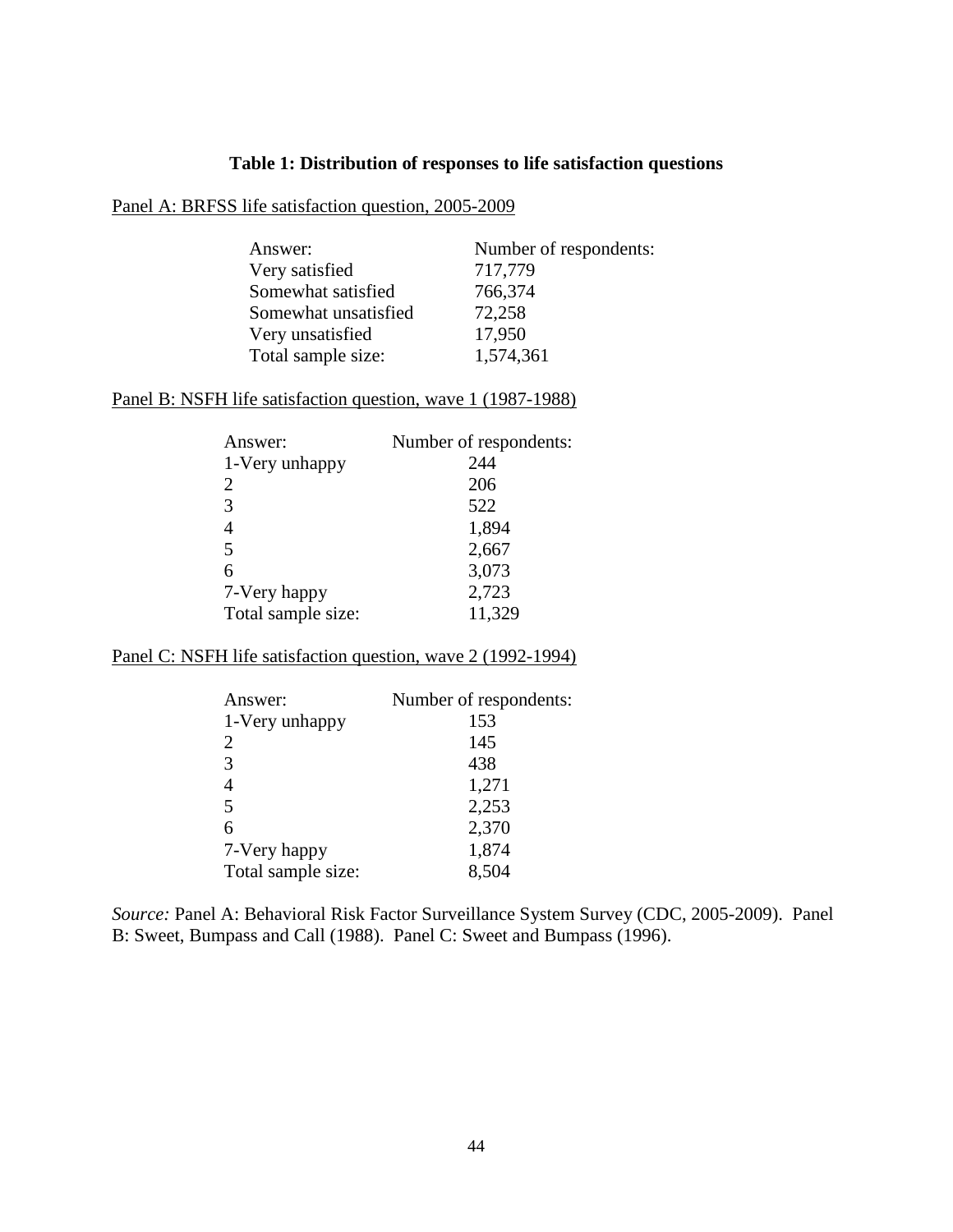|                            | (1)            | (2)            | (3)        | (4)      | (5)                             | (6)     | (7)         | (8)         | (9)         | (10)         |
|----------------------------|----------------|----------------|------------|----------|---------------------------------|---------|-------------|-------------|-------------|--------------|
| Dependent variable:        |                |                |            |          | <b>Self-Reported Well-Being</b> |         |             |             |             |              |
|                            |                |                |            |          |                                 |         |             |             |             |              |
| Log Population, 2000       | $-0.0066$      | $-0.0085**$    |            |          |                                 |         |             |             | $-0.00325$  | 0.000921     |
|                            | (0.00577)      | (0.00371)      |            |          |                                 |         |             |             | (0.00463)   | (0.00334)    |
| % BA Grad, 2000            |                |                | $0.330***$ | 0.0977   |                                 |         |             |             | $0.394***$  | $0.185***$   |
|                            |                |                | (0.108)    | (0.0768) |                                 |         |             |             | (0.114)     | (0.0624)     |
| % HS Grad, 2000            |                |                |            |          | $0.421***$                      | 0.0716  |             |             | $-0.276**$  | 0.0893       |
|                            |                |                |            |          | (0.151)                         | (0.116) |             |             | (0.125)     | (0.0833)     |
| Segregation Index, 2000    |                |                |            |          |                                 |         | $-0.160***$ | $-0.130***$ | $-0.130***$ | $-0.0323$    |
|                            |                |                |            |          |                                 |         | (0.0379)    | (0.0250)    | (0.0342)    | (0.0326)     |
| Segregation x Black        |                |                |            |          |                                 |         | $-0.263***$ | $-0.144***$ | $-0.113**$  | $-0.0573$    |
|                            |                |                |            |          |                                 |         | (0.0507)    | (0.0482)    | (0.0440)    | (0.0387)     |
| Segregation x Asian        |                |                |            |          |                                 |         |             |             | 0.0506      | 0.0872       |
|                            |                |                |            |          |                                 |         |             |             | (0.0882)    | (0.0582)     |
| Segregation x HPI          |                |                |            |          |                                 |         |             |             | $-0.0370$   | $-0.0488$    |
|                            |                |                |            |          |                                 |         |             |             | (0.151)     | (0.154)      |
| Segregation x Other        |                |                |            |          |                                 |         |             |             | $0.217**$   | $0.230**$    |
|                            |                |                |            |          |                                 |         |             |             | (0.101)     | (0.101)      |
| Segregation x AIAN         |                |                |            |          |                                 |         |             |             | $-0.0695$   | $-0.0576$    |
|                            |                |                |            |          |                                 |         |             |             | (0.0832)    | (0.0822)     |
| Segregation x Multiracial  |                |                |            |          |                                 |         |             |             | $-0.160***$ | $-0.140***$  |
|                            |                |                |            |          |                                 |         |             |             | (0.0618)    | (0.0527)     |
| Segregation x Hispanic     |                |                |            |          |                                 |         |             |             | $-0.0549$   | $-0.252$     |
|                            |                |                |            |          |                                 |         |             |             | (0.247)     | (0.205)      |
| Log Median House Value     |                |                |            |          |                                 |         |             |             | $-0.0398$   | $-0.0447***$ |
|                            |                |                |            |          |                                 |         |             |             | (0.0258)    | (0.0114)     |
| <b>Additional Controls</b> | N <sub>o</sub> | Yes            | No         | Yes      | N <sub>o</sub>                  | Yes     | $\rm No$    | Yes         | Yes         | Yes          |
| <b>State Fixed Effects</b> | N <sub>o</sub> | N <sub>o</sub> | No         | $\rm No$ | N <sub>o</sub>                  | No      | No          | $\rm No$    | No          | Yes          |
| Observations (Thousands)   | 1,185          | 1,185          | 1,185      | 1,185    | 1,185                           | 1,185   | 1,134       | 1,134       | 1,134       | 1,134        |
| $R^2$                      | 0.007          | 0.076          | 0.008      | 0.076    | 0.008                           | 0.076   | 0.008       | 0.076       | 0.076       | 0.078        |

| Table 2                                     |
|---------------------------------------------|
| <b>Happiness Levels Across Space, BRFSS</b> |

*Sources*: Authors' regressions on microdata from the Behavioral Risk Factor Surveillance System Survey (CDC), U.S. Census (Ruggles et al., 2010), and Glaeser and Vigdor (2001).

*Notes*: All regressions control for year fixed effects, month fixed effects, age, race, and sex. "Additional controls" include education, marital status, and family size. Standard errors in parentheses are clustered at the MSA level (\*\*\* p<0.01, \*\* p<0.05, \* p<0.1).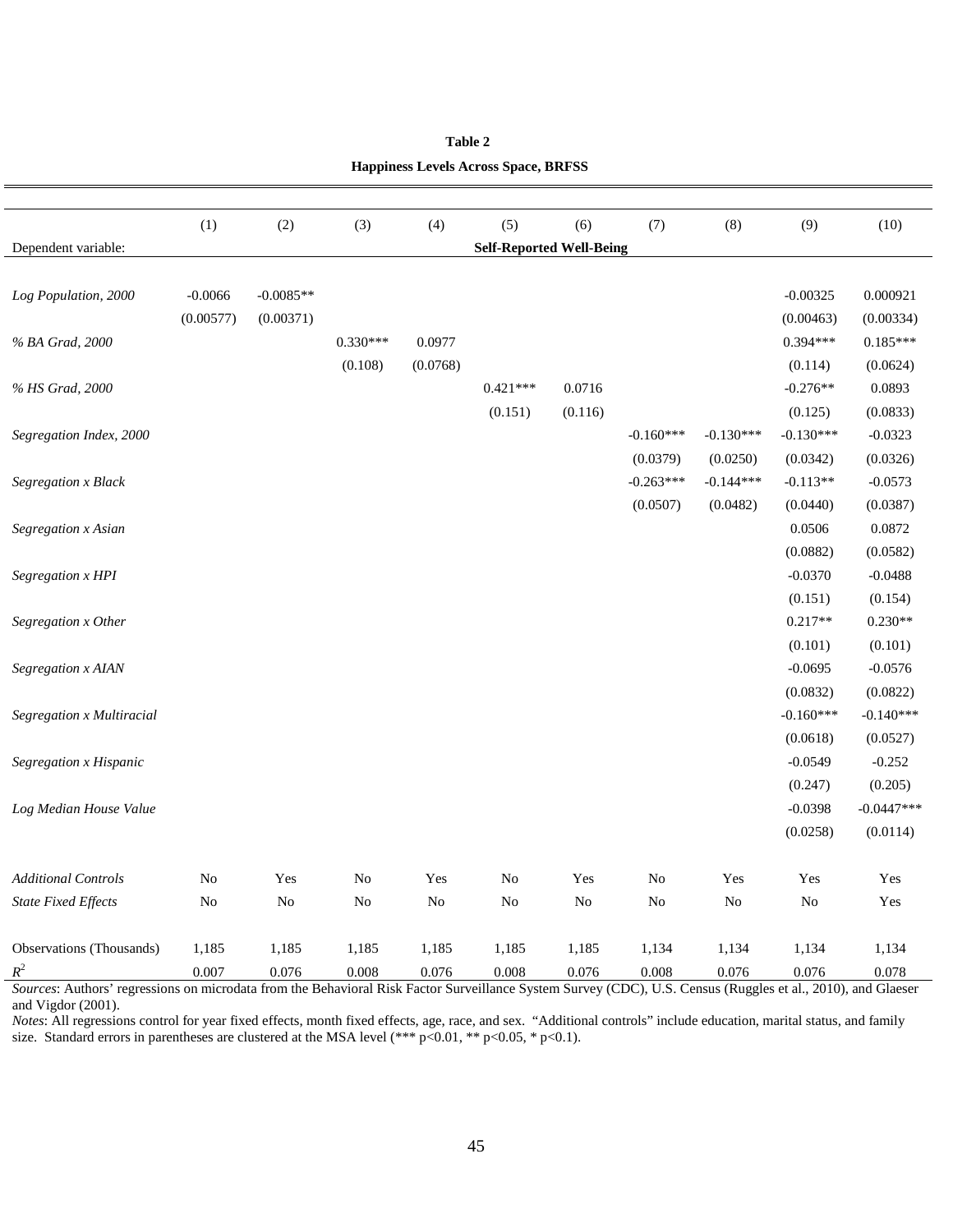|                                     | (1)            | (2)            | (3)         | (4)            | (5)                             | (6)         | (7)          | (8)          |
|-------------------------------------|----------------|----------------|-------------|----------------|---------------------------------|-------------|--------------|--------------|
| Dependent variable:                 |                |                |             |                | <b>Self-Reported Well-Being</b> |             |              |              |
| Change in Log Population, 1950-2000 | $0.0635***$    | $0.0412***$    | $0.0174***$ |                |                                 |             | $0.0270***$  | 0.00312      |
|                                     | (0.0146)       | (0.00925)      | (0.00649)   |                |                                 |             | (0.0104)     | (0.00710)    |
| Change in Log Income, 1950-2000     |                |                |             | $0.185***$     | $0.119***$                      | $0.0586***$ | $0.0597**$   | 0.0301       |
|                                     |                |                |             | (0.0295)       | (0.0192)                        | (0.0156)    | (0.0298)     | (0.0216)     |
| % BA Grad, 2000                     |                |                |             |                |                                 |             | 0.124        | $-0.0260$    |
|                                     |                |                |             |                |                                 |             | (0.113)      | (0.0406)     |
| % HS Grad, 2000                     |                |                |             |                |                                 |             | $-0.170$     | $0.185***$   |
|                                     |                |                |             |                |                                 |             | (0.140)      | (0.0706)     |
| Segregation Index, 2000             |                |                |             |                |                                 |             | $-0.0930***$ | $-0.0484***$ |
|                                     |                |                |             |                |                                 |             | (0.0230)     | (0.0180)     |
| <b>Additional Controls</b>          | N <sub>0</sub> | Yes            | Yes         | N <sub>o</sub> | Yes                             | Yes         | Yes          | Yes          |
| <b>State Fixed Effects</b>          | N <sub>0</sub> | N <sub>0</sub> | Yes         | N <sub>0</sub> | N <sub>o</sub>                  | Yes         | No           | Yes          |
| <i><b>Observations</b></i>          | 1,182,563      | 1,182,563      | 1,182,563   | 1,166,056      | 1,166,056                       | 1,166,056   | 1,114,898    | 1,114,898    |
| $R^2$                               | 0.008          | 0.076          | 0.078       | 0.008          | 0.077                           | 0.078       | 0.077        | 0.078        |

**Table 3**

errors in parentheses are two-way clustered (Cameron, Gelbach and Miller, 2011) at both the MSA and year levels (\*\*\* p<0.01, \*\* p<0.05, \* p<0.1).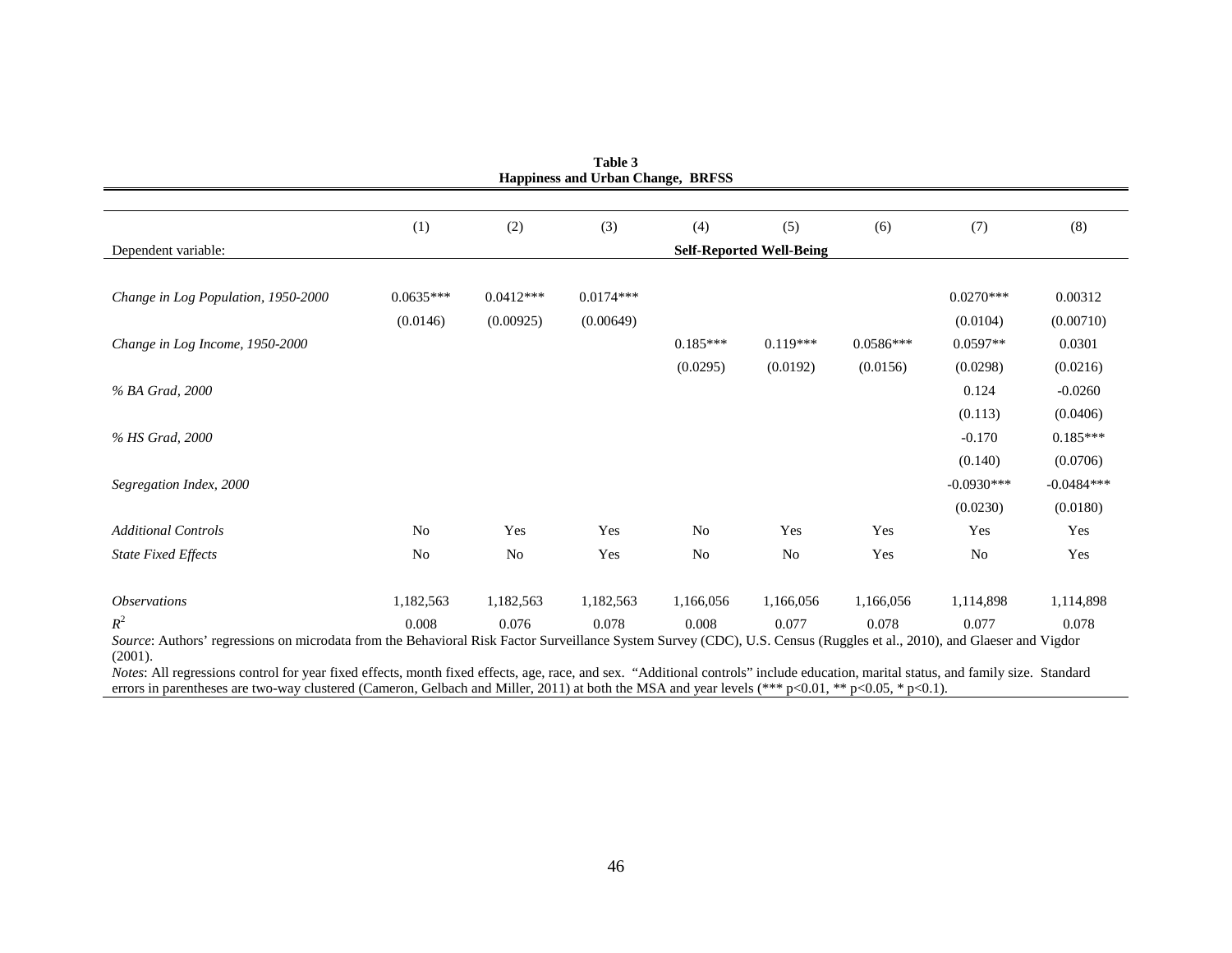|                                                   | (1)                             | (2)            | (3)        | (4)         | (5)         |  |  |  |
|---------------------------------------------------|---------------------------------|----------------|------------|-------------|-------------|--|--|--|
| Dependent variable:                               | <b>Self-Reported Well-Being</b> |                |            |             |             |  |  |  |
|                                                   |                                 |                |            |             |             |  |  |  |
| Change in log population (below median) 1950-2000 | $0.214***$                      | $0.134***$     | $0.101***$ | $0.0972***$ | $0.0781***$ |  |  |  |
|                                                   | (0.0186)                        | (0.0146)       | (0.0174)   | (0.0180)    | (0.0127)    |  |  |  |
| Change in log population (above median) 1950-2000 | 0.00409                         | 0.00503        | 0.00929    | 0.00771     | $-0.00443$  |  |  |  |
|                                                   | (0.0127)                        | (0.00795)      | (0.00711)  | (0.00642)   | (0.00564)   |  |  |  |
|                                                   |                                 |                |            |             |             |  |  |  |
| <b>Additional Controls</b>                        | No                              | Yes            | Yes        | Yes         | Yes         |  |  |  |
| <b>Employment and Income Controls</b>             | No                              | N <sub>0</sub> | Yes        | Yes         | No          |  |  |  |
| <b>Health Controls</b>                            | No                              | N <sub>0</sub> | No         | Yes         | No          |  |  |  |
| <b>State Fixed Effects</b>                        | No                              | N <sub>0</sub> | No         | No          | Yes         |  |  |  |
|                                                   |                                 |                |            |             |             |  |  |  |
| <i><b>Observations</b></i>                        | 1,182,563                       | 1,182,563      | 1,182,563  | 1,164,203   | 1,182,563   |  |  |  |
| $R^2$                                             | 0.009                           | 0.077          | 0.125      | 0.185       | 0.078       |  |  |  |

**Table 4 Happiness and Urban Population Growth Differences, BRFSS**

*Source*: Authors' regressions on microdata from the Behavioral Risk Factor Surveillance System Survey (CDC) and U.S. Census (Ruggles et al., 2010).

*Notes*: All regressions control for year fixed effects, month fixed effects, age, race, and sex. "Additional controls" include education, marital status, and family size. Standard errors in parentheses are two-way clustered (Cameron, Gelbach and Miller, 2011) at both the MSA and year levels (\*\*\* p<0.01, \*\* p<0.05, \* p<0.1).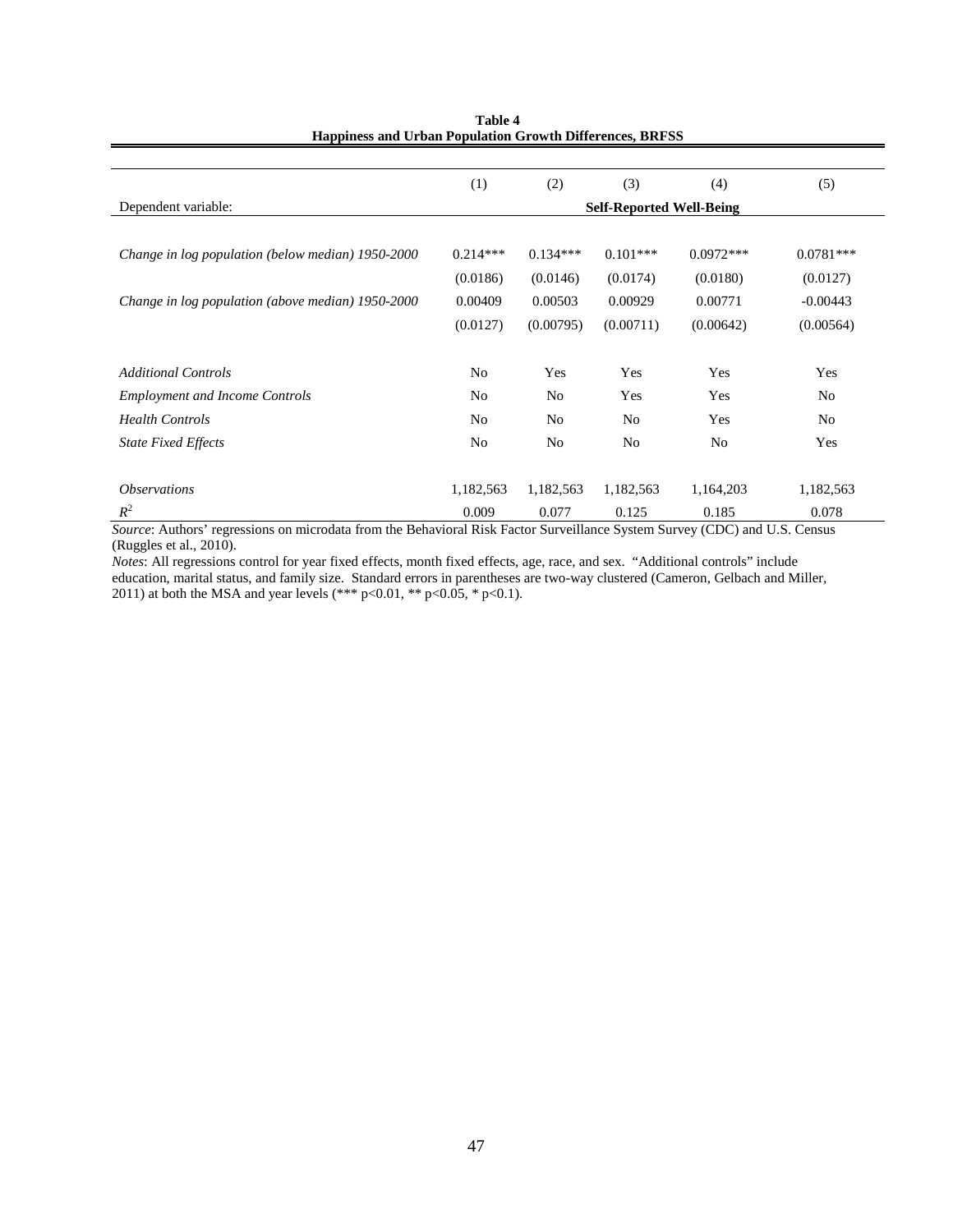|                                                              | (1)            | (2)            | (3)                             | (4)            | (5)        | (6)         |
|--------------------------------------------------------------|----------------|----------------|---------------------------------|----------------|------------|-------------|
| Dependent variable:                                          |                |                | <b>Self-Reported Well-Being</b> |                |            |             |
|                                                              |                |                |                                 |                |            |             |
| Change in log population (below median)                      | $0.141***$     | $0.108***$     | $0.121***$                      | $0.142**$      | $-0.0392$  | $1.092*$    |
| 1950-2000                                                    | (0.0362)       | (0.0337)       | (0.0337)                        | (0.0702)       | (0.215)    | (0.631)     |
| Change in log population (above median)<br>1950-2000         | $-0.0574***$   | $-0.0506***$   | $-0.0565***$                    | $-0.0387$      | $-0.0122$  | $-0.766$    |
|                                                              | (0.0160)       | (0.0188)       | (0.0192)                        | (0.0356)       | (0.0677)   | (0.508)     |
| Wave 2                                                       | $-0.0131***$   | 0.0274         | 0.00919                         |                | $-0.176$   | $-0.246$    |
|                                                              | (0.00403)      | (0.151)        | (0.0528)                        |                | (0.167)    | (0.315)     |
| Mover                                                        |                |                |                                 | 0.0869         |            |             |
|                                                              |                |                |                                 | (0.124)        |            |             |
| Mover x Change in log population (below<br>median) 1950-2000 |                |                |                                 | $-0.0851$      |            |             |
|                                                              |                |                |                                 | (0.211)        |            |             |
| Mover x Change in log population (above<br>median) 1950-2000 |                |                |                                 | 0.0217         |            |             |
|                                                              |                |                |                                 | (0.0681)       |            |             |
|                                                              |                |                |                                 |                |            |             |
| Log Household Income                                         |                |                | $0.0958***$                     |                | $0.0587**$ | $0.0879***$ |
|                                                              |                |                | (0.00569)                       |                | (0.0255)   | (0.692)     |
|                                                              |                |                |                                 |                |            |             |
| <b>Additional Controls</b>                                   | No             | Yes            | Yes                             | Yes            | Yes        | Yes         |
| <b>Person Fixed Effects</b>                                  | N <sub>o</sub> | N <sub>o</sub> | N <sub>o</sub>                  | N <sub>o</sub> | Yes        | Yes         |
|                                                              |                |                |                                 |                |            |             |
| Waves                                                        | 1&2            | 1&2            | 1&2                             | 2 only         | 1&82       | 1&82        |
|                                                              |                |                |                                 |                |            |             |
| <i><b>Observations</b></i>                                   | 17,019         | 17,019         | 14,625                          | 8,491          | 14,625     | 6,989       |
| $R^2$                                                        | 0.010          | 0.048          | 0.053                           | 0.046          | 0.709      | 0.684       |

**Table 5 Happiness, Urban Decline and Mobility, NSFH**

*Source*: Authors' regressions on microdata from the National Survey of Families and Households (Sweet and Bumpass, 1996) and U.S. Census (Ruggles et al., 2010).

*Notes*: All regressions control for month fixed effects, age, race, and sex. "Additional controls" include education, marital status, and family size. Standard errors in parentheses are clustered at the MSA level (\*\*\* p<0.01, \*\* p<0.05, \* p<0.1).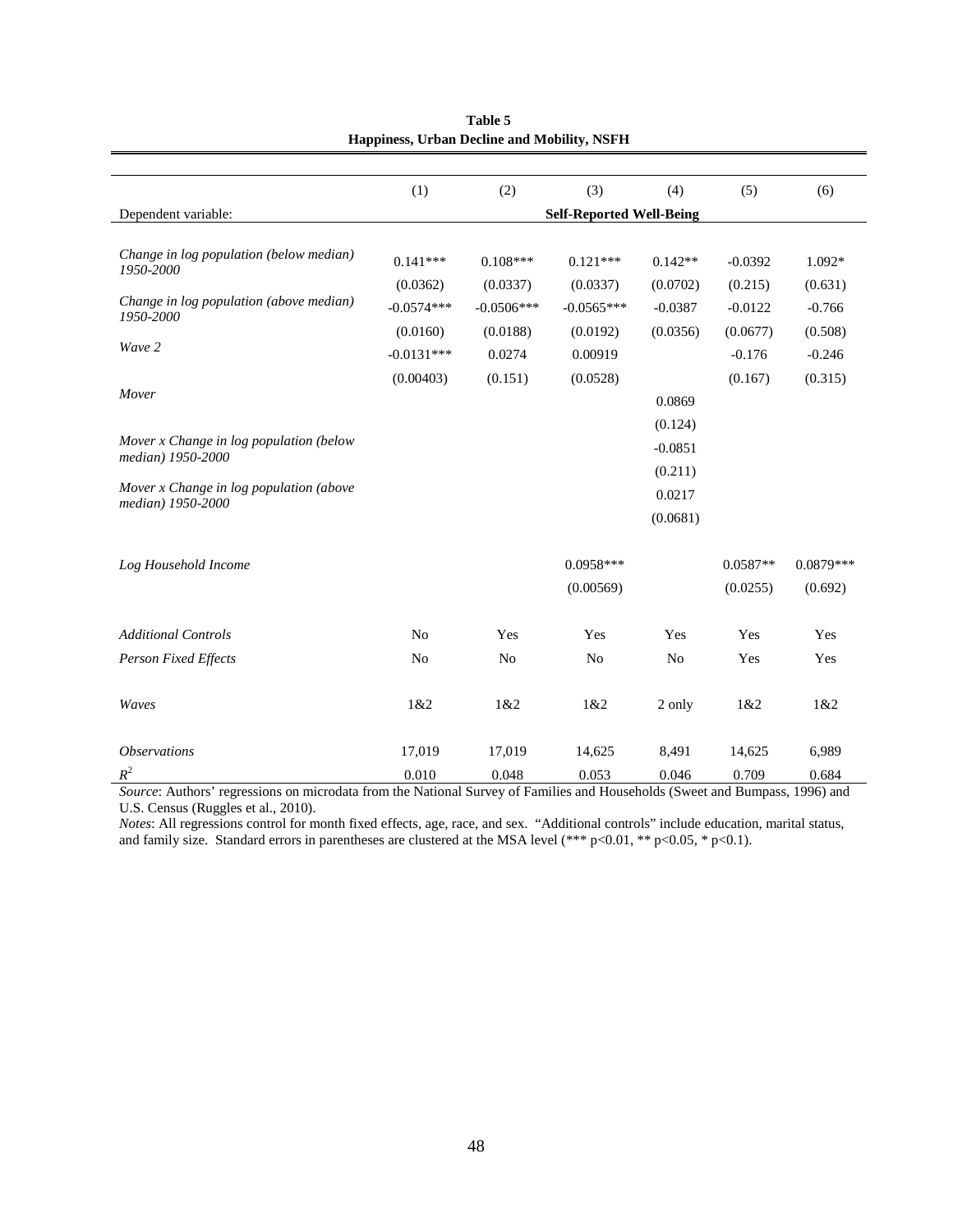|                                                            | (1)                 | (2)         | (3)            | (4)                       | (5)            | (5)                    |
|------------------------------------------------------------|---------------------|-------------|----------------|---------------------------|----------------|------------------------|
| Dependent variables:                                       | <b>Mover status</b> |             |                | <b>Wave 2 PMSA Growth</b> |                | <b>Wave 2 PMSA SWB</b> |
|                                                            |                     |             |                |                           |                |                        |
| Wave 1 Subjective Well-being (SWB)                         | $-0.00137$          | $0.0128*$   | 0.0227         | 0.0218                    | 0.00227        | 0.00165                |
|                                                            | (0.00352)           | (0.00723)   | (0.0262)       | (0.0279)                  | (0.00150)      | (0.00149)              |
| Change in log population (below median)<br>1950-2000       | 0.00942             | 0.00804     | $0.580***$     | $0.619***$                |                |                        |
|                                                            | (0.0331)            | (0.0333)    | (0.176)        | (0.178)                   |                |                        |
| Change in log population (above median)<br>1950-2000       | $0.0422***$         | $0.0431***$ | 0.0139         | $-0.00488$                |                |                        |
|                                                            | (0.0151)            | (0.0147)    | (0.0988)       | (0.0997)                  |                |                        |
| SWB x Change in log population (below<br>median) 1950-2000 |                     | $-0.0327**$ |                |                           |                |                        |
|                                                            |                     | (0.0160)    |                |                           |                |                        |
| SWB x Change in log population (above<br>median) 1950-2000 |                     | 0.0152      |                |                           |                |                        |
|                                                            |                     | (0.0119)    |                |                           |                |                        |
| Wave 1 PMSA adjusted life satisfaction<br>(below median)   |                     |             |                |                           | $0.170***$     | $0.152**$              |
|                                                            |                     |             |                |                           | (0.0598)       | (0.0583)               |
| Wave 1 PMSA adjusted life satisfaction<br>(above median)   |                     |             |                |                           | 0.118          | 0.108                  |
|                                                            |                     |             |                |                           | (0.112)        | (0.117)                |
| Log Household Income                                       | $-0.0123**$         | $-0.0124**$ |                | $-0.00476$                |                | $-0.00353**$           |
|                                                            | (0.00537)           | (0.00537)   |                | (0.0332)                  |                | (0.00171)              |
|                                                            |                     |             |                |                           |                |                        |
| <b>Additional Controls</b>                                 | Yes                 | Yes         | N <sub>0</sub> | Yes                       | N <sub>0</sub> | Yes                    |
|                                                            |                     |             |                |                           |                |                        |
| <i><b>Observations</b></i>                                 | 8,528               | 8,528       | 935            | 935                       | 1,513          | 1,513                  |
| $R^2$                                                      | 0.066               | 0.066       | 0.093          | 0.113                     | 0.039          | 0.062                  |

| Table 6                             |
|-------------------------------------|
| <b>Movers and Happiness in NSFH</b> |

*Source*: Authors' regressions on microdata from the National Survey of Families and Households (Sweet and Bumpass, 1996) and U.S. Census (Ruggles et al., 2010).

*Notes*: All regressions control for month fixed effects, age, race, and sex. "Additional controls" include education, marital status, and family size. Standard errors in parentheses are robust to heteroskedasticity (\*\*\* p<0.01, \*\* p<0.05, \* p<0.1).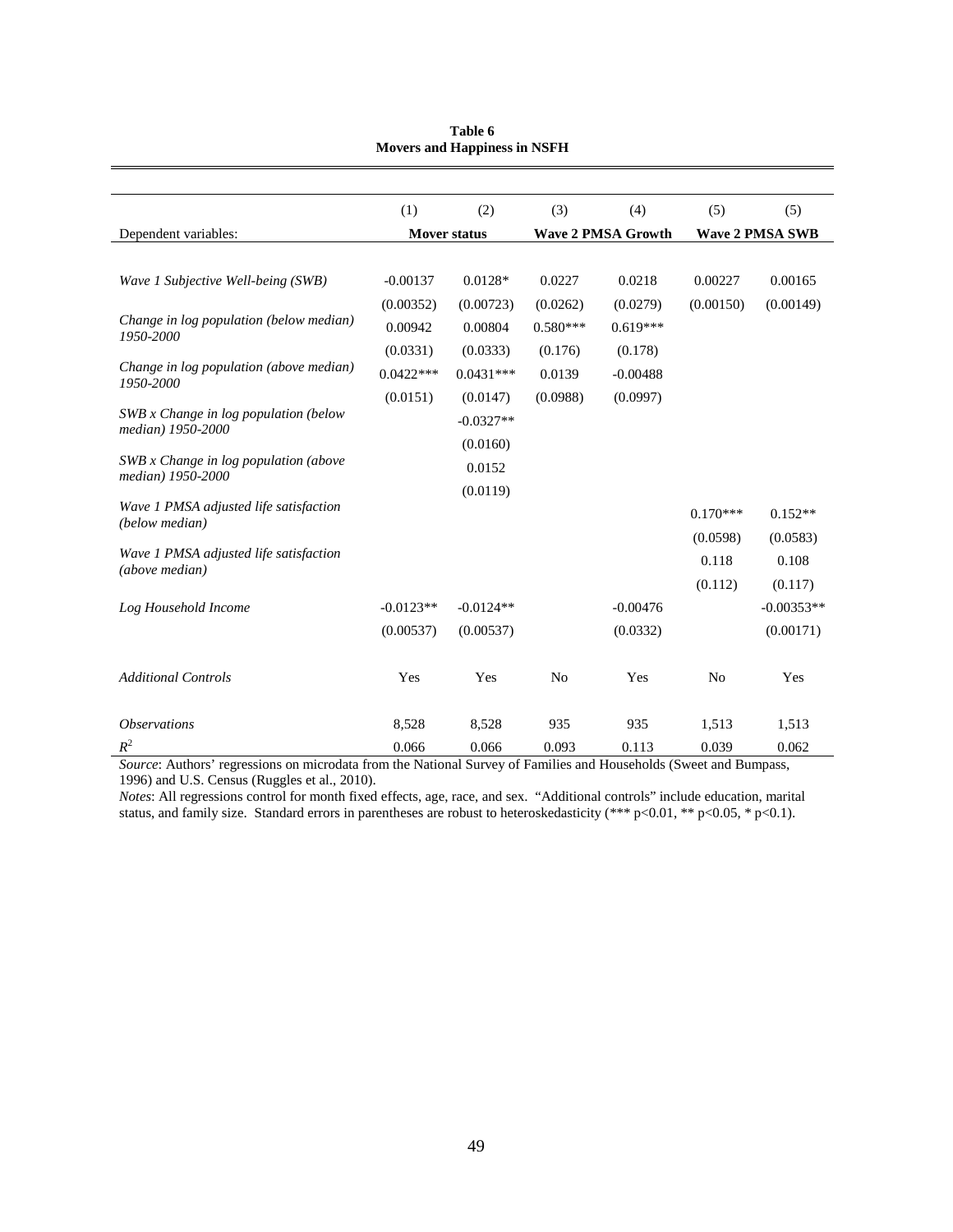|                                                              | Table 7 |  |  |
|--------------------------------------------------------------|---------|--|--|
| <b>Happiness Regressions Using the General Social Survey</b> |         |  |  |

|                                                   | (1)        | (2)        | (3)                            | (4)         | (5)         | (6)                  |
|---------------------------------------------------|------------|------------|--------------------------------|-------------|-------------|----------------------|
| Dependent variable:                               |            |            | <b>Self-Reported Happiness</b> |             |             |                      |
|                                                   |            |            |                                |             |             |                      |
| Change in log population (below median) 1950-2000 | $0.214***$ | $0.205***$ | $0.222***$                     | $0.521***$  | $0.485***$  | $0.459***$           |
|                                                   | (0.0527)   | (0.0596)   | (0.0818)                       | (0.104)     | (0.113)     | (0.113)              |
| Change in log population (above median) 1950-2000 | $-0.0295$  | 0.00245    | $-0.0382$                      | $-0.0961$   | $-0.0819$   | $-0.0752$            |
| Change in log population (below median) 1950-2000 | (0.0438)   | (0.0469)   | (0.0658)                       | (0.0768)    | (0.0853)    | (0.0803)             |
| $\times$ Individual moved                         |            |            | $-0.0355$                      |             |             |                      |
| Change in log population (above median) 1950-2000 |            |            | (0.118)                        |             |             |                      |
| $\times$ Individual moved                         |            |            | 0.0543                         |             |             |                      |
| Moved                                             |            |            | (0.0780)                       |             |             |                      |
|                                                   |            |            | 0.0378                         |             |             |                      |
| Change in log population (below median) 1950-2000 |            |            | (0.0555)                       | $-0.287**$  | $-0.296**$  | $-0.277**$           |
| $\times$ 1980 Decade Dummy                        |            |            |                                | (0.134)     | (0.123)     | (0.122)              |
| Change in log population (below median) 1950-2000 |            |            |                                | $-0.372***$ | $-0.451***$ | $-0.421***$          |
| $\times$ 1990 Decade Dummy                        |            |            |                                | (0.121)     | (0.0992)    | (0.0952)             |
| Change in log population (below median) 1950-2000 |            |            |                                | $-0.556***$ | $-0.446**$  | $-0.440***$          |
| $\times$ 2000 Decade Dummy                        |            |            |                                | (0.144)     | (0.169)     | (0.159)              |
| Change in log population (below median) 1950-2000 |            |            |                                | $-0.510***$ | $-0.344$    | $-0.298$             |
| $\times$ 2010 Decade Dummy                        |            |            |                                | (0.172)     | (0.225)     | (0.214)              |
| Change in log population (above median) 1950-2000 |            |            |                                | 0.130       | 0.134       | 0.128                |
| $\times$ 1980 Decade Dummy                        |            |            |                                | (0.103)     | (0.103)     | (0.0969)             |
| Change in log population (above median) 1950-2000 |            |            |                                | 0.0398      | 0.113       | 0.111                |
| $\times$ 1990 Decade Dummy                        |            |            |                                | (0.0978)    | (0.128)     | (0.118)              |
| Change in log population (above median) 1950-2000 |            |            |                                | 0.0107      | 0.0116      | 0.00589              |
| $\times$ 2000 Decade Dummy                        |            |            |                                | (0.0795)    | (0.110)     | (0.106)              |
| Change in log population (above median) 1950-2000 |            |            |                                | $0.188**$   | 0.161       | 0.180                |
| $\times$ 2010 Decade Dummy                        |            |            |                                | (0.0928)    | (0.134)     | (0.134)              |
| Additional controls                               | No         | Yes        | Yes                            | No          | Yes         | Yes                  |
| Income and Employment Controls                    | No         | Yes        | Yes                            | No          | No          | Yes                  |
| <b>Decade Fixed Effects</b>                       | $\rm No$   | $\rm No$   | $\rm No$                       | $\rm No$    | Yes         | $\operatorname{Yes}$ |
|                                                   |            |            |                                |             |             |                      |
| <i><b>Observations</b></i>                        | 9,995      | 7,541      | 7,541                          | 9,995       | 7,541       | 7,541                |
| $\mathbb{R}^2$                                    | 0.021      | 0.051      | 0.051                          | 0.024       | 0.040       | 0.054                |

*Source*: Authors' regressions on microdata from the General Social Survey (GSS) and U.S. Census (Ruggles et al., 2010). *Notes*: All regressions control for a year trend, age, race, and sex. "Additional controls" include education, marital status, and family size. Standard errors in parentheses are clustered at the MSA level  $(** * p<0.01, ** p<0.05, * p<0.1)$ .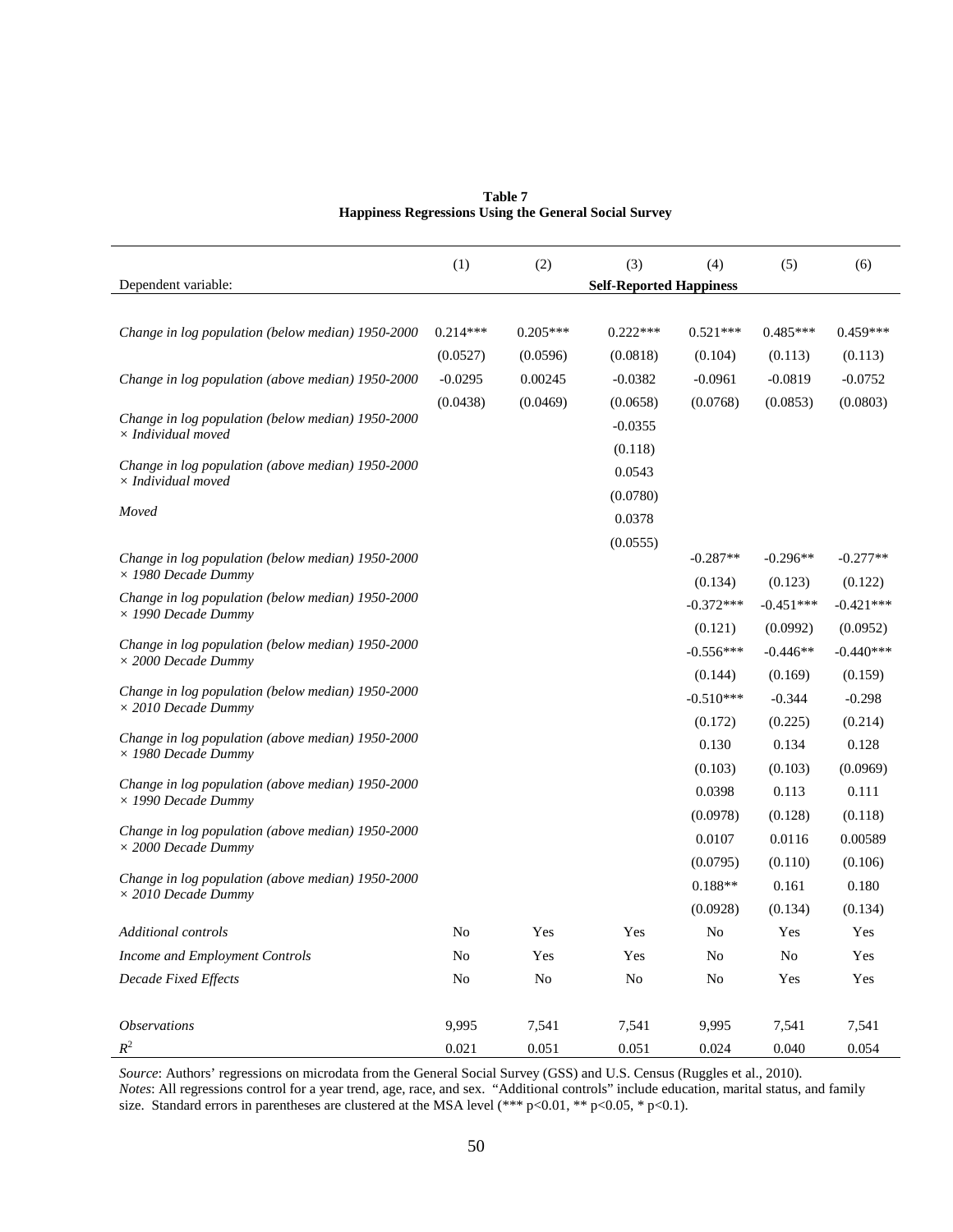| Table 8<br><b>Self-Reported Well-Being and Disamenities</b>                                                                                     |                        |                                  |                                  |                                  |                                  |                           |                            |                           |  |
|-------------------------------------------------------------------------------------------------------------------------------------------------|------------------------|----------------------------------|----------------------------------|----------------------------------|----------------------------------|---------------------------|----------------------------|---------------------------|--|
|                                                                                                                                                 |                        |                                  |                                  |                                  |                                  |                           |                            |                           |  |
|                                                                                                                                                 | (1)                    | (2)                              | (3)                              | (4)                              | (5)                              | (6)                       | (7)                        | (8)                       |  |
| Dependent variable:                                                                                                                             |                        |                                  |                                  | <b>Self-Reported Well-Being</b>  |                                  |                           |                            |                           |  |
| Change in log population<br>(below median) 1950-2000                                                                                            | $0.210***$<br>(0.0193) | $0.215***$<br>(0.0194)           | $0.177***$<br>(0.0238)           | $0.213***$<br>(0.0192)           | $0.224***$<br>(0.0214)           | $0.156***$<br>(0.0344)    | $0.0863***$<br>(0.0251)    | $0.0830*$<br>(0.0446)     |  |
| Change in log population<br>(above median) 1950-2000                                                                                            | 0.00115<br>(0.0151)    | 0.00547<br>(0.0124)              | $0.0363*$<br>(0.0240)            | 0.00250<br>(0.0135)              | 0.00445<br>(0.0130)              | 0.0231<br>(0.0331)        | 0.0134<br>(0.0224)         | 0.0164<br>(0.0240)        |  |
| Average January<br>temperature                                                                                                                  | 0.000262<br>(0.000459) |                                  |                                  |                                  |                                  | $0.00153**$<br>(0.000780) | $0.00177***$<br>(0.000442) | $-0.00281**$<br>(0.00134) |  |
| Precipitation                                                                                                                                   |                        | 0.000402<br>(0.000299)           |                                  |                                  |                                  | 0.000117<br>(0.000682)    | $-0.000146$<br>(0.000480)  | $0.00190**$<br>(0.000840) |  |
| Log of Crime                                                                                                                                    |                        |                                  | 0.00451<br>(0.0102)              |                                  |                                  | 0.00457<br>(0.0115)       | 0.00258<br>(0.00703)       | 0.0115<br>(0.00707)       |  |
| Pollution                                                                                                                                       |                        |                                  |                                  | 0.000265<br>(0.000782)           |                                  | 0.000171<br>(0.00140)     | 0.000487<br>(0.000955)     | $-3.81e-05$<br>(0.00107)  |  |
| Gini coefficient, 2000                                                                                                                          |                        |                                  |                                  |                                  | 0.0957<br>(0.163)                | $-0.0538$<br>(0.643)      | 0.325<br>(0.420)           | $0.863***$<br>(0.237)     |  |
| <b>Additional Controls</b><br><b>State Fixed Effects</b>                                                                                        | N <sub>o</sub><br>No   | N <sub>0</sub><br>N <sub>o</sub> | N <sub>o</sub><br>N <sub>o</sub> | N <sub>o</sub><br>N <sub>o</sub> | N <sub>0</sub><br>N <sub>o</sub> | No<br>N <sub>o</sub>      | Yes<br>N <sub>0</sub>      | Yes<br>Yes                |  |
| <b>Observations</b>                                                                                                                             | 1,182,563              | 1,182,563                        | 328,379                          | 931,580                          | 1,126,257                        | 261,987                   | 261.987                    | 261,987                   |  |
| $R^2$<br>Cource: Authors' regressions on microdata from the Behavioral Risk Factor Survaillance System Survay (CDC) and U.S. Census (Ruggles et | 0.009                  | 0.009                            | 0.009                            | 0.010                            | 0.009                            | 0.010                     | 0.078                      | 0.079                     |  |

*Source*: Authors' regressions on microdata from the Behavioral Risk Factor Surveillance System Survey (CDC) and U.S. Census (Ruggles et al., 2010).

*Notes*: All regressions control for year fixed effects, month fixed effects, age, race, and sex. "Additional controls" include education, marital status, and family size. Standard errors in parentheses are clustered at the MSA level (\*\*\* p<0.01, \*\* p<0.05, \* p<0.1).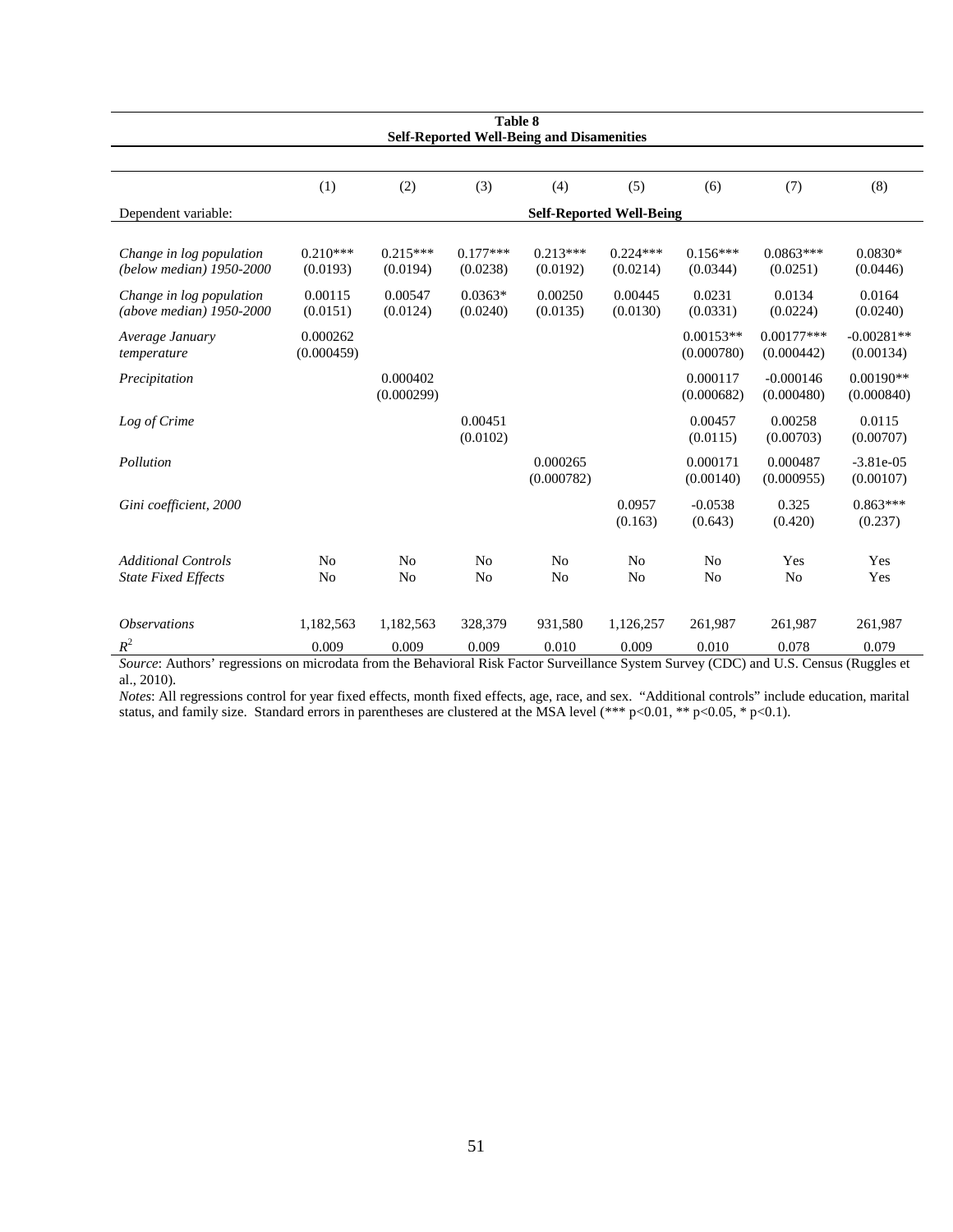|                                          | парршем ш ше тэчом |                       |                        |                    |
|------------------------------------------|--------------------|-----------------------|------------------------|--------------------|
|                                          |                    |                       |                        |                    |
|                                          | (1)                | (2)                   | (3)                    | (4)                |
| Dependent variable:                      |                    |                       | Happiness              |                    |
| Population Indicator: Farm Town          | $0.0611***$        | 0.0478                | 0.0276                 | 0.00195            |
|                                          | (0.0221)           | (0.0301)              | (0.0268)               | (0.0432)           |
| Population Indicator: Town Under 2,500   | 0.0234             | $-0.00112$            | 0.0244                 | $-0.00680$         |
|                                          | (0.0200)           | (0.0200)              | (0.0261)               | (0.0447)           |
| Population Indicator: 10,000 to 100,000  | 0.0126             | $-0.0227$             | $-0.0233$              | $-0.0299$          |
|                                          | (0.0190)           | (0.0234)              | (0.0271)               | (0.0251)           |
| Population Indicator: 100,000 to 500,000 | $-0.0105$          | $-0.0531$             | $-0.0188$              | $-0.0669$          |
|                                          | (0.0315)           | (0.0348)              | (0.0456)               | (0.0596)           |
| Population Indicator: Over 500,000       | $-0.0984***$       | $-0.0780*$            | $-0.112***$            | $-0.143***$        |
|                                          | (0.0196)           | (0.0415)              | (0.0277)               | (0.0280)           |
| Population Growth 1950-2000 Below Mean   |                    | $-0.0354$<br>(0.0341) |                        |                    |
| Income Growth 1950-2000 Below Mean       |                    |                       | $-0.00355$<br>(0.0347) |                    |
| Mean January Temperature Below 35°F      |                    |                       |                        | 0.0218<br>(0.0458) |
| Constant                                 | 0.101              | $0.114*$              | $0.141**$              | $0.137*$           |
|                                          | (0.0607)           | (0.0622)              | (0.0623)               | (0.0689)           |
| <i><b>Observations</b></i>               | 10,809             | 10,809                | 10,809                 | 10,809             |
| $R^2$                                    | 0.027              | 0.029                 | 0.029                  | 0.028              |

| Table 9                       |  |  |  |  |  |  |  |  |
|-------------------------------|--|--|--|--|--|--|--|--|
| <b>Happiness in the 1940s</b> |  |  |  |  |  |  |  |  |

*Source*: Authors' regressions on microdata from Gallup Polls #1946-0369, #1947-0399, #1948-0418 and #1948-0425, and U.S. Census (Ruggles et al., 2010).

*Notes*: Omitted population category is towns from 2,500 to 10,000. All regressions control for age, race, sex, schooling, regions, and a year trend. Regression (2) includes city size dummies and population growth lower than mean dummy interactions. Regression (3) includes city size dummies and population growth lower than mean dummy interactions. Regression (4) includes city size dummies and January temperature lower than 35*°*F dummy interactions. Standard errors in parentheses are clustered at the state level (\*\*\* p<0.01, \*\*  $p<0.05$ , \*  $p<0.1$ ).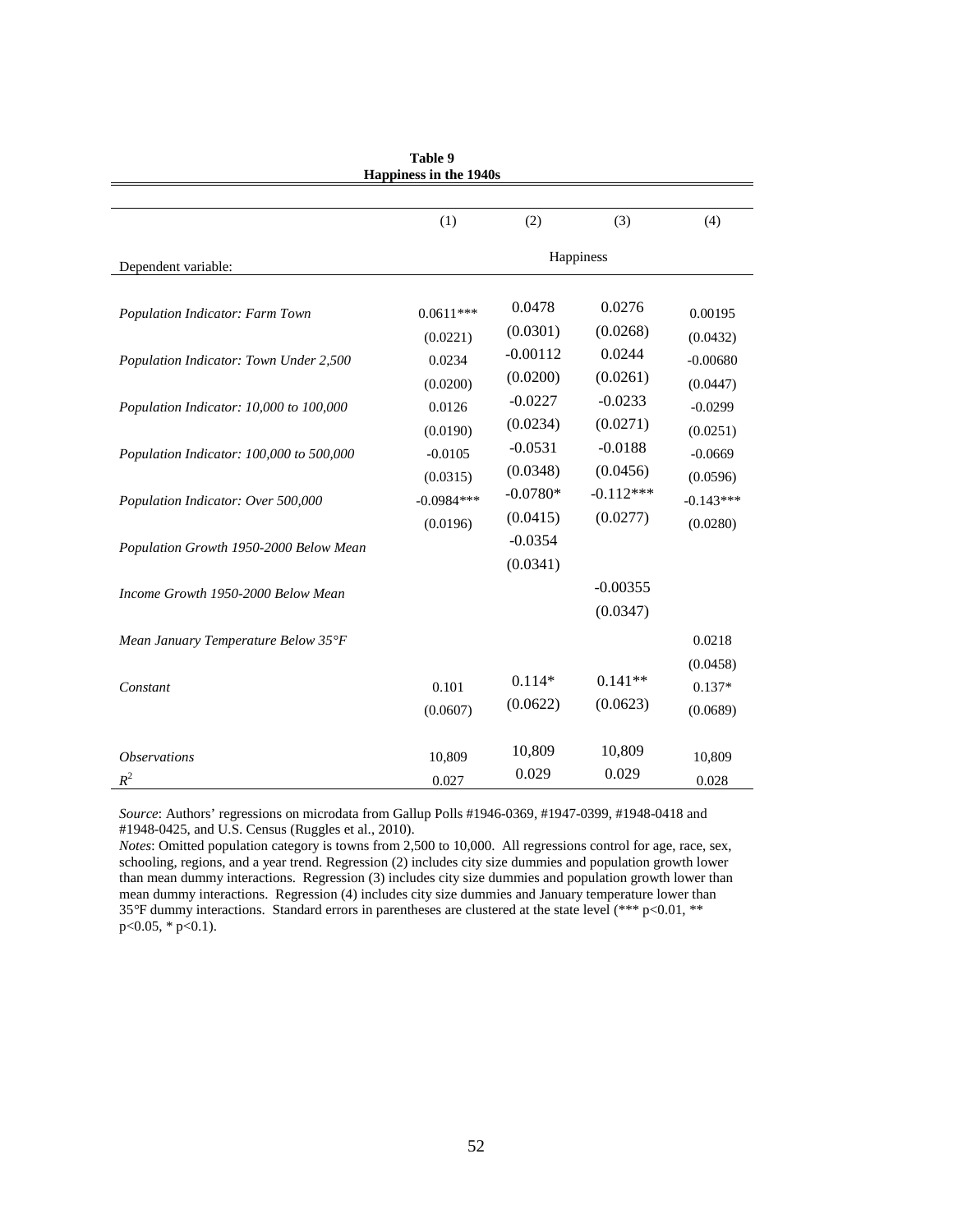|                                                | (1)        | (2)              | (3)         | (4)                   | (5)                   |
|------------------------------------------------|------------|------------------|-------------|-----------------------|-----------------------|
| Dependent variables:                           |            | Log Income, 1940 |             | Log House Value, 1940 | <b>Log Rent, 1940</b> |
|                                                |            |                  |             |                       |                       |
| Population Growth Below Median                 | $-0.144**$ | $-0.104***$      | $-0.102***$ | $-0.219*$             | $-0.294***$           |
|                                                | (0.0577)   | (0.0324)         | (0.0365)    | $-0.128$              | (0.103)               |
| Population Growth Above Median                 | $-0.0442$  | $-0.0261$        | $-0.0830$   | $-0.157$              | $-0.0619$             |
|                                                | (0.0455)   | (0.0404)         | (0.0591)    | (0.124)               | (0.119)               |
| Indicator for MSA with $5+$ million population |            | $0.0671***$      | $0.0623***$ | $0.296***$            | $0.376***$            |
|                                                |            | (0.0211)         | (0.0212)    | (0.0656)              | (0.0541)              |
| Two Stage Least Squares                        | No         | N <sub>0</sub>   | Yes         | N <sub>0</sub>        | N <sub>0</sub>        |
| <i><b>Observations</b></i>                     | 7,765,625  | 7,765,625        | 7,765,625   | 6,535,037             | 10,526,639            |
| $R^2$                                          | 0.211      | 0.215            | 0.214       | 0.035                 | 0.095                 |

**Table 10 Income, Housing Value, Rent and Population Growth, 1940**

*Source*: Authors' regressions on U.S. Census microdata (Ruggles et al., 2010).

Notes: Rent variable is monthly contract rent. The 1940 Census data do not include housing quality information. The sample for income regressions is employed males aged 25-55 who work full-time and earn more than half the federal minimum wage for a full-time worker. All income regressions include age, race, and education controls. The two stage least squares regression instruments with January temperature, July temperature, and precipitation dummy variables. All regressions include household or person weights. Standard errors are clustered at the MSA level  $(*** p<0.01, ** p<0.05, * p<0.1)$ .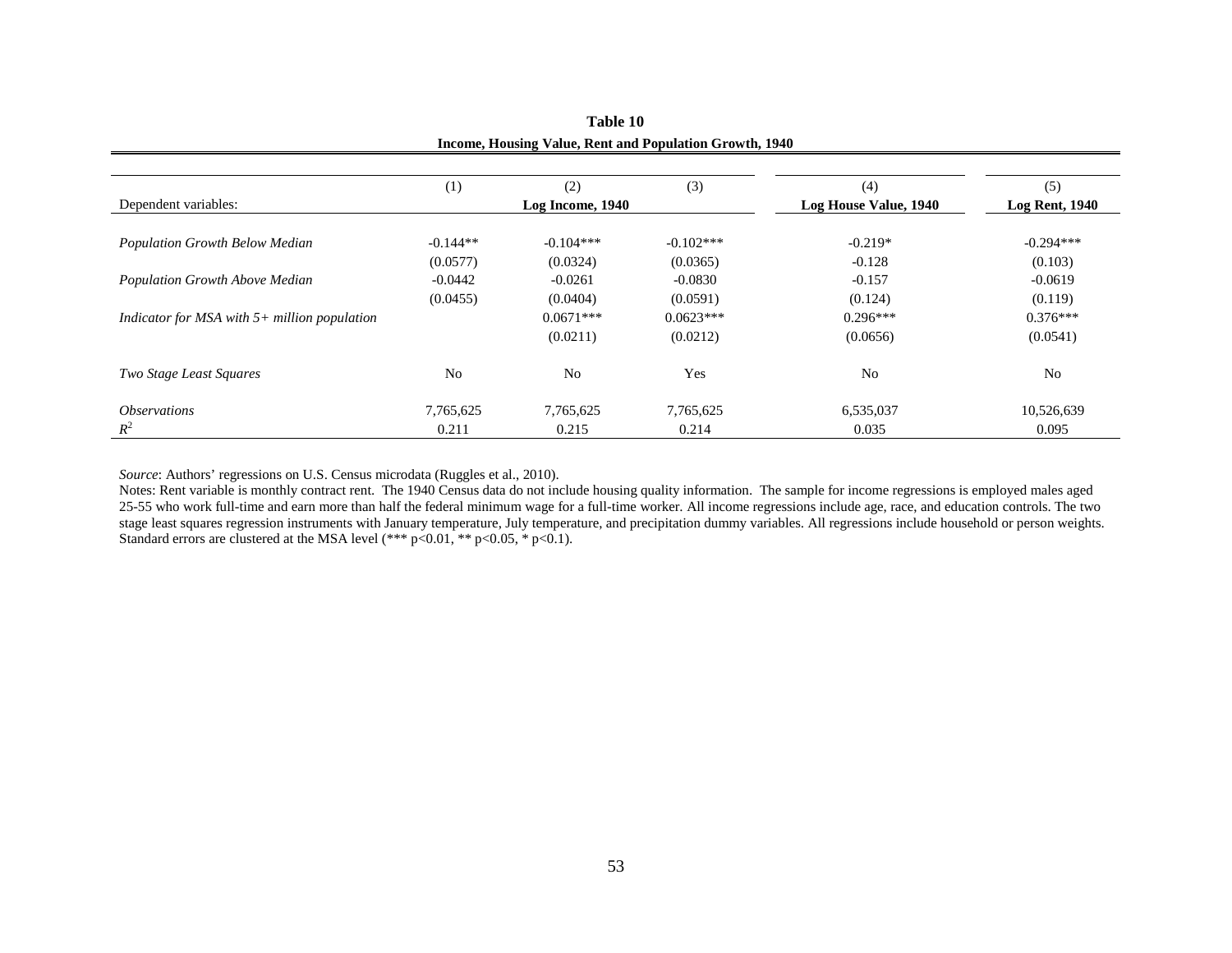|                            |            |                  |            |            | meonie, rousing value, isem and I optimum STOWIN, 2000 |                       |            |            |                |                |                    |            |
|----------------------------|------------|------------------|------------|------------|--------------------------------------------------------|-----------------------|------------|------------|----------------|----------------|--------------------|------------|
|                            |            |                  |            |            |                                                        |                       |            |            |                |                |                    |            |
|                            | (1)        | (2)              | (3)        | (4)        | (5)                                                    | (6)                   | (7)        | (8)        | (9)            | (10)           | (11)               | (12)       |
| Dependent variable:        |            | Log Income, 2000 |            |            |                                                        | Log House Value, 2000 |            |            |                |                | $Log$ Rent, $2000$ |            |
|                            |            |                  |            |            |                                                        |                       |            |            |                |                |                    |            |
| <b>Population Growth</b>   | $-0.0366$  | 0.0109           | 0.0336     | 0.0460     | 0.131                                                  | $0.302**$             | $0.265***$ | $0.306***$ | $-0.00925$     | $0.208**$      | $0.291***$         | $0.321***$ |
| <b>Below Median</b>        | (0.0478)   | (0.0533)         | (0.0309)   | (0.0290)   | (0.246)                                                | (0.132)               | (0.0771)   | (0.0625)   | (0.221)        | (0.0807)       | (0.0614)           | (0.0517)   |
| <b>Population Growth</b>   | $-0.00517$ | 0.00640          | $-0.00467$ | $-0.00306$ | 0.0404                                                 | 0.0953                | $0.154***$ | $0.161***$ | $0.124**$      | $0.171***$     | $0.172***$         | $0.175***$ |
| Above Median               | (0.0188)   | (0.0196)         | (0.0130)   | (0.0130)   | (0.0753)                                               | (0.0579)              | (0.0494)   | (0.0495)   | (0.0622)       | (0.0467)       | (0.0323)           | (0.0323)   |
| <b>Indicator</b> for MSA   |            | $0.0900$ ***     |            | $0.161***$ |                                                        | $0.555***$            |            | $0.686***$ |                | $0.387***$     |                    | $0.488***$ |
| with $5+$ million          |            | (0.0310)         |            | (0.0270)   |                                                        | (0.123)               |            | (0.138)    |                | (0.0514)       |                    | (0.0522)   |
| population                 |            |                  |            |            |                                                        |                       |            |            |                |                |                    |            |
| MSA Size Weight            | No         | N <sub>o</sub>   | Yes        | Yes        | N <sub>o</sub>                                         | N <sub>o</sub>        | Yes        | Yes        | N <sub>o</sub> | N <sub>0</sub> | Yes                | Yes        |
| <i><b>Observations</b></i> |            |                  |            |            |                                                        |                       |            |            |                |                |                    |            |
| (thousands)                | 30,044     | 30,044           | 30,044     | 30,044     | 42,914                                                 | 42,914                | 42,914     | 42,914     | 22,125         | 22,125         | 22,125             | 22,125     |
| $R^2$                      | 0.215      | 0.217            | 0.191      | 0.193      | 0.361                                                  | 0.411                 | 0.425      | 0.439      | 0.059          | 0.108          | 0.107              | 0.118      |

**Table 11 Income, Housing Value, Rent and Population Growth, 2000**

*Source*: Authors' regressions on U.S. Census microdata (Ruggles et al., 2010).

*Notes*: Rent variable is monthly contract rent. All housing regressions include controls for housing quality. The sample for income regressions is employed males aged 25-55 who work fulltime and earn more than half the federal minimum wage for a full-time worker. All income regressions include age, race, and education controls. All regressions include household or person weights. The "MSA size weight" indicates that observations are reweighted to reflect MSA size differences, but appropriate individual or household weights are maintained within each MSA. Standard errors are clustered at the MSA level (\*\*\* p<0.01, \*\* p<0.05, \* p<0.1).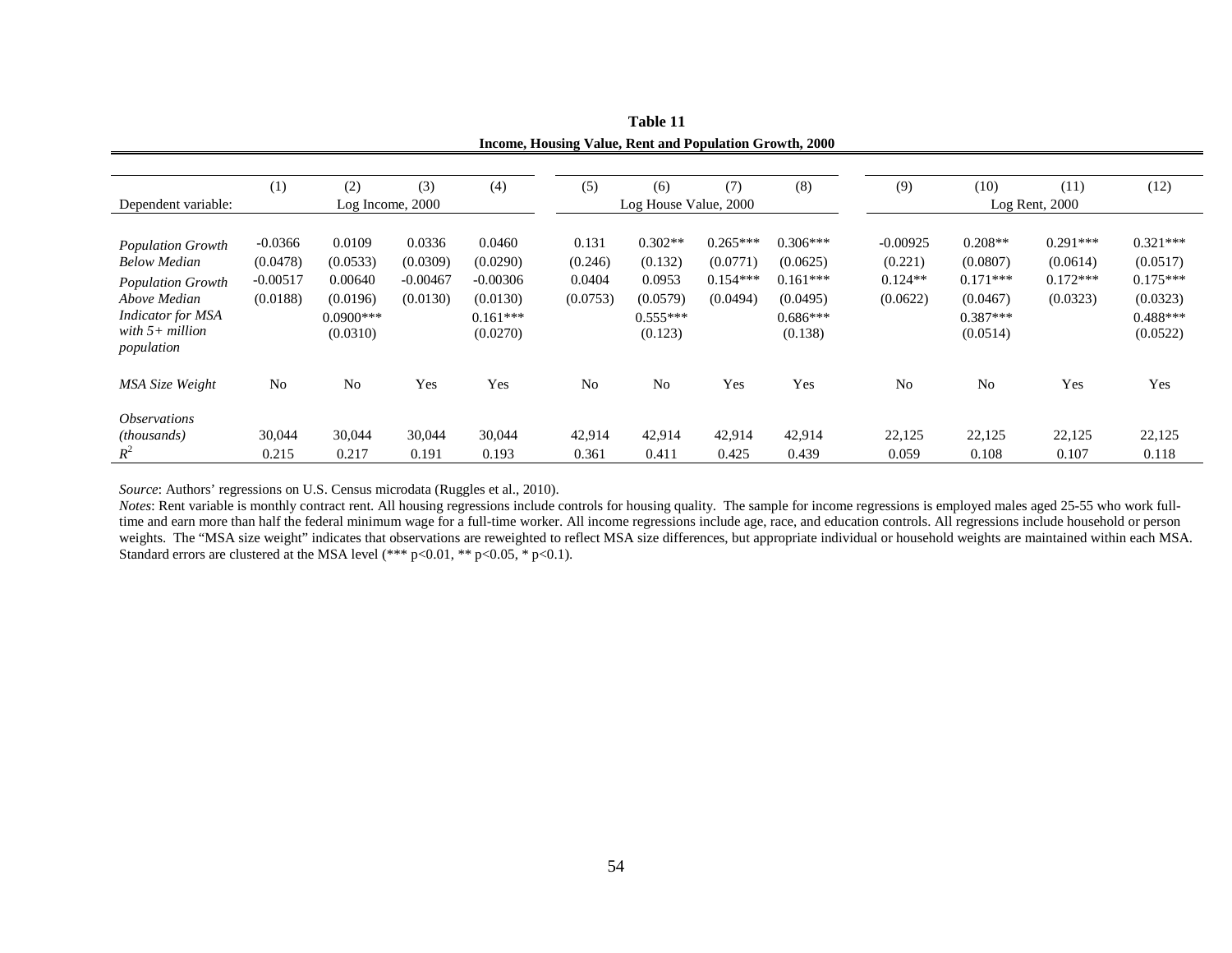|                                                   |                      |                         |                    | Income, Housing Value, Rent and Happiness, 2000 |                     |                         |                  |                       |                     |                        |                      |                        |
|---------------------------------------------------|----------------------|-------------------------|--------------------|-------------------------------------------------|---------------------|-------------------------|------------------|-----------------------|---------------------|------------------------|----------------------|------------------------|
|                                                   |                      |                         |                    |                                                 |                     |                         |                  |                       |                     |                        |                      |                        |
|                                                   | (1)                  | (2)                     | (3)                | (4)                                             | (5)                 | (6)                     | (7)              | (8)                   | (9)                 | (10)                   | (11)                 | (12)                   |
| Dependent variables:                              |                      | Log Income, 2000        |                    |                                                 |                     | Log Housing Value, 2000 |                  |                       |                     |                        | $Log$ Rent, $2000$   |                        |
| MSA adjusted life<br>satisfaction                 | $-0.0791$<br>(0.178) | 0.154<br>(0.197)        | 0.0389<br>(0.0922) | 0.0884<br>(0.0899)                              | $-0.607$<br>(0.589) | 0.157<br>(0.387)        | 0.124<br>(0.264) | 0.292<br>(0.240)      | $-0.293$<br>(0.516) | $0.659*$<br>(0.335)    | $0.529**$<br>(0.228) | $0.646***$<br>(0.215)  |
| Indicator for MSA with<br>$5+$ million population |                      | $0.0950***$<br>(0.0284) |                    | $0.157***$<br>(0.0242)                          |                     | $0.489***$<br>(0.134)   |                  | $0.617***$<br>(0.144) |                     | $0.338***$<br>(0.0617) |                      | $0.440***$<br>(0.0559) |
| MSA Size Weight                                   | No                   | No                      | Yes                | Yes                                             | N <sub>o</sub>      | N <sub>o</sub>          | Yes              | Yes                   | No                  | N <sub>o</sub>         | Yes                  | Yes                    |
| <i><b>Observations</b></i><br><i>(thousands)</i>  | 30,044               | 30,044                  | 30,044             | 30,044                                          | 42,914              | 42,914                  | 42,914           | 42,914                | 22,125              | 22,125                 | 22,125               | 22,125                 |
| $R^2$                                             | 0.215                | 0.217                   | 0.191              | 0.193                                           | 0.361               | 0.400                   | 0.410            | 0.421                 | 0.053               | 0.089                  | 0.077                | 0.086                  |

**Table 12 Income, Housing Value, Rent and Happiness, 2000**

*Source*: Authors' regressions on U.S. Census microdata (Ruggles et al., 2010).

*Notes*: Rent variable is monthly contract rent. All housing regressions include controls for housing quality. The sample for income regressions is employed males aged 25-55 who work full-time and earn more than half the federal minimum wage for a full-time worker. All income regressions include age, race, and education controls. All regressions include household or person weights. The "MSA size weight" indicates that observations are reweighted to reflect MSA size differences, but appropriate individual or household weights are maintained within each MSA. Standard errors are clustered at the MSA level (\*\*\* p<0.01, \*\* p<0.05, \* p<0.1).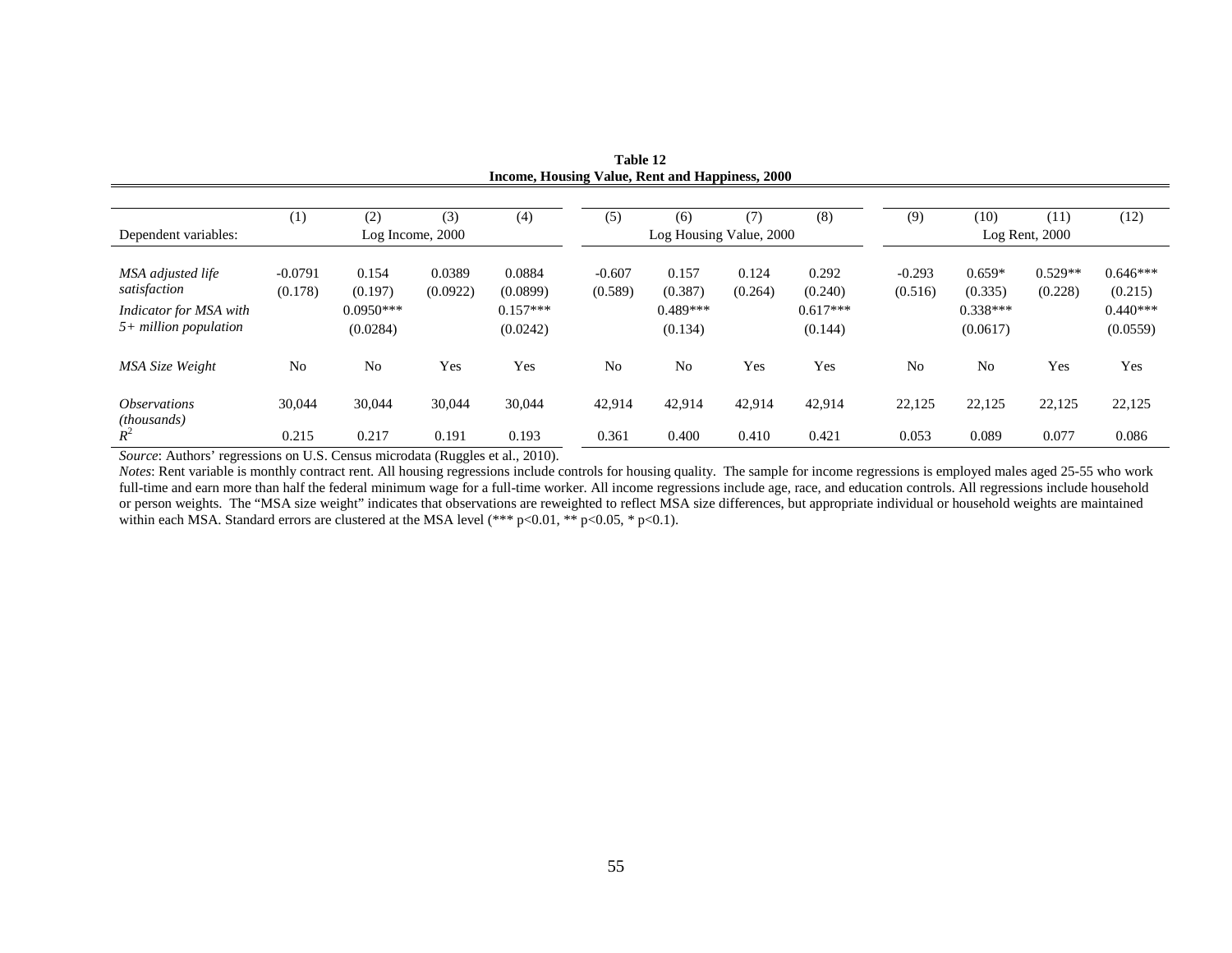## **Data Appendix**

## *BRFSS*

Throughout this paper, we follow the literature in measure happiness using self-reported survey data on subjective well-being (SWB). We use a large national survey, the Behavioral Risk Factor Surveillance System (BRFSS), conducted by the Centers for Disease Control and Prevention (CDC), which asks individuals to report on their own life satisfaction using a discrete response scale.

The CDC (2005-2010) has conducted BRFSS surveys annually since 1985, in order to study risk factors for various diseases. This is a large, nationally-representative survey, involving more than 350,000 respondents in over two thousand counties annually.

The BRFSS survey is administered by individual states via telephone interviews. The interviews are collected via computer-assisted phone calls to randomly selected landlines.<sup>11</sup> During our sample period of 2005 to 2009, the survey covers all 50 states and Washington, DC.<sup>[12](#page-56-1)</sup> Individuals report their county to the interviewer, and we drop observations where county is not reported.

Based on the self-reported county, respondents live in 367 metropolitan statistical areas (MSAs) and non-metropolitan regions.<sup>[13](#page-56-2)</sup> When we examine temporal patterns in the data, we restrict the sample to the 177 MSAs with at least 200 respondents in each year.

The life satisfaction question we use has been a part of the BRFSS "core" since 2005. Core questions are asked in every interview with minor exceptions. In 2009, the life satisfaction question was not asked in less than 5% of BRFSS surveys, which is approximately the same percent unasked of similar questions in the survey. This number is slightly lower in other years. Responses to LSATISFY of "refused" and "unsure" are treated as missing responses and dropped from the dataset.

One might be concerned that individual SWB is reported on a discrete scale, with values whose interpretation is not obvious. When we summarize one area's happiness as a linear average of these discrete values, the resulting summary is undoubtedly a noisy and imperfect measure arealevel happiness. We cannot solve this problem, but Stevenson and Wolfers (2008) find that more

<span id="page-56-0"></span>l  $11$  CDC provides weights to adjust for differences in phone line density across areas, but we do not use these weights.

<span id="page-56-2"></span><span id="page-56-1"></span><sup>&</sup>lt;sup>12</sup> Puerto Rico, Guam and the U.S. Virgin Islands are also included, but we drop the three territories.<br><sup>13</sup> We use the county FIPS code to assign the respondent to a metropolitan area. We use the Office of Management and Budget's definitions of metropolitan areas from 1999 (which correspond to data from the 2000 Census). We use Primary Metropolitan Statistical Areas (PMSAs) rather than Consolidated Metropolitan Statistical Areas (CMSAs), where applicable. We classify respondents in New England, according to their New England Consolidated Metropolitan Statistical Area (NECMA) rather than PMSA or CMSA. We classify all respondents not living in an MSA, PMSA, or NECMA as part of one "non-metropolitan region" for their state (e.g., "non-metropolitan Texas").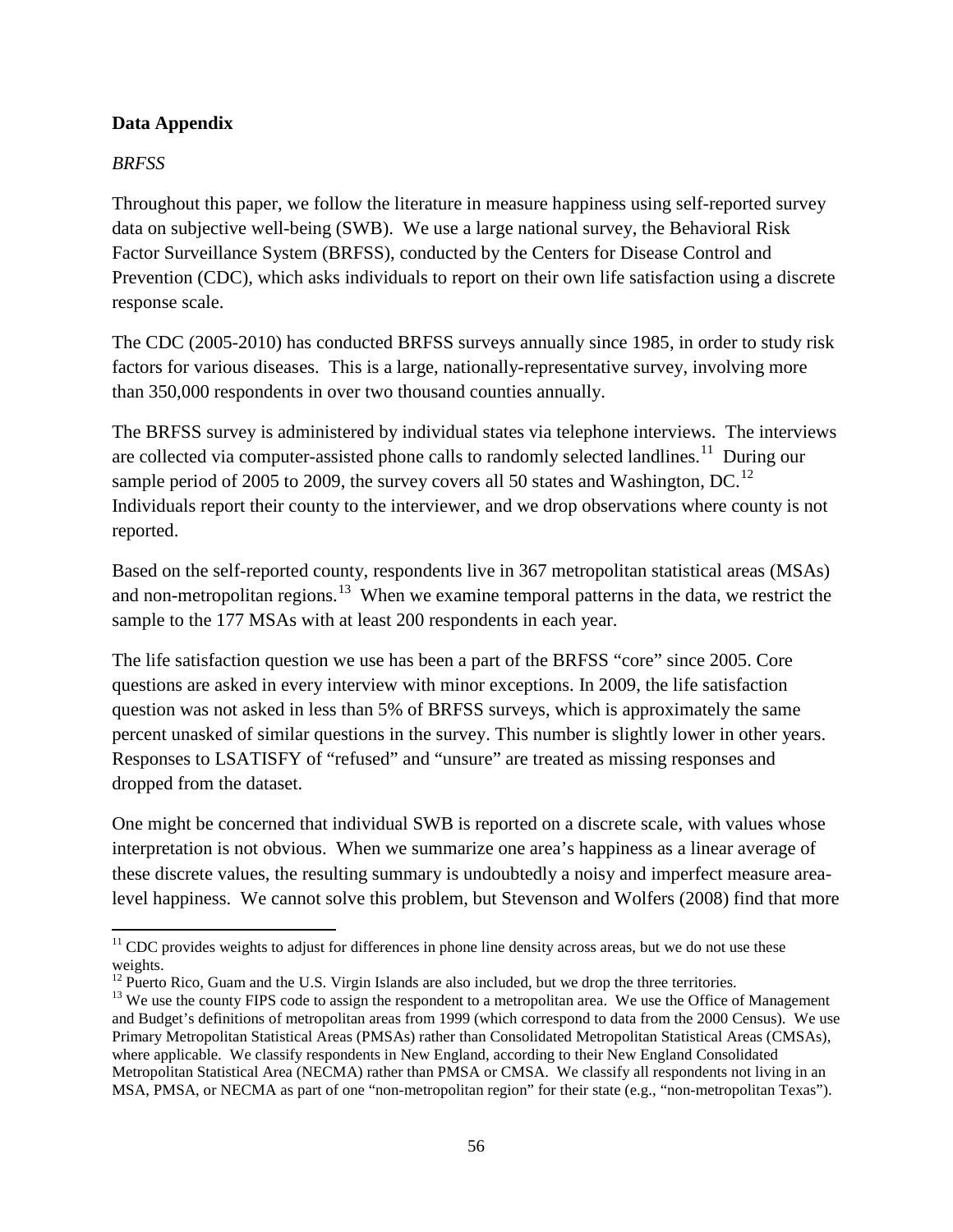sophisticated methods yield results that are extremely highly correlated across countries (correlations are regularly above 0.99) with results from this method.

We standardize each year's data separately, with respect to the overall mean and standard deviation for the survey year in question.

One wave of the BRFSS may actually be administered in two different years (e.g., the 2009 wave interview respondents from January 2009 through January 2010). The year fixed effects  $\gamma_t$  that we estimate represent the survey wave as opposed to the actual year of the interview.

The concern about systematic differences in individual SWB is not merely hypothetical. On the contrary, a large body of research has documented regular patterns based on age, sex, income, life events, and other demographic characteristics.<sup>[14](#page-57-0)</sup> To the extent that people sort across areas based on these same characteristics, this will bias our estimates of area-level happiness.

A small percentage of survey respondents refuse to respond to one or more of the demographic questions asked. The total fraction refusing to answer, unsure of, or not being asked at least one demographic question of interest is about 2.3% in any year. We drop any observation with any such missing demographic information, as well as respondents over 85 years old.

The controls for children's characteristics deserve further elaboration. While the survey nearly always has information about the number of children in the household, more detailed information is available for only one randomly selected child. In most states during most years, the BRFSS asks about the age of one randomly selected child in the household, as well as the respondent's relationship to that child.<sup>15</sup> We therefore create indicator variables for four age ranges of the randomly selected child, and six categories for the respondent's relationship.<sup>[16](#page-57-2)</sup> The omitted group for these questions is respondents with no children. We add a separate dummy variable indicating respondents with children in state-years when no question was asked about a child's age.

Appendix Table 1 reports the coefficients on the controls in this regression, when run on our full sample of 1,574,361 respondents across five waves of BRFSS. For the most part, these coefficients are consistent with findings in the previous literature, and robust to the inclusion or exclusion of area fixed effects. In column 1, we include only the basic demographic controls discussed above. We find that age has an important influence on subjective well-being, as estimated by a fifth-order polynomial in age. On average men are 0.036 standard deviations less

<span id="page-57-0"></span> $14$  e.g. Sacks, Stevenson, and Wolfers (2010)

<span id="page-57-1"></span><sup>&</sup>lt;sup>15</sup> The survey is divided into core questions and modules, the latter of which each state individually elects whether to ask in their phone interviews. Individual states sometimes add additional questions on their own. None of the questions we focus on are module or state questions in any year, except for the age of one randomly selected child.  $16$  In the 2006 survey, the age of the child is not recorded, but is imputed from the reported birthdate. In 2007, the

<span id="page-57-2"></span>age is recorded in the BRFSS in months, and we round this down to an integer number of years.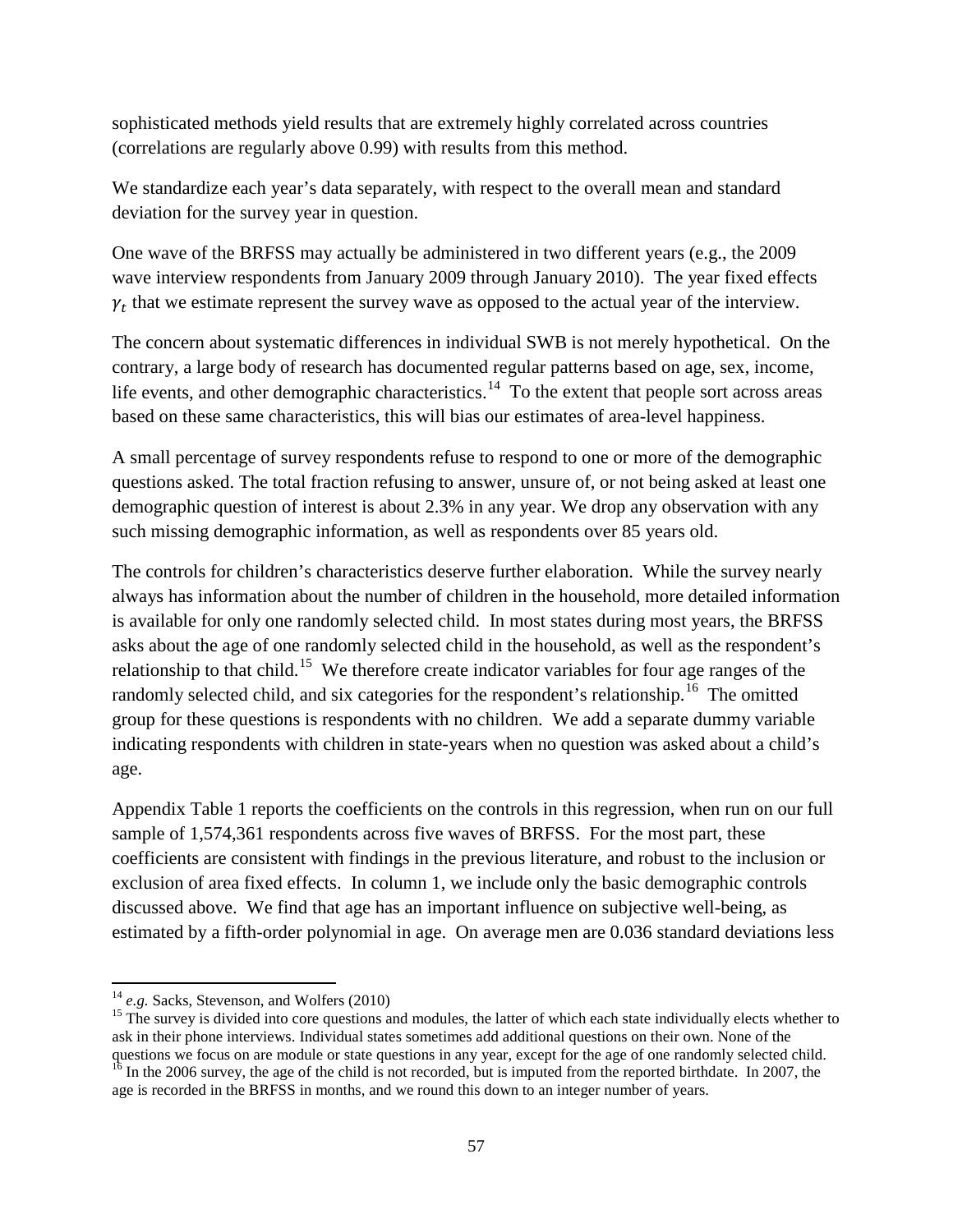happy than women. There are strongly significant differences across races, with whites reporting the highest average well-being.

The most significant correlates of happiness in column 1 are education level and marital status. Education has one of the largest impacts on individual responses, with a range of nearly half a standard deviation from high school dropouts to college graduates. But bear in mind that this regression does not control for individual-level income, which may mediate this relationship somewhat. Marital status is also extremely important, with married individuals half a standard deviation happier than single or divorced respondents. Those reporting being separated are onesixth of a standard deviation less happy than singles or divorcees.

Our estimates of the relationship between happiness and the presence of children in the household differ from previous findings. The existing literature has generally found a significant negative association between happiness and having children, especially young children.<sup>[17](#page-58-0)</sup> In the BRFSS data, however, there seems to be a more complex relationship. This regression allows us to compute the connection between a respondent's subjective well-being and the presence of children with various characteristics in the household. To calculate the complete relationship, we need to add the coefficients for the appropriate number of children (one, two, three or more), the age of the randomly selected child (one of four categories, or unknown), and the respondent's relationship to the randomly selected child. For all of these characteristics, the coefficients presented in Appendix Table 1 are expressed relative to the omitted group of respondents with no children in the household.

Parents in a one-child household are, on average, anywhere from 0.01 standard deviations less happy than similar respondents with no child to 0.07 standard deviations happier, depending on the child's age. Older children appear to be associated with less happiness, all else equal, with 11-17-year-olds having a coefficient 0.076 standard deviations below 0-1-year-olds. We find increasingly positive coefficients as the number of children increases, with a bump of 0.04 standard deviations for a second child and a further 0.01 standard deviation gain with a third child or beyond.

These benign or positive relationships between children and happiness disappear if the respondent is the child's guardian but not the biological parent. Grandparents, foster parents, and unspecified other relatives have very strong negative coefficients, which wipe out the (otherwise positive) associations with most categories of number and age of children. In other

l

<span id="page-58-0"></span> $17$  The negative relationship between children—especially young children—and parents' happiness is widely accepted in the literature. Di Tella, MacCulloch, and Oswald (2001) report increasingly negative coefficients on life satisfaction in the EuroBarometer as the number of children increases (table A1). This finding dates back at least to Glenn and Weaver (1979), who find the negative coefficient to be largest for children under 5 years old in the General Social Survey (Table 1). The closest finding to ours is Clark and Oswald (1994), who estimate a negative effect of having one child relative to no children, and insignificant negative effects of having two or more children compared with none (Tables 2 and 3). They do not report results controlling for children's ages.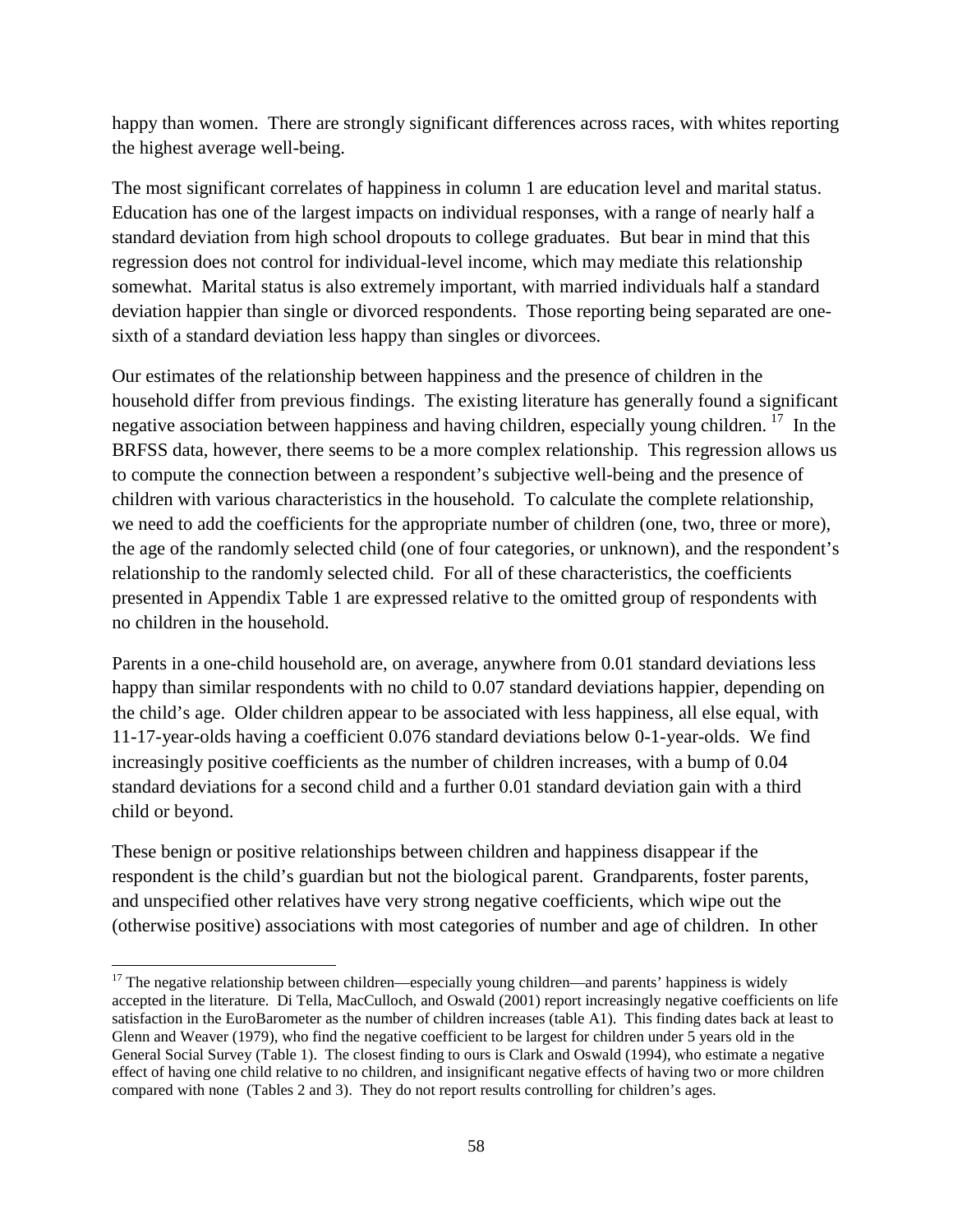specifications (not reported), we interact the number or age of children with the respondent's marital status or relationship with the random child. These regressions tend to confirm that the positive correlation between children and respondents' well-being is concentrated among married couples and respondents who are the child's biological parents, while the other groups tend to have negative associations between the presence of children and their own well being.

Even without these interactions, our data suggest a more complex relationship than that previously found between subjective well-being and the presence and age of children. These correlations are sensitive to the relationship between the children present and the individual in question. Nevertheless, it is unlikely that the inclusion of controls for relationship with the child fully explains the difference between our results and the negative coefficients on children's presence reported in other papers. The cases of non-parental relationship status are probably not sufficiently prevalent to explain the aggregate negative associations found in other datasets.

Subsequent regressions in Appendix Table 1 add controls for the respondent's economic situation. In column 2, we add dummies for labor force status. With employed individuals as the omitted group, we find that self-employment is associated with a 0.036 standard deviations more well-being, while the unemployed are 0.44 to 0.57 standard deviations less happy than employed workers. Retirees are 0.02 standard deviations less happy than workers, controlling for age, and those unable to work are 0.7 standard deviations less happy than workers. Including labor force status controls has only a modest impact on the coefficients on other demographics, with the notable exception of the indicator for being black. This dummy reverses signs, from -0.025 in column 1 to 0.01 in column 2.

Column 3 adds controls for reported income categories, in addition to of the previous characteristics. These dummies show that happiness increases monotonically in income, with a range of 0.6 from the omitted category (less than \$10,000 per year) to the highest-income category (above \$75,000 per year). Because income is correlated with many of the other covariates, its inclusion dramatically shifts some of the coefficients on other variables, including education, unemployment, race and marital status, relative to their levels in column 2.

### *Aggregate Data*

Our aggregate data about the metropolitan and non-metropolitan areas in the country come from various sources. These data mostly come from the National Historical Geographic Information System (Minnesota Population Center, 2004), which compiles data from the U.S. Census. We obtain these data at the county level and consolidate them using the same metropolitan area definitions from 1999 as we use for the BRFSS. We obtain a number of quality of life measurements from Albouy (2008), and geographic data from Rappaport and Sachs (2003).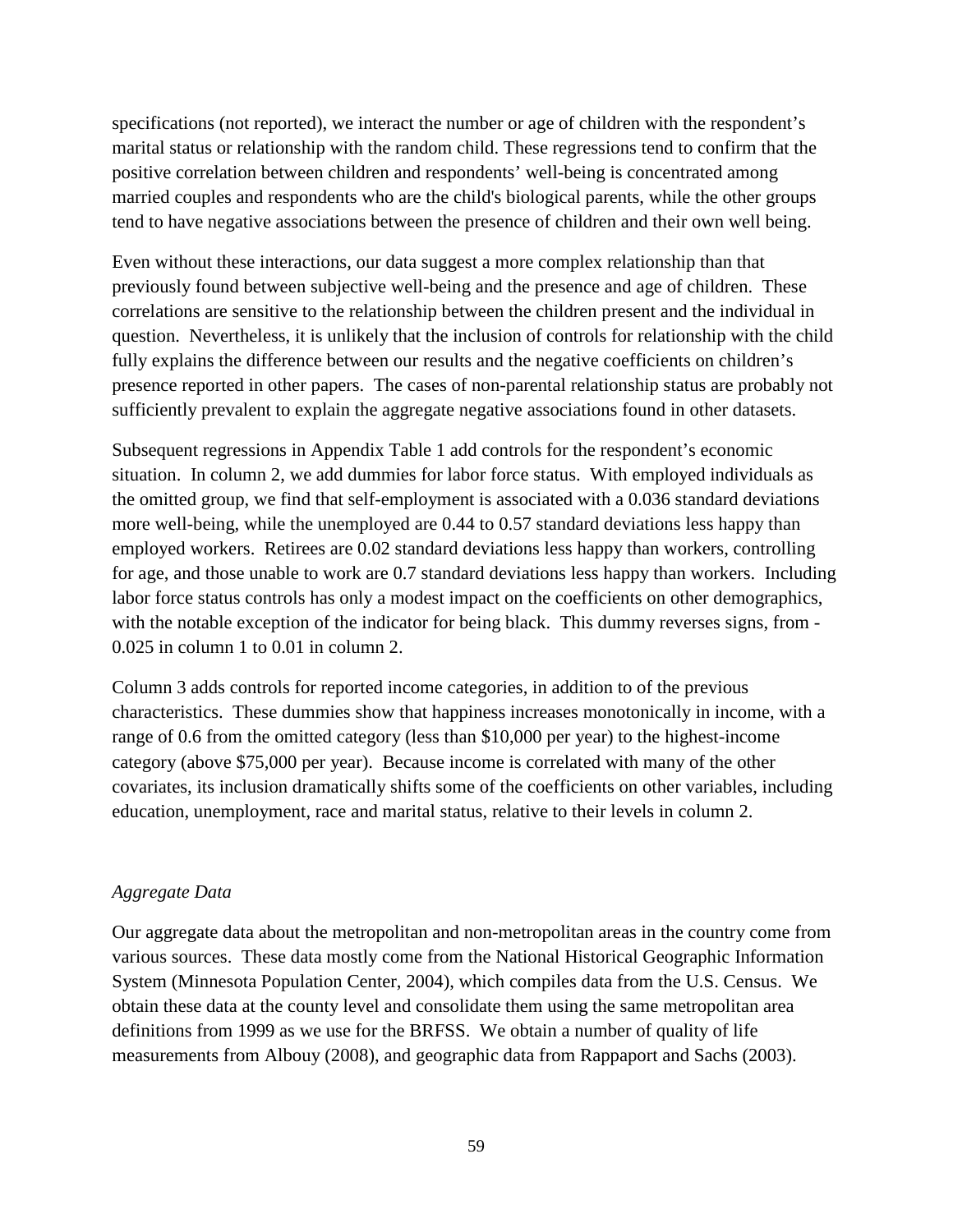### *Data on Movers from the National Survey of Families and Households*

To examine the relationship between changes in subjective well-being and changes in geographic location, we need to match the longitudinal NSFH data to geographic data. Because the geographic locations of survey respondents are considered confidential, we can't link individual responses to the names of the counties or PMSAs in which those individuals reside. However, the NSFH provided us with a match between survey respondent case IDs and certain geographic characteristics ("geomerge").<sup>[18](#page-60-0)</sup> For each wave, for each publically available observation, the NSFH provided a corresponding dataset with the observation case ID number and the characteristics of the respondent's county and PMSA. While we can't link individual respondents to named geographic locations, we can link individuals with the relevant characteristics of their counties and PMSAs in each wave. Included in our match are census data on county and PMSA population, education, and income, other geographic amenities like crime statistics and temperature, and the county and PMSA fixed effects on subjective well-being that we estimated previously using the BRFSS.

With the geographic characteristics from both NSFH waves, we are able to isolate the population of NSFH respondents who moved counties or PMSAs. In NSFH2, 2,395 respondents *report*  moving cities since NSFH1. Using our matched dataset, we find 1,939 respondents who both answered the question on subjective well-being and have different county characteristics for NSFH1 and NSFH2, denoting a change in the respondent's county of residence. Of that group, we similarly find 1,480 respondents to have moved to a new PMSA.

Our analysis focuses on the relationship between the changes in reported subjective well-being of this population and the changes in the respondents' county and PMSA characteristics. We run regressions of the form

(5)  $\Delta y_i = \tau + \psi \Delta \hat{u}_i + \varphi \Delta X_i + \varepsilon_i$ 

l

across individuals who move. The coefficient  $\psi$  identifies the relationship between changes in area-level happiness and changes in individual happiness, possibly controlling for changes in other covariates (at the area or individual level) between the two observations, captured in  $\Delta X_i$ .

<span id="page-60-0"></span><sup>&</sup>lt;sup>18</sup> We are extremely grateful to Larry Bumpass, Jack Solock, Charles Fiss, and the Center for Demography of Health and Aging University of Wisconsin-Madison for generously conducting this geomerge for us and providing us with the data. The use of these geographically merged, but not individually identified data was approved by the Institutional Review Board at the National Bureau of Economic Research.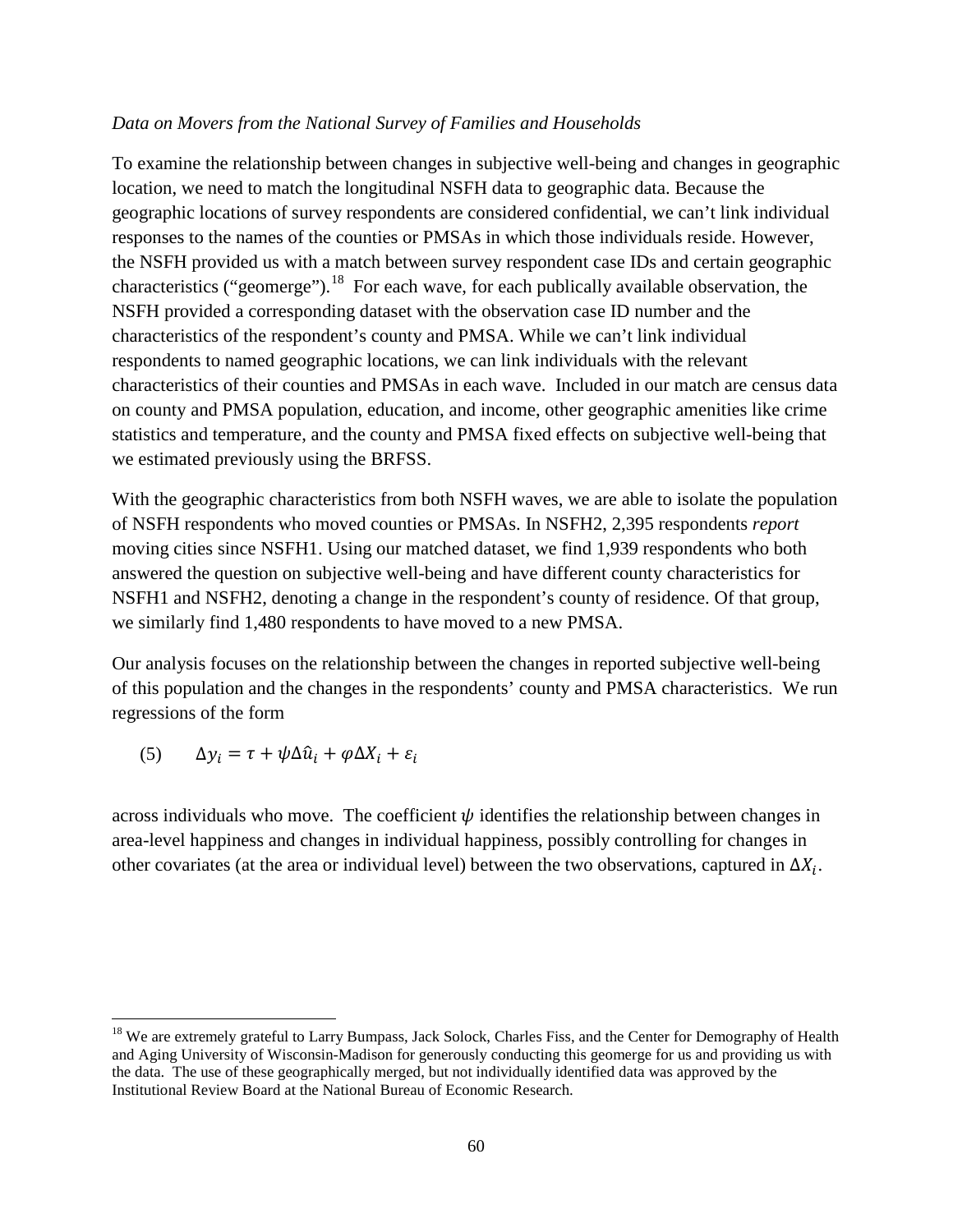# *Historical Gallup Polls*

Gallup polls in the 1940s asked:

"In general, how happy would you say you are – very happy, fairly happy, not very happy, not at all happy?"

We recoded answers as a dummy variable equal to 1 for "very happy" and "fairly happy" responses and 0 for "not very happy" or "not at all happy." The distribution of raw answers is as follows:

| Very happy       | 3,787 | 39.12%  |
|------------------|-------|---------|
| Fairly happy     | 5,069 | 52.37%  |
| Not very happy   | 708   | 7.31%   |
| Not at all happy | 116   | 1.20%   |
|                  |       |         |
| Total            | 9,680 | 100.00% |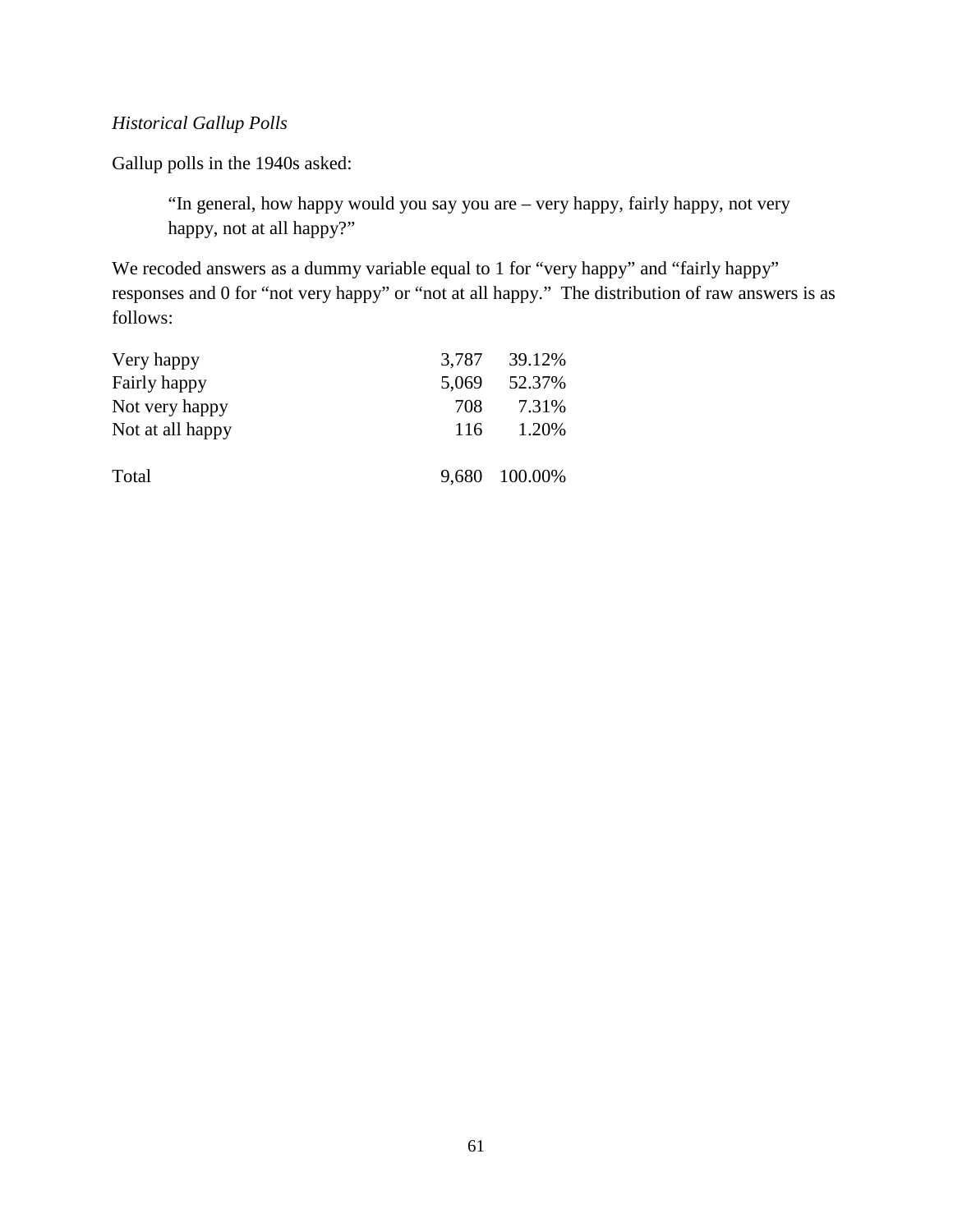#### **Appendix Table 1: Coefficients on demographic characteristics in life satisfaction regression**

|                                                      |                      | (1)       | (2)                  |           | (3)               |                    |  |
|------------------------------------------------------|----------------------|-----------|----------------------|-----------|-------------------|--------------------|--|
| Variable:                                            | Estimate             | Standard  | Estimate             | Standard  | Estimate          | Standard           |  |
|                                                      |                      | error     |                      | error     |                   | error              |  |
| Age $/ 10$                                           | $-2.061$             | (0.149)   | $-0.995$             | (0.185)   | 0.664             | (0.183)            |  |
| Age <sup>2</sup> / 100                               | 0.761                | (0.066)   | 0.266                | (0.081)   | $-0.419$          | (0.080)            |  |
| Age <sup>3</sup> / $1,000$                           | $-0.150$             | (0.014)   | $-0.038$             | (0.017)   | 0.092             | (0.017)            |  |
| Age <sup>4</sup> / 10,000                            | 0.015                | (0.001)   | 0.0034               | (0.0017)  | $-0.008$          | (0.002)            |  |
| Age <sup>5</sup> / $100,000$                         | $-0.0006$            | (0.0001)  | $-0.0002$            | (0.0001)  | 0.0002            | (0.0001)           |  |
| Male                                                 | $-0.036$             | (0.002)   | $-0.037$             | (0.002)   | $-0.060$          | (0.002)            |  |
| <b>Black</b>                                         | $-0.025$             | (0.003)   | 0.010                | (0.004)   | 0.071             | (0.004)            |  |
| Asian                                                | $-0.124$             | (0.006)   | $-0.130$             | (0.008)   | $-0.093$          | (0.007)            |  |
| Pacific Islander                                     | $-0.016$             | (0.017)   | 0.011                | (0.020)   | 0.053             | (0.020)            |  |
| Native American                                      | $-0.079$             | (0.007)   | $-0.017$             | (0.008)   | 0.034             | (0.008)            |  |
|                                                      | $-0.119$             |           | $-0.093$             | (0.012)   | $-0.050$          | (0.012)            |  |
| Other race, non-Hispanic                             |                      | (0.010)   |                      |           |                   |                    |  |
| Multiple races                                       | $-0.145$             | (0.006)   | $-0.103$<br>$-0.012$ | (0.007)   | $-0.070$<br>0.071 | (0.007)            |  |
| Hispanic                                             | $-0.014$<br>$-0.176$ | (0.004)   | $-0.101$             | (0.004)   | $-0.040$          | (0.004)<br>(0.004) |  |
| Some high school                                     |                      | (0.003)   |                      | (0.004)   |                   |                    |  |
| Some college                                         | 0.072                | (0.002)   | 0.054                | (0.002)   | 0.002             | (0.002)            |  |
| College graduate                                     | 0.273                | (0.002)   | 0.229                | (0.002)   | 0.096             | (0.003)            |  |
| Married                                              | 0.457                | (0.003)   | 0.406                | (0.003)   | 0.266             | (0.003)            |  |
| Divorced                                             | 0.003                | (0.003)   | 0.005                | (0.004)   | 0.005             | (0.004)            |  |
| Separated                                            | $-0.175$             | (0.006)   | $-0.141$             | (0.007)   | $-0.136$          | (0.007)            |  |
| In unmarried couple                                  | 0.166                | (0.005)   | 0.143                | (0.006)   | 0.082             | (0.006)            |  |
| One child $<$ 18 in household                        | 0.016                | (0.006)   | $-0.002$             | (0.007)   | 0.004             | (0.007)            |  |
| Two children $<$ 18 in household                     | 0.057                | (0.006)   | 0.032                | (0.007)   | 0.035             | (0.007)            |  |
| Three or more children $<$ 18 in household           | 0.067                | (0.007)   | 0.041                | (0.008)   | 0.054             | (0.007)            |  |
| Random child $<$ 2 years old                         | 0.052                | (0.009)   | 0.069                | (0.010)   | 0.074             | (0.010)            |  |
| Random child 2-4 years old                           | $-0.020$             | (0.008)   | $-0.017$             | (0.010)   | $-0.019$          | (0.010)            |  |
| Random child 5-10 years old                          | $-0.021$             | (0.008)   | $-0.025$             | (0.009)   | $-0.031$          | (0.009)            |  |
| Random child 11-17 years old                         | $-0.024$             | (0.007)   | $-0.032$             | (0.009)   | $-0.041$          | (0.008)            |  |
| Random child's age not asked                         | $-0.028$             | (0.006)   | $-0.025$             | (0.007)   | $-0.028$          | (0.007)            |  |
| Respondent is random child's parent                  | $-0.001$             | (0.007)   | 0.001                | (0.008)   | 0.004             | (0.008)            |  |
| Respondent is random child's grandparent             | $-0.158$             | (0.010)   | $-0.109$             | (0.013)   | $-0.101$          | (0.012)            |  |
| Respondent is random child's foster parent           | $-0.057$             | (0.017)   | $-0.030$             | (0.017)   | $-0.034$          | (0.017)            |  |
| Respondent is random child's sibling                 | 0.072                | (0.013)   | 0.098                | (0.017)   | 0.013             | (0.017)            |  |
| Respondent is random child's other relative          | $-0.077$             | (0.016)   | $-0.039$             | (0.019)   | $-0.049$          | (0.019)            |  |
| Self-employed                                        |                      |           | 0.036                | (0.003)   | 0.046             | (0.032)            |  |
| Unemployed for more than 1 year                      |                      |           | $-0.574$             | (0.007)   | $-0.416$          | (0.007)            |  |
| Unemployed for less than 1 year                      |                      |           | $-0.436$             | (0.006)   | $-0.323$          | (0.006)            |  |
| Homemaker                                            |                      |           | $-0.005$             | (0.004)   | 0.031             | (0.004)            |  |
| Student                                              |                      |           | $-0.028$             | (0.007)   | 0.049             | (0.007)            |  |
| Retired                                              |                      |           | $-0.019$             | (0.003)   | 0.040             | (0.003)            |  |
| Unable to work                                       |                      |           | $-0.717$             | (0.004)   | $-0.543$          | (0.004)            |  |
| Income \$10,000-\$15,000                             |                      |           |                      |           | 0.047             | (0.006)            |  |
| Income \$15,000-\$20,000                             |                      |           |                      |           | 0.117             | (0.005)            |  |
| Income \$20,000-\$25,000                             |                      |           |                      |           | 0.169             | (0.005)            |  |
| Income \$25,000-\$35,000                             |                      |           |                      |           | 0.247             | (0.005)            |  |
| Income \$35,000-\$50,000                             |                      |           |                      |           | 0.346             | (0.005)            |  |
| Income \$50,000-\$75,000                             |                      |           |                      |           | 0.454             | (0.005)            |  |
| Income > \$75,000                                    |                      |           |                      |           | 0.615             | (0.005)            |  |
| Metropolitan and non-metropolitan area fixed effects |                      | Yes       | Yes                  |           | Yes               |                    |  |
| $R^2$                                                |                      | 0.076     | 0.11                 |           | 0.13              |                    |  |
| Sample size:                                         |                      | 1,574,361 |                      | 1,084,596 | 1,084,596         |                    |  |

*Source:* Linear regression of individual responses to life satisfaction question in the Behavioral Risk Factor Surveillance System Survey (CDC, 2005-2010), against the variables shown, month dummies, BRFSS wave fixed effects and dummies for 367 metropolitan statistical areas and nonmetropolitan regions. The omitted category of respondent is a single white female with a high school education and no children in the household, and in regressions (2) and (3), employed in the marketplace with income less than \$10,000 per year.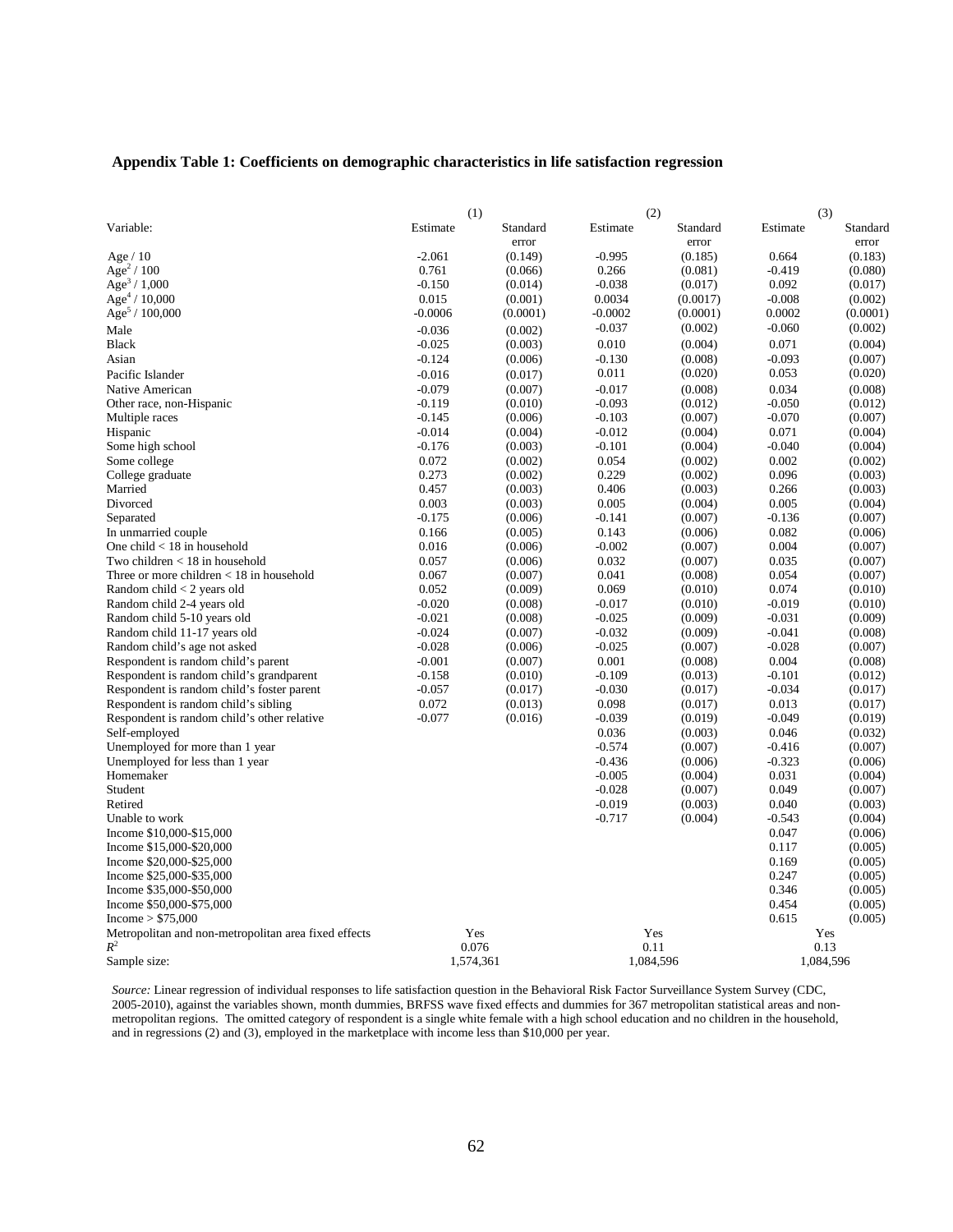|  | Appendix Table 2: Selection of metropolitan areas ranked by happiness |  |
|--|-----------------------------------------------------------------------|--|
|  |                                                                       |  |

| Rank:                    | Metropolitan area:         | Adjusted<br>happiness | Adjusted<br>happiness | Unadjusted<br>happiness: |
|--------------------------|----------------------------|-----------------------|-----------------------|--------------------------|
|                          |                            | (controlling for      | (controlling for      |                          |
|                          |                            | demographics):        | demographics          |                          |
|                          |                            |                       | and income):          |                          |
| $\mathbf{1}$             | Charlottesville, VA        | 0.150                 | 0.080                 | 0.150                    |
| $\overline{2}$           | Rochester, MN              | 0.144                 | 0.089                 | 0.156                    |
| 3                        | Lafayette, LA              | 0.141                 | 0.146                 | 0.117                    |
| $\overline{\mathcal{L}}$ | Naples, FL                 | 0.126                 | 0.077                 | 0.144                    |
| 6                        | Flagstaff, AZ              | 0.121                 | 0.071                 | 0.112                    |
| $\overline{7}$           | Shreveport, LA             | 0.120                 | 0.125                 | 0.089                    |
| 15                       | Non-metropolitan Hawaii    | 0.103                 | 0.109                 | 0.050                    |
| 16                       | Galveston, TX              | 0.103                 | 0.067                 | 0.098                    |
| 20                       | Norfolk, VA                | 0.100                 | 0.069                 | 0.071                    |
| 22                       | Honolulu, HI               | 0.094                 | 0.079                 | 0.042                    |
| 26                       | Colorado Springs, CO       | 0.089                 | 0.049                 | 0.090                    |
| 29                       | Washington, DC             | 0.087                 | 0.044                 | 0.045                    |
| 31                       | Raleigh-Durham, NC         | 0.084                 | 0.040                 | 0.064                    |
| 41                       | Tallahassee, FL            | 0.076                 | 0.052                 | 0.041                    |
| 43                       | Atlanta, GA                | 0.074                 | 0.024                 | 0.043                    |
| 52                       | Anchorage, AK              | 0.069                 | 0.058                 | 0.056                    |
| 56                       | Nashville, TN              | 0.064                 | 0.084                 | 0.054                    |
| 58                       | West Palm Beach, FL        | 0.062                 | 0.034                 | 0.071                    |
| 70                       | Minneapolis-St. Paul, MN   | 0.053                 | 0.022                 | 0.063                    |
| 77                       | Burlington, VT             | 0.049                 | 0.025                 | 0.067                    |
| 92                       | Baltimore, MD              | 0.044                 | 0.016                 | 0.028                    |
| 108                      | McAllen, TX                | 0.039                 | 0.015                 | $-0.027$                 |
| 121                      | Non-metropolitan Texas     | 0.029                 | 0.031                 | 0.008                    |
| 174                      | San Jose, CA               | 0.004                 | $-0.045$              | $-0.006$                 |
| 179                      | Chicago, IL                | 0.002                 | $-0.028$              | $-0.018$                 |
| 187                      | Seattle, WA                | $-0.003$              | $-0.032$              | 0.005                    |
| 242                      | San Francisco, CA          | $-0.027$              | $-0.037$              | $-0.032$                 |
| 250                      | Nassau-Suffolk, NY         | $-0.030$              | $-0.067$              | $-0.020$                 |
| 279                      | Vallejo-Fairfield-Napa, CA | $-0.042$              | $-0.050$              | $-0.056$                 |
| 284                      | Boston, MA                 | $-0.044$              | $-0.032$              | $-0.039$                 |
| 287                      | Los Angeles, CA            | $-0.047$              | $-0.035$              | $-0.094$                 |
| 301                      | Las Vegas, NV-AZ           | $-0.059$              | $-0.037$              | $-0.065$                 |
| 328                      | Detroit, MI                | $-0.080$              | $-0.088$              | $-0.110$                 |
| 350                      | Non-metropolitan Indiana   | $-0.104$              | $-0.061$              | $-0.080$                 |
| 353                      | Gary, IN                   | $-0.111$              | $-0.087$              | $-0.175$                 |
| 355                      | Pittsburgh, PA             | $-0.115$              | $-0.071$              | $-0.095$                 |
| 359                      | New York, NY               | $-0.123$              | $-0.120$              | $-0.159$                 |
| 364                      | South Bend, IN             | $-0.138$              | $-0.104$              | $-0.126$                 |
| 365                      | Erie, PA                   | $-0.147$              | $-0.103$              | $-0.126$                 |
| 367                      | Scranton, PA               | $-0.154$              | $-0.086$              | $-0.126$                 |

*Source:* Each metropolitan and rural area's adjusted life satisfaction is estimated after controlling for demographic covariates in a mixed effects model. Data are from CDC (2005-2010).